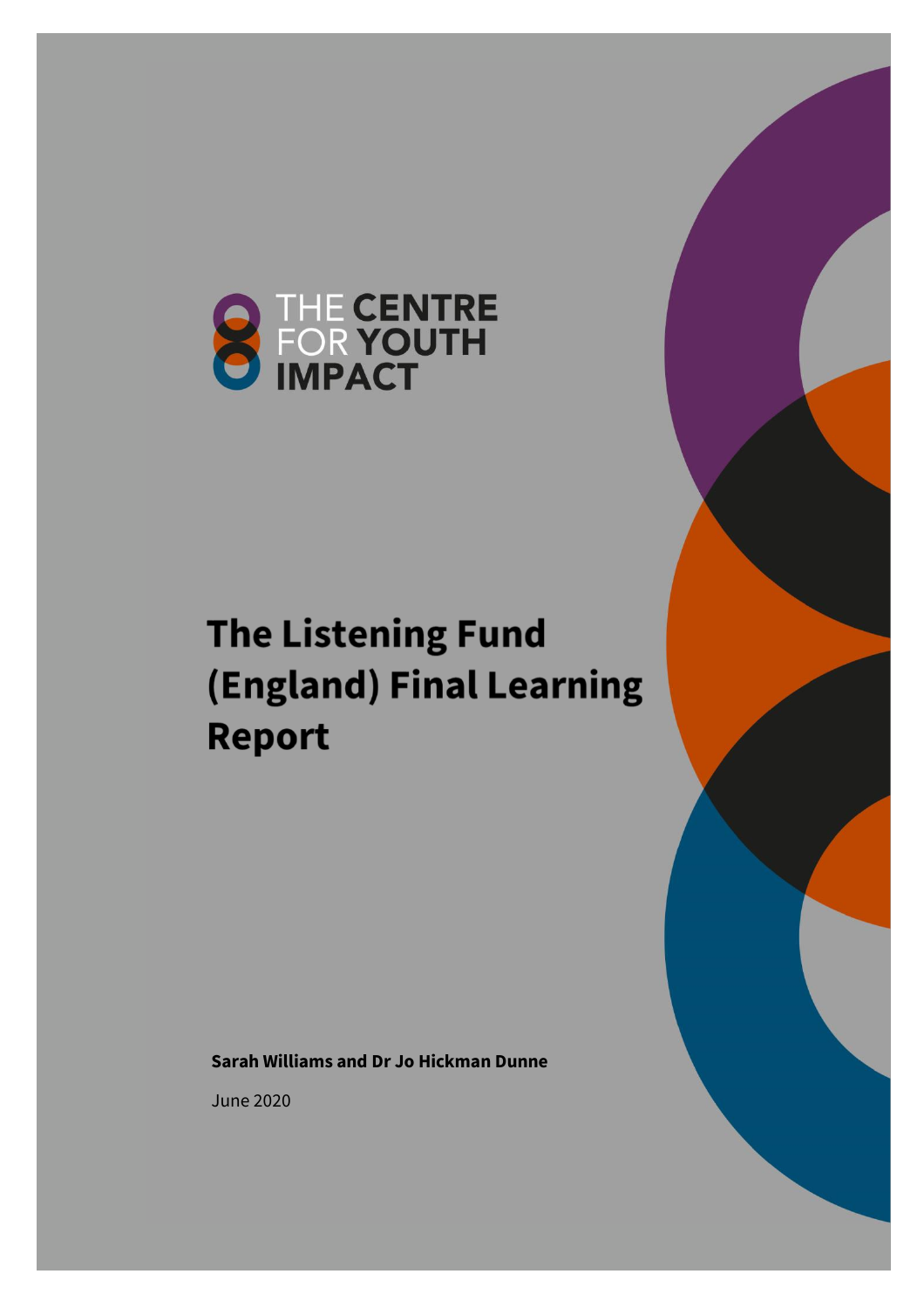

### **The Centre for Youth Impact**

The Centre for Youth Impact is a community of organisations that work together to progress thinking and practice about impact measurement in youth work and services for young people. Our vision is for all young people to have access to high quality provision and services that improve their life chances, by enabling embedded approaches to impact measurement that directly inform practice. Our work, therefore, is dedicated to three objectives, together with our expanded networks and other organisations from across the youth sector: curating the debate, building the movement, and shaping the future.

**Find out more about the Centre for Youth Impact at www.youthimpact.uk and follow us on Twitter @YouthImpactUK.**

#### **Acknowledgements**

The Centre for Youth Impact is grateful to the Blagrave Trust, Comic Relief, the National Lottery Community Fund, and the Esmée Fairbairn Foundation for funding this evaluation as part of their shared commitment to the Listening Fund. Additionally, we would like to thank the 22 Listening Fund partners for participating in the evaluation, and for their willingness to share their perspectives and experiences to support wider learning on organisational listening with young people. We are especially thankful to the six organisations that took part as case studies.

Given the ethos behind the Listening Fund, it was fundamentally important that this evaluation incorporated young people's views on listening, to understand when and how they felt heard and empowered to become agents of change. We are therefore very grateful to all the young people who contributed to the evaluation, through their participation in interviews, focus groups, surveys, and workshops.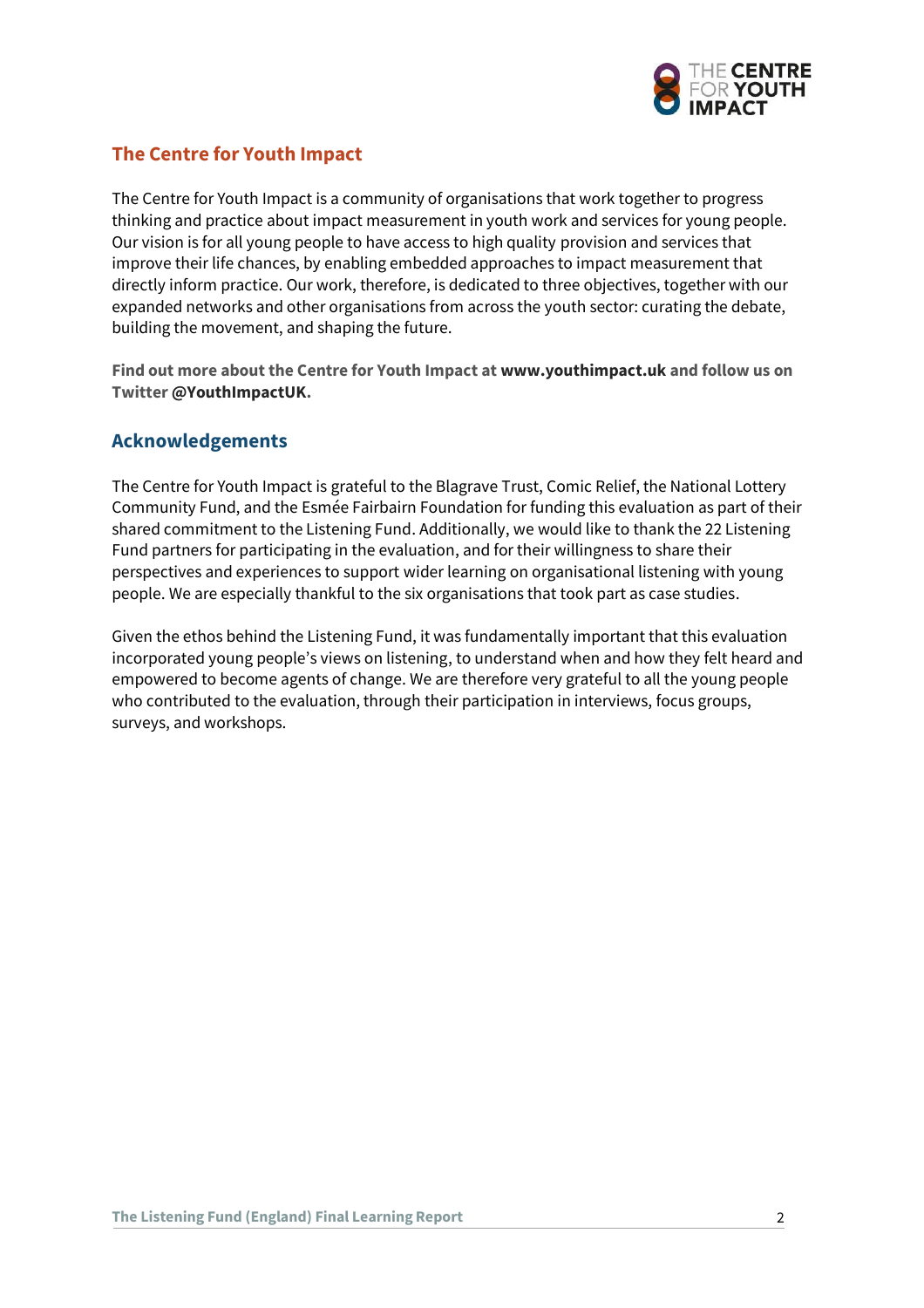

# **Table of Contents**

| 5.1 Partner self-assessment | 28 |
|-----------------------------|----|
|                             |    |
|                             |    |
|                             |    |
|                             |    |
|                             |    |
|                             |    |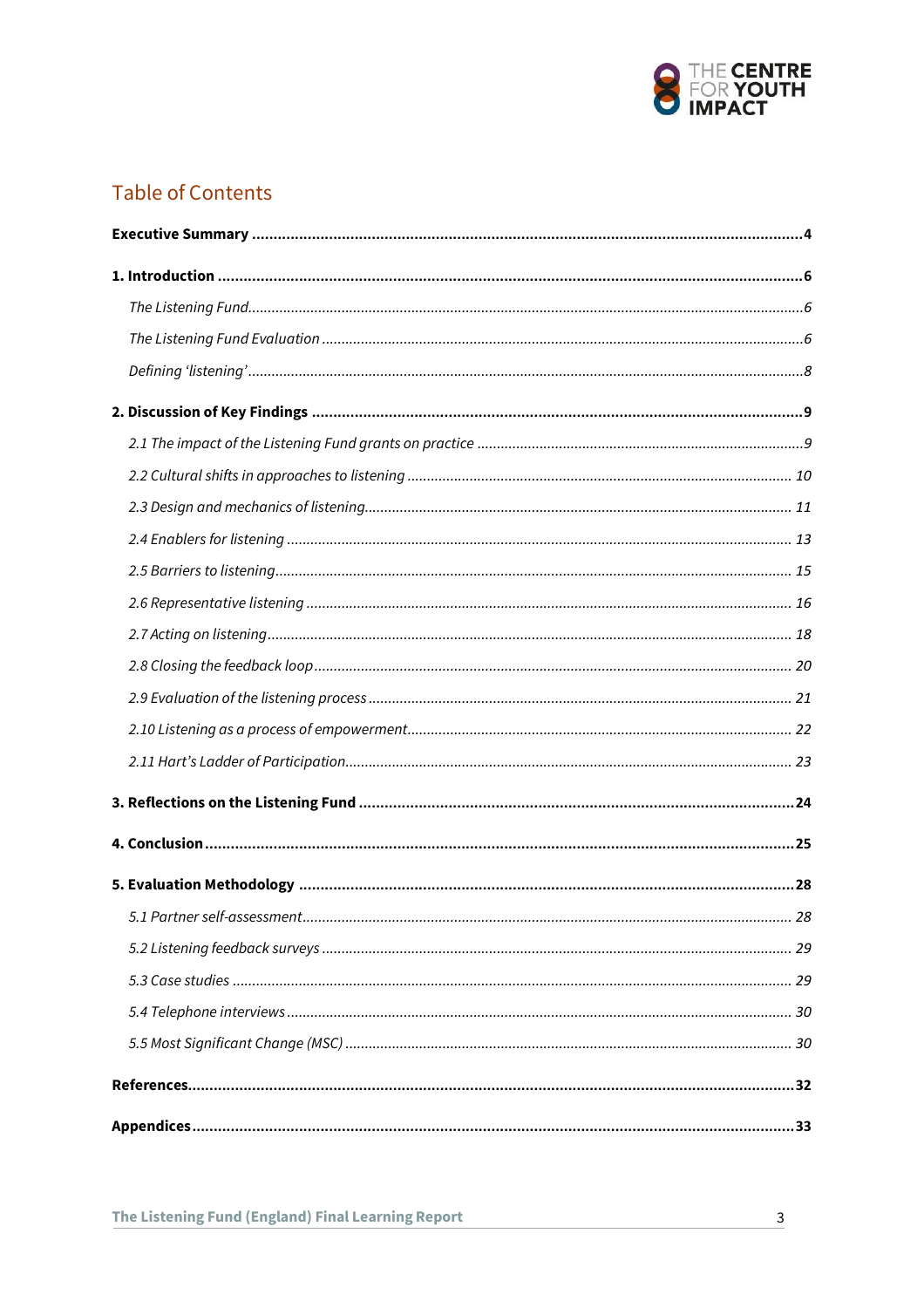

# <span id="page-3-0"></span>**Executive Summary**

#### **Background and aims**

The Listening Fund aims to advance the ability of the youth sector to listen and respond to their core constituents: young people. The Listening Fund in England is supported by the Blagrave Trust, Comic Relief, the National Lottery Community Fund, and the Esmée Fairbairn Foundation. 22 youth organisations (referred to as 'partners') have been funded over two years, from 2018 to 2020, to develop their listening practice.

The Centre for Youth Impact has conducted an evaluation of the Listening Fund, which aims to learn about specific aspects of listening in order to support the learning of the funded organisations and to advance practice in the sector as a whole. The central research question for the evaluation is: 'What is the impact of dedicated funder support on organisational listening practice?'

A parallel Listening Fund has been set up in Scotland, which began in March 2019 and is funding 12 Scottish youth organisations over two years. The Centre for Youth Impact is undertaking a comparative evaluation to draw out learning from both the English and Scottish cohorts.

#### **Methodology**

Research for this evaluation was conducted using a combination of light touch quantitative methods and more in-depth qualitative methods. All methods were designed, firstly, to provide direct insights for each partner organisations to improve their listening practice, and secondly, to enable the evaluation team to draw out learning at the level of the cohort. Various resources to support the development of listening for organisations working with young people, including a feedback survey for young people and an organisational self-assessment, are publicly available and are signposted throughout this report.

#### **Impacts of the Listening Fund**

At the simplest level, the findings in this report suggest that dedicated funder support for organisational listening can result in significant positive change to organisational delivery and strategy, with an improved focus on and response to young people's needs and preferences. A key piece of learning from the evaluation is that, to 'do listening well' - in a manner that is driven by young people and leads to tangible action based on what they say - is challenging and requires dedicated time and investment. This is something that is often underestimated in the youth sector: therefore, lack of proper resource can lead to the tokenistic involvement of young people in projects that claim to listen to or co-produce with them. By providing a dedicated resource, the Listening Fund has resulted in some significant progress in partners' abilities to listen. In particular, involvement in the Fund has enabled partners to make cultural shifts, to question 'what does listening mean' within the context of the organisation and to address power dynamics in how they engage with their beneficiaries.

A wide range of mechanisms for listening have been used across the cohort of partners, spanning qualitative, face-to-face methods, such as a youth forum, and quantitative, online methods such as a digital feedback survey. The diverse array of approaches is testament to the complexity of listening when undertaken in a meaningful and focussed way. Practically, the extent to which partners successfully implemented mechanisms for listening varies across the cohort, and this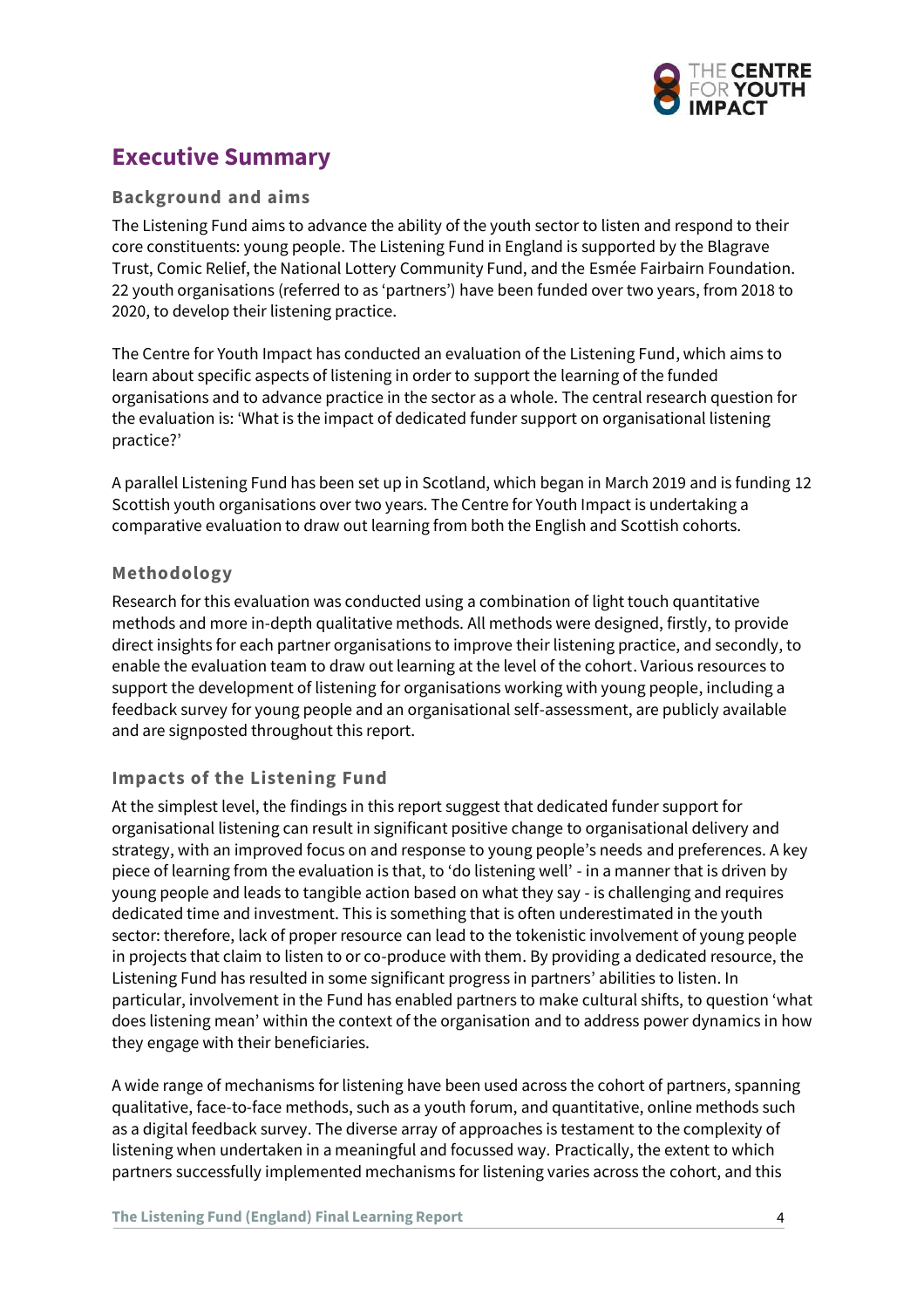

was influenced by the enablers and barriers that are outlined below. Many partners have used the Fund as an opportunity to 'go back to basics', to develop 'low level' elements of listening and to re-centre young people in their organisation. Accordingly, many partners have emphasised that their projects are not confined within the two years of the Listening Fund, and that they are still in the relatively early stages of a long-term process to improve and sustain their ability to listen.

For young people, the Listening Fund has had direct positive impacts in allowing them to gain greater decision-making capacity within their organisations and has improved their experience of provision because it has been shaped more directly to meet their preferences and their needs. In the words of one young person, the partner organisation they engage with now "*always asks my opinion on what part I want to play and what ideas I have, which is helpful and supportive*". Additionally, the empowering nature of listening has been highlighted, where young people have gained skills, confidence, and have been empowered to act on issues that are important to them.

#### **Key enablers for meaningful listening practice**

The findings demonstrate that there is no one size fits all approach to listening, but there are various enabling factors that have consistently supported the development of listening practice:

- Providing dedicated spaces or structures for young people to voice their opinions and views;
- Identifying staff member(s) to drive motivation to listen and to deliver listening activity;
- Ensuring spaces and mechanisms for listening are safe and supportive for young people;
- Making listening activities worthwhile and enjoyable, to motivate young people to take part;
- Engaging with and listening to young people's families and wider networks, for a holistic view of their lives and experiences; and
- Conducting analysis and outreach to make sure listening is representative and accessible to all young people.

#### **Key barriers to meaningful listening practice**

The evaluation has highlighted the need for dedicated funding in the area of listening, as a lack of time and resources for listening is considered one of the biggest barriers to progress. Even with the support of the Listening Fund, many partners acknowledged that the grants provided were fairly modest and over a relatively short time period, which impacted the level of progress that could be achieved. Additional key barriers to meaningful listening practice that have been identified are:

- Challenges related to recruiting and retaining essential staff;
- Unstable funding environments, where listening comes second to core service delivery, and it will not be prioritised if the conditions are not in place for this to thrive;
- Managing competing agendas, when the action that would be taken on listening does not align with an organisation's existing funding streams; and
- Disconnected services within one organisation, which limits internal learning on listening.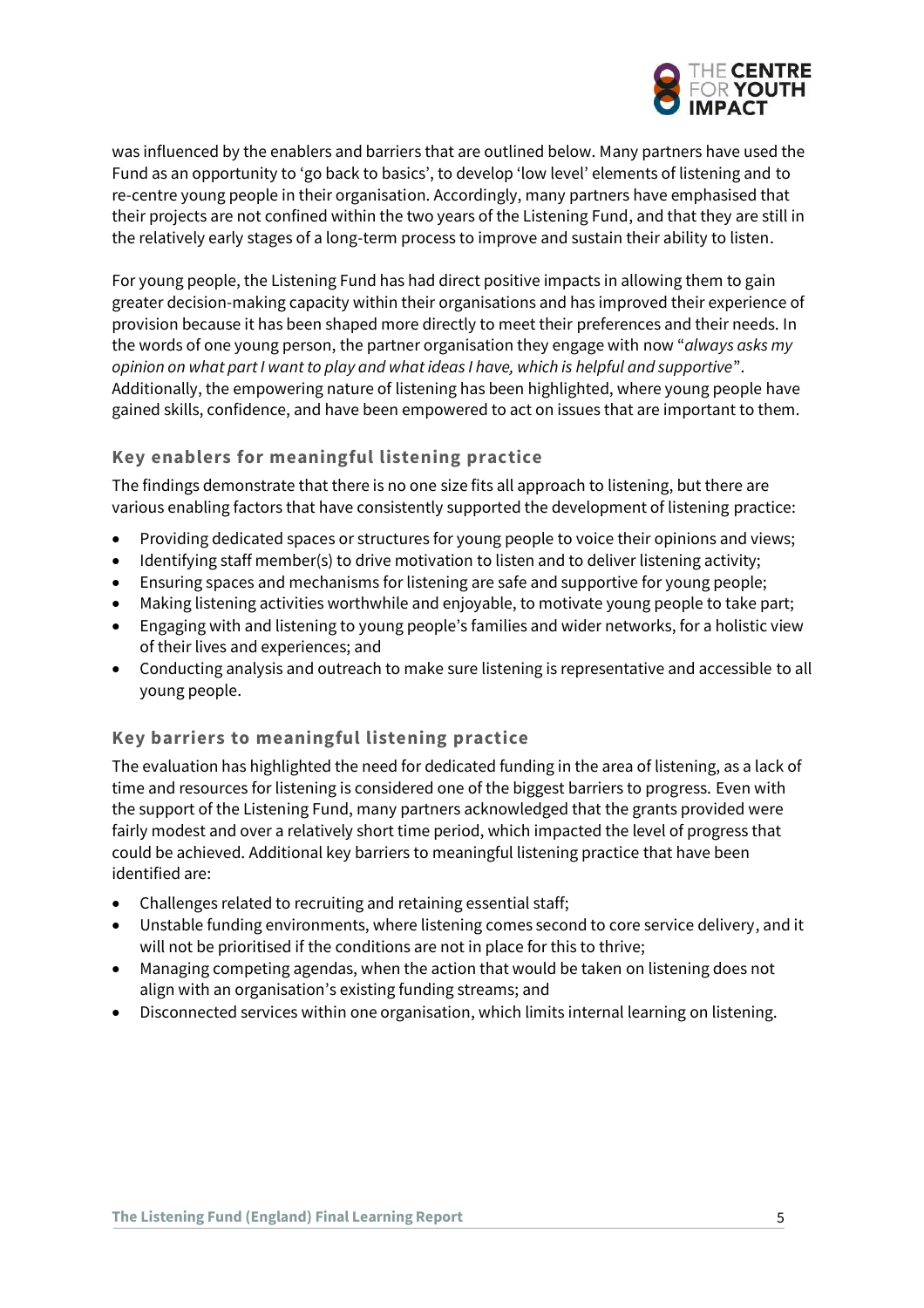

# <span id="page-5-0"></span>**1. Introduction**

# <span id="page-5-1"></span>**The Listening Fund**

The Listening Fund supports youth-focussed organisations to develop their practice of listening to young people and responding to what they hear. The Fund's objective is to advance the ability of the youth sector to listen to the voices of young people, to enable them to have a greater say in shaping the provision they receive and to be agents of change on issues affecting them.

The Listening Fund in England is supported by the Blagrave Trust, Comic Relief, the National Lottery Community Fund, and the Esmée Fairbairn Foundation. The fund is worth £900,000, which is shared across 22 youth organisations (referred to as 'partners') each receiving up to £20,000 per annum for two years, from 2018 to 2020.

The 22 Listening Fund partners vary in terms of the region in which they operate, the type of services or provision they offer, and the young people they reach. Some organisations work to support young people who have a particular set of experiences and needs (such as young care leavers, young refugees, transgender young people, or young people who have experienced homelessness). Others work to support a broad range of young people, either in a particular city or region of England, or on a national scale. The map in Figure 1 broadly shows the distribution of the Listening Fund partners across England (note that some partners operate UK-wide and are represented by their London headquarters). For a full list of the partners supported by the Listening Fund, see Appendix A.



*Figure 1: Distribution of partners* 

# <span id="page-5-2"></span>**The Listening Fund Evaluation**

The Centre for Youth Impact was commissioned to evaluate the Listening Fund in order to optimise learning from the investment. The evaluation aims to understand and assess the impact of the Listening Fund on the practice of the organisations who are in receipt of funding, whilst also making a broader contribution to the evidence base around organisational listening. The central research question for the evaluation is:

#### *What is the impact of dedicated funder support on organisational listening practice?*

The evaluation focusses on capturing learning through understanding process alongside impact. To answer the above research question, the evaluation addresses the following sub-questions.

- 1. What changed for partners as a result of the Listening Fund? (in listening practice and in organisational practice)
- 2. What changed for young people as a result of the Listening Fund? (in experience of provision and in outcomes)
- 3. What are the enablers to meaningful practice in organisational listening and responding to young people?
- 4. What are the barriers to meaningful practice in organisational listening and responding to young people?

**The Listening Fund (England) Final Learning Report** 6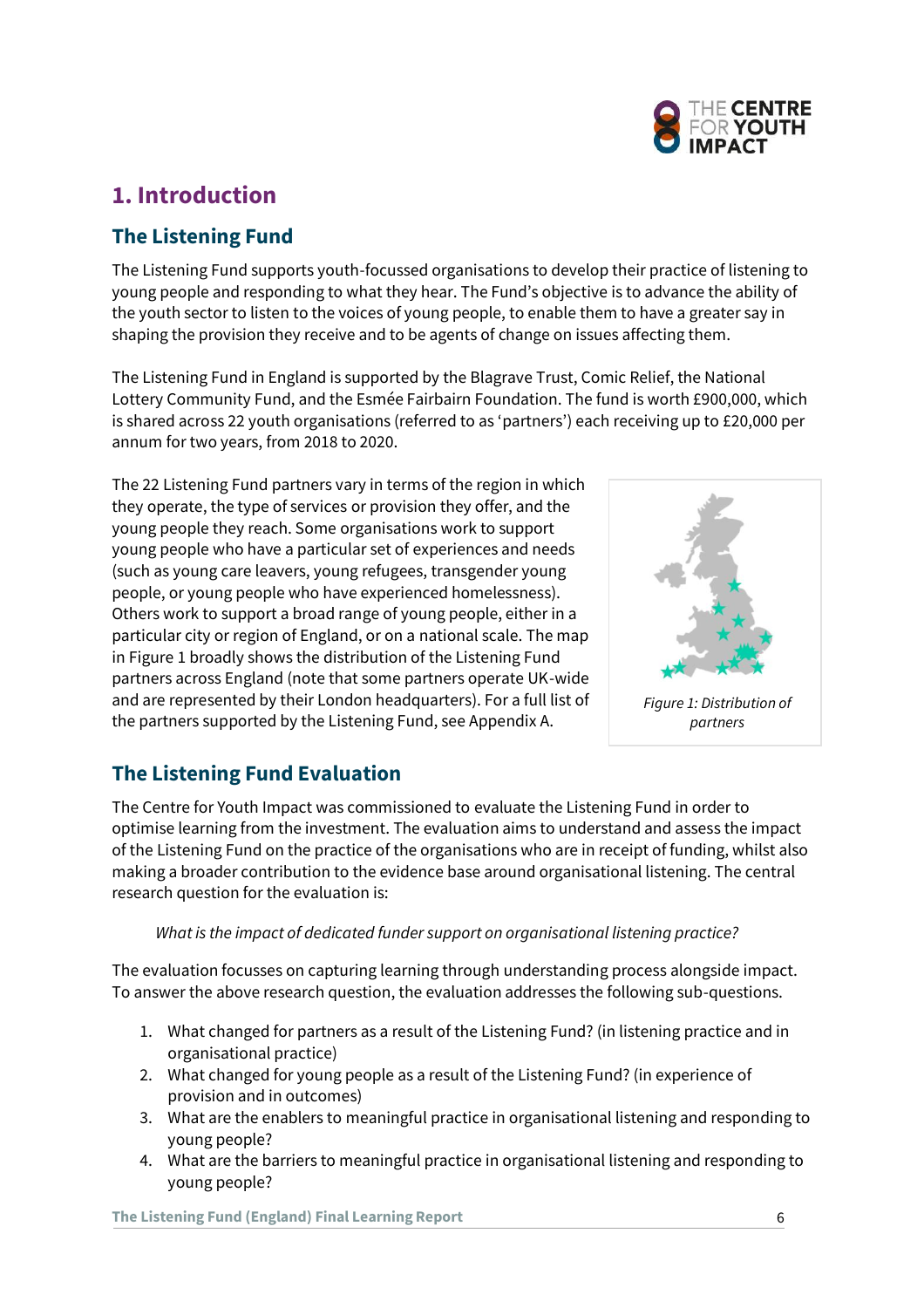

Our intention is that the evaluation will not only offer insights for the youth organisations and funders that are directly involved in the Fund, but also that this learning will be shared and applied much more widely. Our ambition for the wider youth sector and its funders is to enhance their understanding of how to embed good listening practice into their work, with greater knowledge of the enablers and barriers to meaningful practice when responding to young people.

Two learning reports have already been published from the Listening Fund. The [first report](https://www.thelisteningfund.org/2018/11/09/hear-hear-what-the-cyi-has-learned-from-the-listening-fund-evaluation-so-far-and-how-we-can-all-improve-our-practice/) explores early findings from the first partner self-assessment (see Section 5 for details on what the self-assessment methodology involves) (Centre for Youth Impact, 2018). Th[e second report](https://www.thelisteningfund.org/2019/07/15/listening-for-change-the-centre-for-youth-impacts-interim-findings-from-the-listening-fund-evaluation/) shares interim findings from the mid-point of the fund (Centre for Youth Impact, 2019). This third learning report draws on the findings in the previous reports, as well as from the additional research that took place over the second year.

There is also an accompanying case study report that details the findings from in-depth research with six of the Listening Fund partners. This is valuable in supplementing the generalised findings in the report, by providing specific examples of areas of progress and challenge in listening. This report can be found on [the Centre for Youth Impact website](http://www.youthimpact.uk/the-listening-fund-evaluation.html)1.

A parallel Listening Fund has been set up in Scotland, which began in March 2019 and is funding 12 Scottish youth organisations over a period of two years. The Centre for Youth Impact is undertaking a comparative evaluation to draw out learning from both the English and Scottish cohorts. Again, more information can be found o[n the Centre for Youth Impact website.](https://www.youthimpact.uk/the-listening-fund-evaluation.html)

All data for this evaluation was collected prior to the UK lockdown in response to the COVID-19 pandemic. It is therefore important to note that the findings do not account for the disruption that has been caused to youth provision since March 2020.

#### **Evaluation methodology**

The Listening Fund evaluation adopted a mixed-method approach, drawing on light touch quantitative methods across all 22 partners and more in-depth qualitative methods for a subsection of partners. The methods were designed to provide insights for the partners to develop their listening practice, and to enable the evaluation team to draw out learning at the cohort level.

The methods for this evaluation involved:

- A partner self-assessment tool: where staff responded to 27 questions that explored listening practice, culture, skills, resources, and acting on which is heard. The tool was completed at three time-points during the fund (baseline, mid-point, and end-point).
- Listening feedback surveys: light-touch surveys were completed by young people to gain insights about their experiences of being listened to and how this could be improved.
- Case studies: in-depth research was conducted with six partners to provide a detailed look at their listening projects, incorporating interviews and focus groups with staff, young people, and external stakeholders.

<sup>1</sup> [www.youthimpact.uk/the-listening-fund-evaluation.html](http://www.youthimpact.uk/the-listening-fund-evaluation.html)

**The Listening Fund (England) Final Learning Report** 7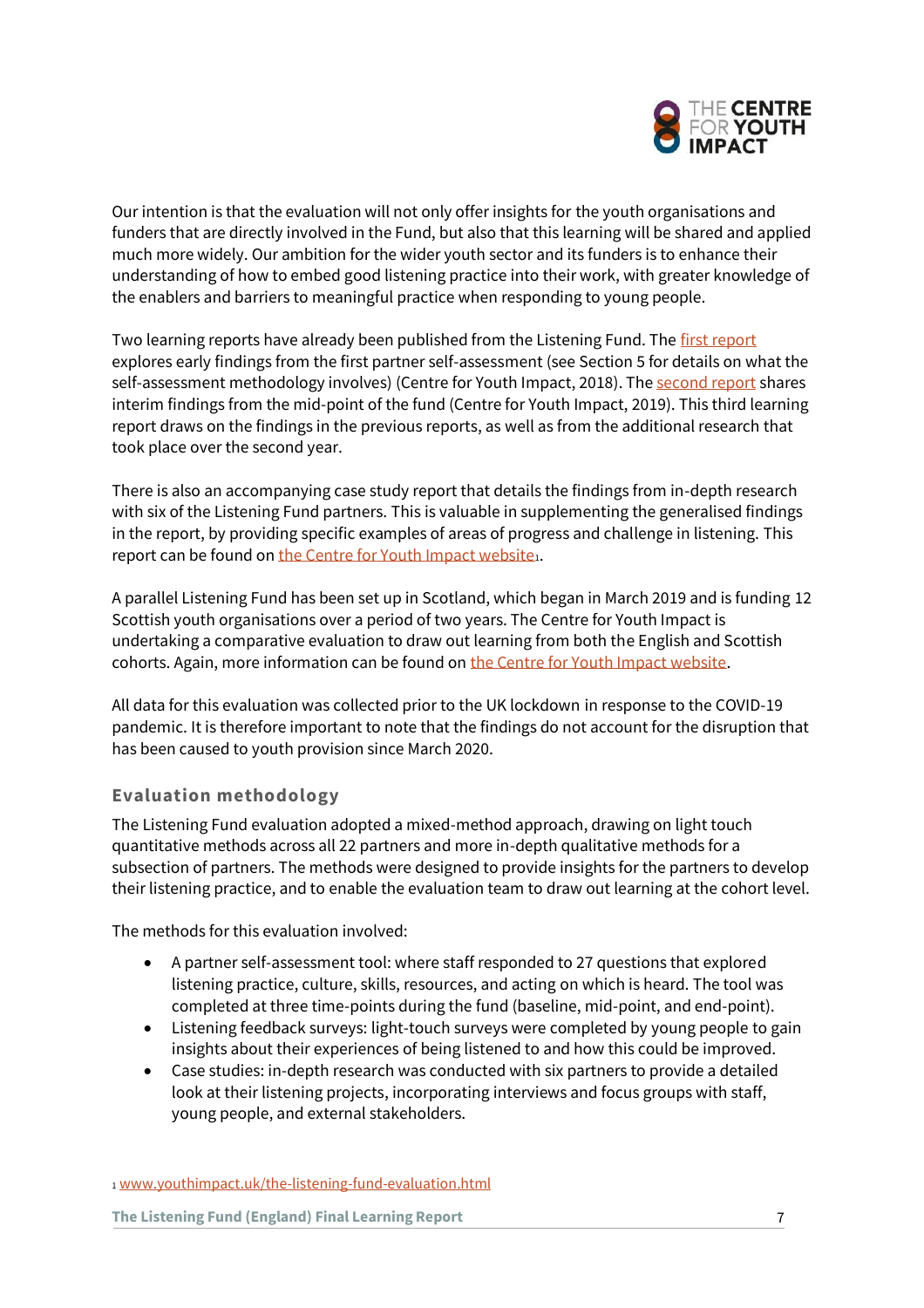

- Telephone interviews: were conducted with partner staff at the mid-point of the fund.
- Most Significant Change (MSC) methodology: this involved the collection of 'stories of change' that highlight the impact of the fund on young people, staff, and organisations, which were discussed and analysed in a reflective practitioner workshop.

The methodology for this evaluation is explored in detail in Section 5.

# <span id="page-7-0"></span>**Defining 'listening'**

By 'listening' we are referring to an active process where young people are given tangible opportunities to have a say in, and shape, youth provision, or to influence wider policies and practices impacting their role in society. There are two related but distinct types of listening that are relevant to this evaluation:

- Internally-focussed listening: a process where an organisation takes account of young people's views, opinions and experiences with the aim of developing their offer, in terms of the activities and services they deliver and how they are delivered.
- Advocacy-focussed listening: a process where an organisation provides young people with opportunities to influence external organisations, such as local authorities or national organisations, on the basis of their views and experiences.

For the vast majority of partners in the Fund, their listening projects span both types, with internal and advocacy-focussed components.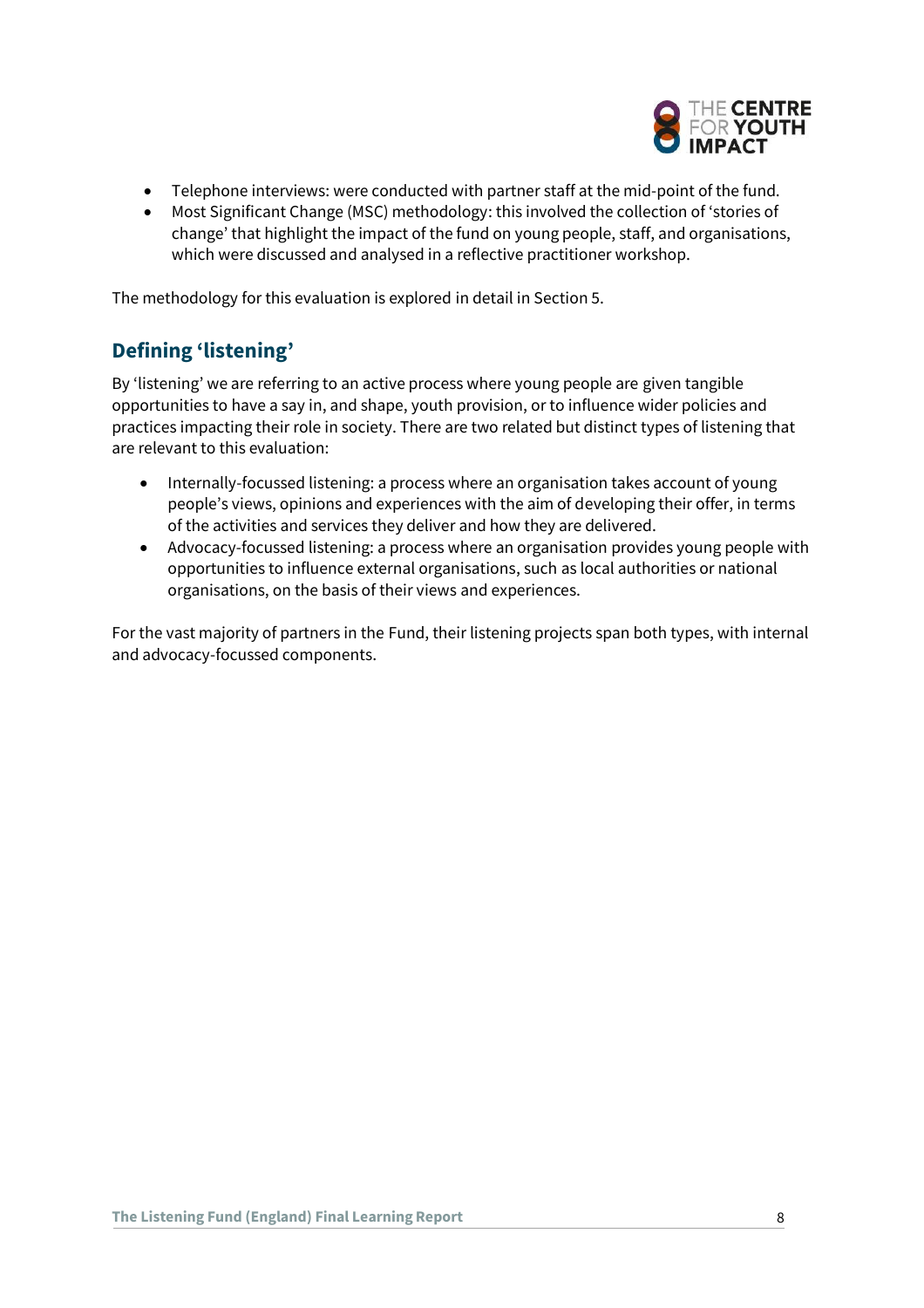

# <span id="page-8-0"></span>**2. Discussion of Key Findings**

This section identifies and explores the findings from this evaluation, drawing on and triangulating data from the various research methods that were employed. All quotations in the following sections are taken from staff members involved in the Listening Fund and are representative of broader views and experiences.

A wide range of mechanisms have been used for listening, including face-to-face methods such as a youth board, as well as online methods such as a digital feedback survey. The specific mechanisms used for listening are explored in detail in Section 2.3.

# <span id="page-8-1"></span>**2.1 The impact of the Listening Fund grants on practice**

Many partners felt they had the motivation and ideas for how to develop their ability to capture and respond to young people's voices before the Listening Fund, but lacked the resource to implement these ideas. Accordingly, a key piece of learning from the evaluation is that, to 'do listening well' - in a manner that is driven by young people and leads to tangible action based on what they say - is challenging and requires dedicated time and investment. This is something that is often underestimated in the youth sector: therefore, lack of proper resource can lead to tokenistic and superficial involvement of young people in projects that claim to listen to or coproduce with them. In such cases, it is easy for listening to "*descend into a tick box exercise*", where young people are briefly consulted but adults maintain full control over decision-making.

Some partners described how receiving a grant from the Listening Fund enabled them to avoid and to progress beyond this situation. It provided the time and space to "*think carefully and collectively about what it really means to involve young people's voices in our context"*. They could then be experimental in exploring and testing different mechanisms for listening, to learn from this, and to design and implement a process that enabled young people to meaningfully have a say. Furthermore, the grant provided the space to "*stop regularly to question what is working and what could be improved in our approach*" and to make adaptations accordingly.

In line with this, many partners reflected that they were overly ambitious in their initial application to the Listening Fund and had not appreciated how challenging it would be to get the work right. Even when listening already strongly aligned with their values as an organisation, it often took longer than anticipated to "*get the actual structures in place*" to do listening well. In the early stages of the fund, there was a process for many of realising that they needed to "*take a few steps back*" or to "*go back to basics*". Through interviews and discussions with the partners, it was found this was prompted by various factors, which are explored below.

#### **Discussions with young people**

Upon speaking with young people after receiving the grant, some partners realised they did not actually want to take part in the listening activities originally outlined. For instance, one partner intended to recruit young people onto their trustee board, but found in practice that they were not keen on the idea and would rather be involved in the organisation in a way that comes with less legal and financial responsibility. A common challenge with the nature of co-produced projects is that "*you are often asked by the funder to say what you're going to do before you've actually had a*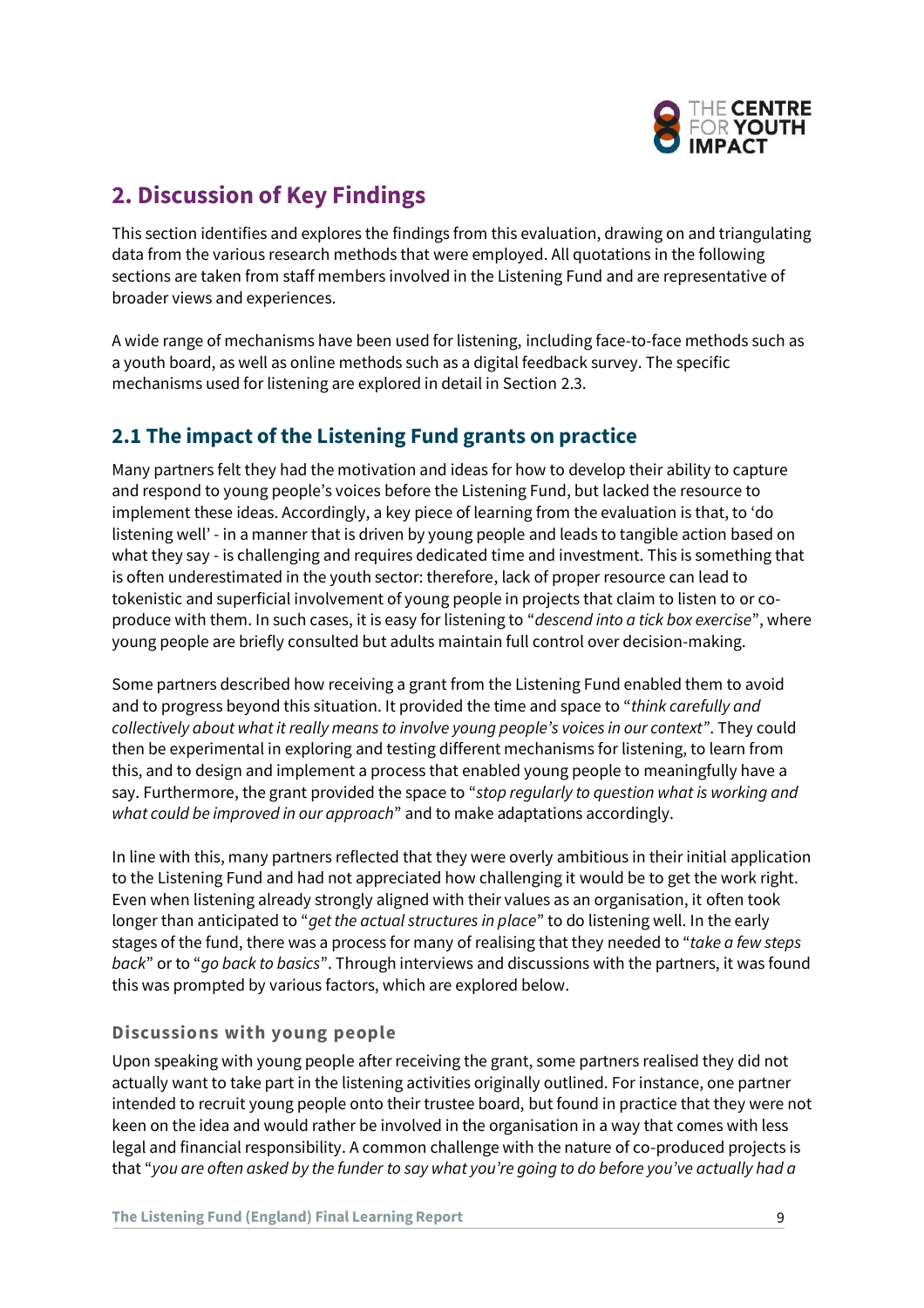

*chance to speak to any young people*". Because of this, it was seen as valuable that the Listening Fund was "*flexible and non-prescriptive*", appreciating the need for partners to continually adapt and refine listening activities based on young people's input. It was noted that any genuinely youth-led project is likely to look different from the initial application, which may be a positive sign it is working as intended.

#### **Discussions in the staff team**

Through discussions in the staff team, some partners realised that, even with the support of the Listening Fund grant, they needed to "*rein in the project*" to focus on developing high-quality rudimentary listening practices, rather than "*grand ideas*" that might not be practically feasible or sustainable. In other words, they collectively recognised that it would be beneficial to ensure they got the 'low level' elements of listening right before 'higher level' elements could be implemented. What this means looked different in each context. For example, for one partner it involved implementing robust data storage and analysis processes to ensure they could properly make sense of what they hear from young people.

### **Collective learning with other organisations**

Various collective learning activities were held as part of the Listening Fund, such as webinars and convening days, in which partners could discuss and share information about their projects. This helped some partners to better understand concepts around listening that were new to them, and, in some cases, to realise that they "*were behind in areas we hadn't even considered before*". For several partners this involved recognising the significance of closing the feedback loop or fully comprehending the process of co-production, which caused them to shift their focus in the first year.

Many partners have already applied for separate funding to continue their listening projects after the duration of the Listening Fund, highlighting further the importance of dedicated resource. It was emphasised that the projects "*are not neatly packaged into two years*", and they are still in the relatively early stages of a long-term process to improve and sustain their ability to listen.

# <span id="page-9-0"></span>**2.2 Cultural shifts in approaches to listening**

Within the non-profit and charitable sector – which *"thrives on people who think they are doing good in the world"* - there is often an assumption that things are already being done in the 'right way'. However, partners recognised that all organisations have blind spots, and the Listening Fund was a focused opportunity to engage in critical reflection of their practice and strategy. There was the opportunity to question aspects of practice that often go unquestioned in this line of work.

For many, the first step was to question *"what does listening mean"* within the context of the organisation. This required a review of how they relate to their beneficiaries: specifically, for some, this involved a realisation that their position was not as the expert or 'rescuer', but as a facilitator and partner in relation to young people's needs. This involved appreciating that young people are experts in their own circumstances. Accordingly, some partners have had to challenge long-held assumptions about young people's ability to engage in listening, to counteract tokenism and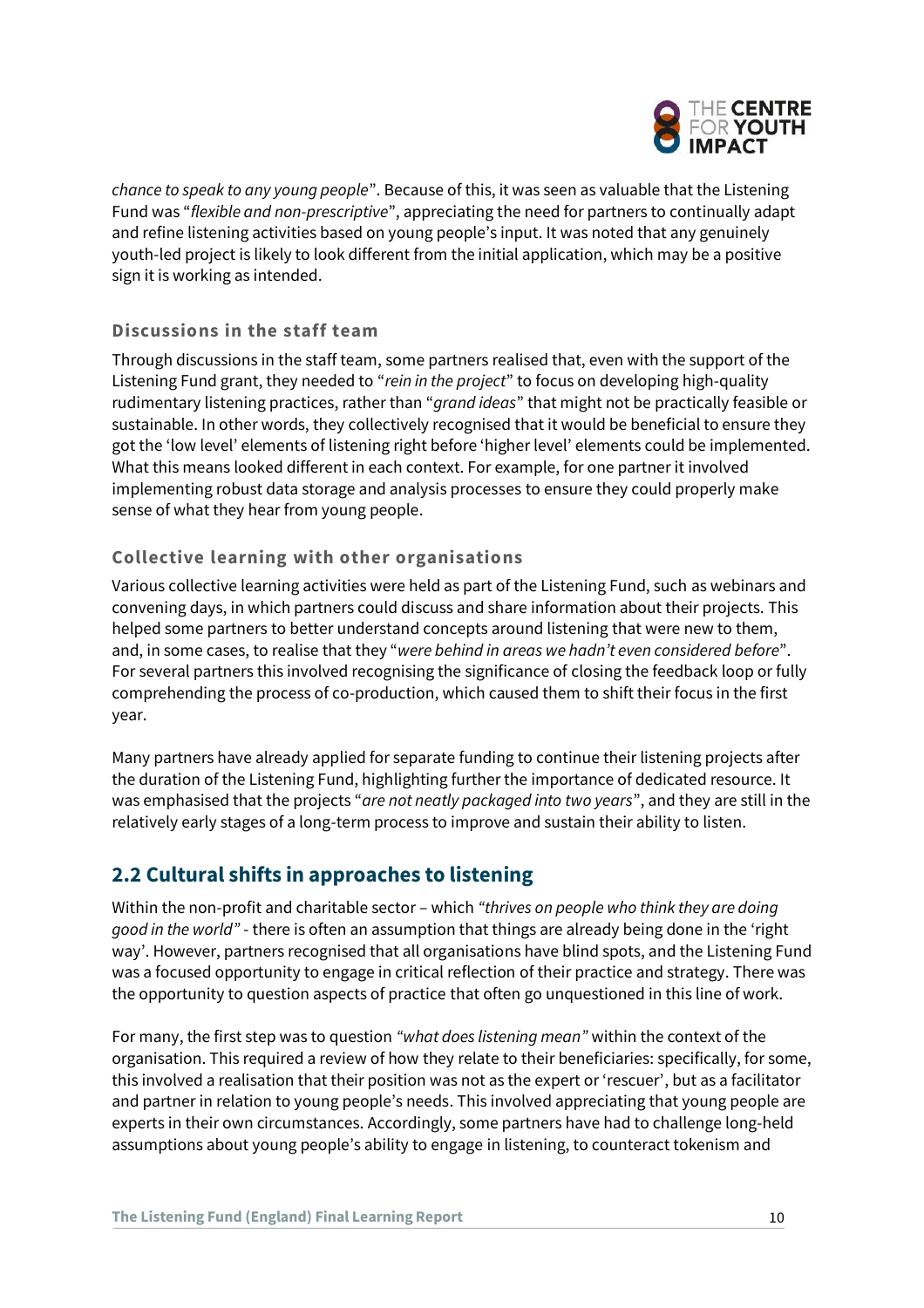

paternalism in their work. For most, the reality was that *"young people come up with really good ideas for how to improve the service [and] it is important that there is trust this will happen".* A key outcome for some partners was the realisation that young people were often not at the centre of their services in the ways that they should be. However, partners found that by consulting young people, particularly on higher-level decisions such as staff recruitment, they gained confidence in young people's ability to provide a valuable contribution to these processes. Some took practical steps to facilitate a cultural shift, such as formally codifying informal practices relating to young people's involvement in decision-making, and holding staff training to enable a wider change in attitudes to listening.

This was not necessarily an easy transition and for most it is an ongoing feature of their work. However, ultimately through involvement in the Listening Fund many partners expressed a better appreciation of the inherent power dynamics that underline listening to and with young people. For some, this also led partners to challenge assumptions within other organisations in their networks that may take a deficit view of young people's ability to engage in listening, and to share their own learning and champion more youth-centred approaches in multi-agency settings.

# <span id="page-10-0"></span>**2.3 Design and mechanics of listening**

There was variety in the mechanisms used for listening across the cohort of partners. Figure 2 shows what these mechanisms are and how their use has changed during the Fund. As highlighted above, for many partners the grant from the Listening Fund provided the capacity to test, explore and refine what tools work best in their specific context, and hence there has been some change in the mechanisms used over time.

Approaches for listening fell broadly into two categories: qualitative methods (usually face-toface), such as youth advisory boards, youth forums, young trustees, interviews, and case studies, and quantitative methods (which can be face-to-face, paper, or online), such as surveys or feedback tools.

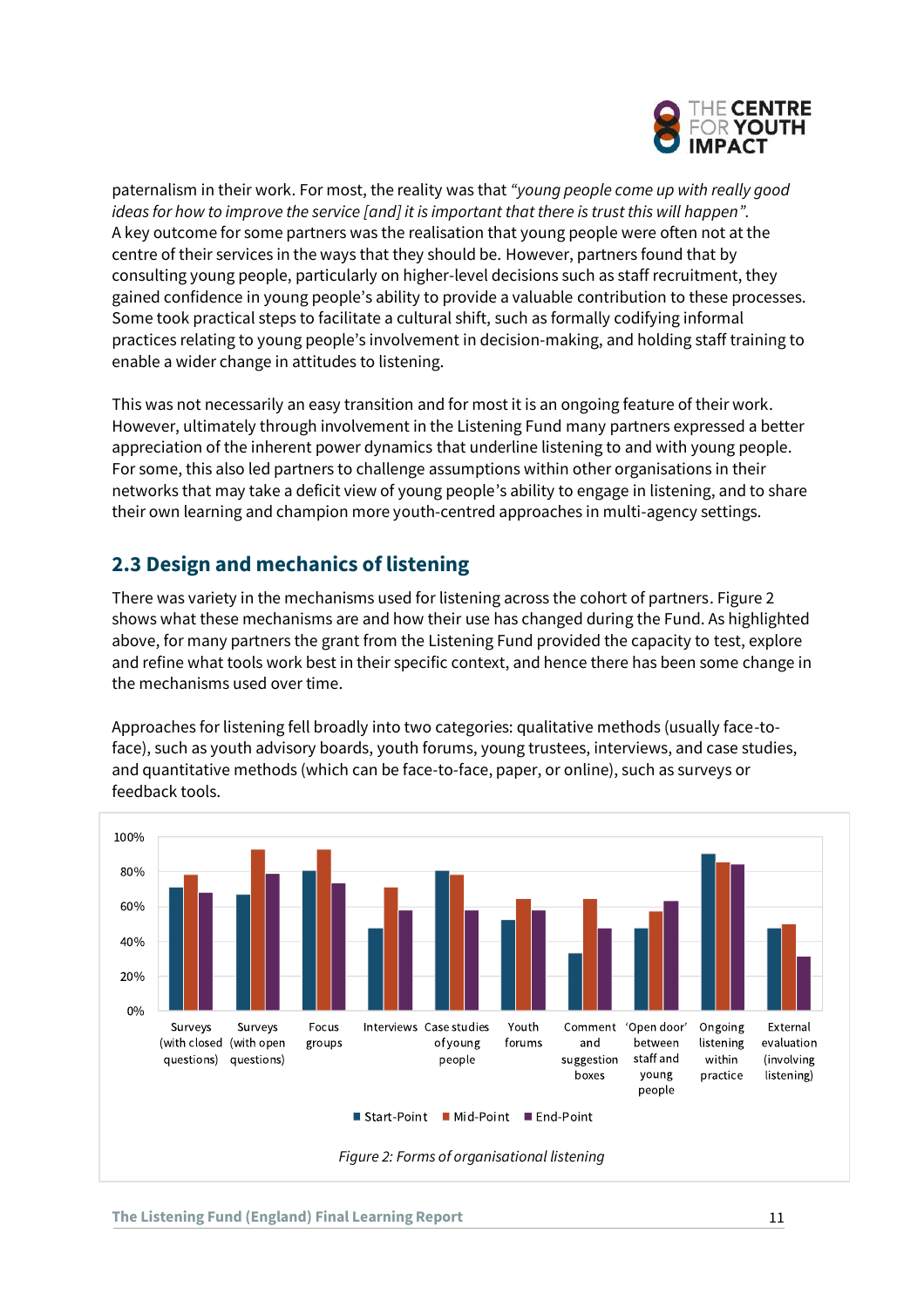

There was a sense across a number of partners that young people often feel "*bombarded*" with quantitative feedback methods such as surveys, questionnaires and evaluation forms, as they are often a condition of funding streams. Therefore, young people can "*see it as just another survey*" and are reluctant to meaningfully engage, leading to the data having limited value. Many partners therefore felt that such methods ought to be used sparingly; only where it will gather high quality data that will facilitate genuine change and improvement. This requires tailoring the tool appropriately to the audience, for instance: using targeted language and formatting (e.g. avoiding the use of smiley/sad faces for an age group where this may be seen as patronising), making a tool straightforward to use, and prioritising questions to focus on the most valuable information.

As partners perceived, there are, however, also significant benefits of quantitative listening approaches:

- All voices are heard evenly (whereas in a face-to-face group session, the conversation can become dominated by young people whose voices are louder and more confident);
- They are not restricted by geographical reach (when technology is used) and therefore have the potential to engage a greater number of young people; and
- Feedback can be submitted anonymously, which may reduce the chance of bias in some young people's responses.

Some emphasised anonymity as a particularly important benefit of quantitative listening methods, especially for gathering critical feedback on how their services were not working for young people and suggestions for how they could be improved. The self-assessment (Figure 3) showed that the number of partners that engaged young people anonymously in at least one form of listening increased considerably throughout the Fund, from 48% of partners at the start-point to 89% at the endpoint. This is likely because partners have become more aware of the advantages of anonymous forms of listening throughout the Fund.



Qualitative methods for listening, on the other hand, were strongly valued for their conversational and discursive nature. This allowed for a rich understanding of young people's thoughts and ideas, as well as to provide opportunities for them to interact with peers and develop skills such as communication or problem-solving. The main drawbacks of qualitative listening approaches are:

- They can be limited in geographical reach (leading to bias in whose voices are heard);
- They often lack the option of anonymity; and
- They usually require a greater level of commitment from young people (meaning some are practically unable or will choose not to engage).

Ultimately, there were significant benefits to drawing on multiple mechanisms for listening within one organisation, incorporating both qualitative and quantitative techniques. This enabled partners to hear the voices of a wider range of young people, with different methods to suit their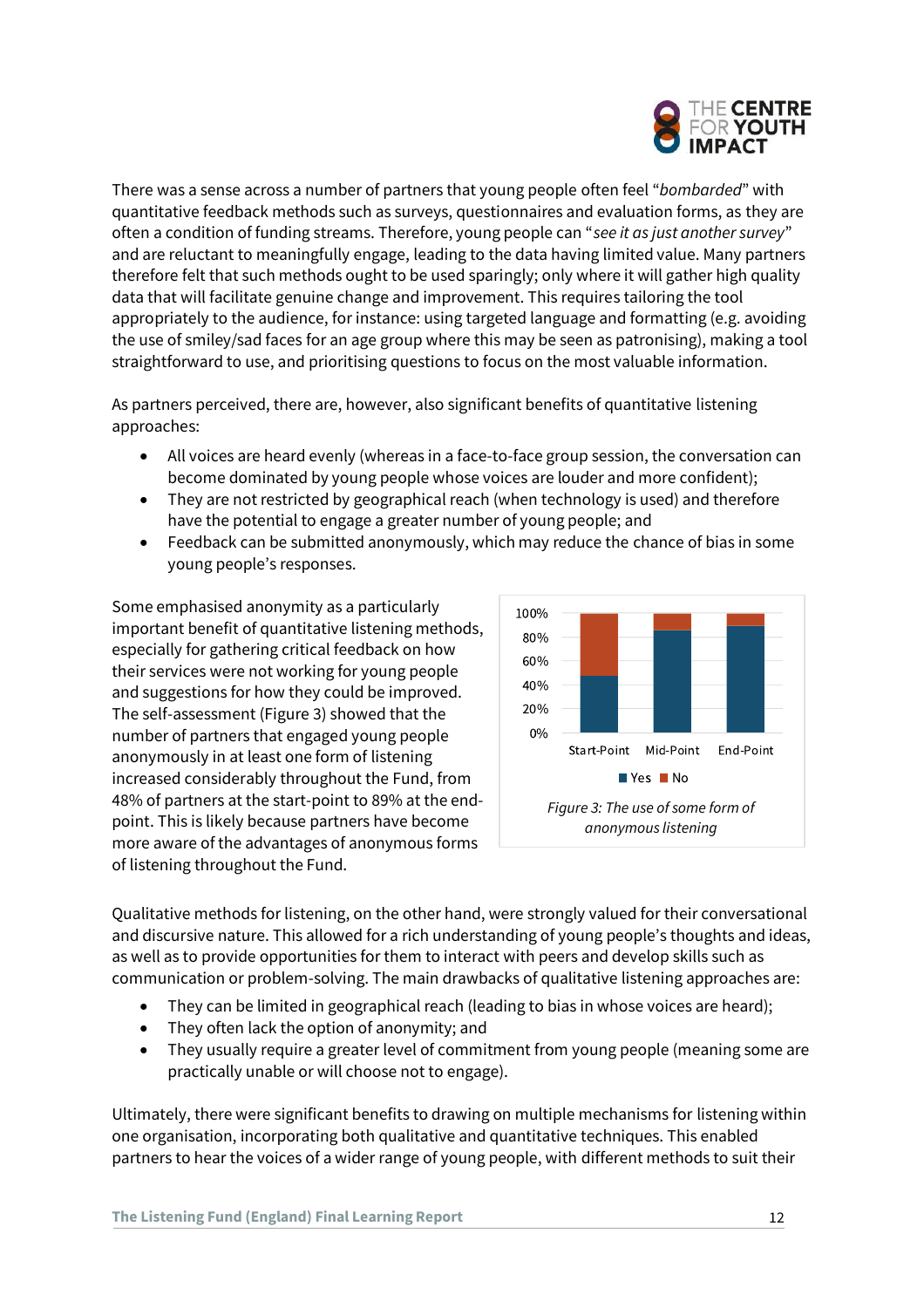

differing circumstances and preferences, which allowed listening practices to be more representative.

# <span id="page-12-0"></span>**2.4 Enablers for listening**

Though the process of understanding how to listen and developing mechanisms to enable them to do this, the evaluation reveals how partners began to 'create the conditions for listening' within their organisations. These conditions manifested in various ways, outlined below.

#### **Forming specific listening spaces and structures**

As above, a number of partners adopted the approach of creating youth-led structures or 'spaces', including youth forums, a youth advisory group, or recruiting young ambassadors. These spaces often gave young people the confidence – through building relationships with peers and feeling that their concerns were valued – to both raise issues and to act upon them. For some partners, these dedicated listening spaces also had the benefit of affording young people the agency to take collective action, rather than dealing with issues individually.

For many partners, these spaces also directly improved social and emotional learning outcomes for young people. The very action of giving them space to discuss issues was a catalyst *"which has led to numerous projects led by lived experience".* This process allowed them to support young people to run workshops or attend key events, which was of great value in terms of their personal development.

#### **The role of staff**

A staff member was often key to the process of listening, to become the dedicated lead in "*making listening activities happen*" and to build motivation and buy-in to the concept across the whole team. For some, the appropriate member of staff was also one who could establish common ground: where young people had multiple and complex needs, and/or traumatic life experiences, building a trusting relationship was essential to enable them to feel comfortable to engage.

Some partners created and recruited for a specific role, such a Co-Production or Participation Lead, to manage listening across their organisation. In line with this, the proportion of partners who had a member of staff or a volunteer with 'listening' specifically included in their job description was high, at 72% at the start-point of the fund and 95% by the end-point. This further suggests there was an experience amongst partners where having a dedicated role was beneficial to the process of listening. However, partners also flagged that finding and recruiting qualified and experienced staff could be a challenge.

The key learning is that listening is not necessarily something that all organisations are equipped to do: it requires particular skills and expertise, and often a dedicated member of staff to guide activities. At the same time, it is also important that listening is embedded within the wider staff team, to create a sustainable approach and to negate the risk if the dedicated lead on listening were to leave an organisation.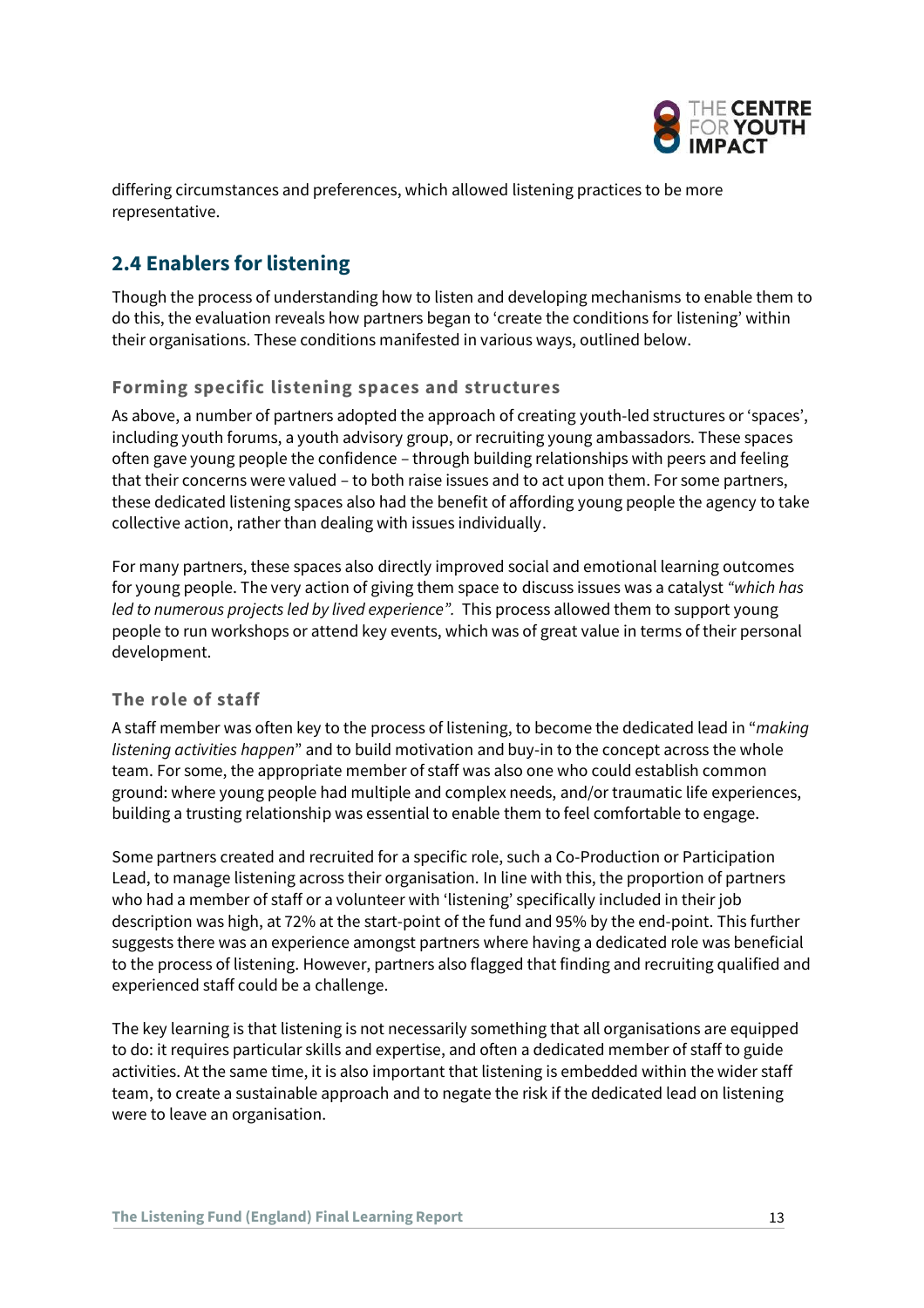

#### **Making listening activities safe and supportive**

Creating a safe and supportive environment was a prerequisite for enabling listening activities to be effective in practice, and partners facilitated this in a number of ways:

- **Preparing with young people**: Asking young people to speak and share views externally can be an intimidating and daunting experience. Partners expressed that young people "*should not be put on the spot*", but given appropriate support so they could make effective use of the platform they are given. This involved staff helping them to think in advance about the key messages they want to get across, and how to structure their arguments.
- **Avoiding 'emotional labour'**: There can be a tendency to ask young people to "*tell their life stories over and over again, to the point it could become detrimental for them*". The 'emotional labour' that is sometimes placed on young people needs to be recognised, and young people should be given opportunities to share their views, "*without necessarily having to delve into the details of their lives each time*". Ultimately, young people should have choice and ownership over how they want to raise their voice.
- **Safeguarding**: If a young person made a disclosure during a listening activity, it was important there was a process to follow up with them and provide support. Where this was not possible (e.g. in an anonymous feedback mechanism) this must be made apparent to the young person and alternative channels for disclosure provided.
- **Acting as a gatekeeper:** Some partners felt they had a responsibility to act as a 'gatekeeper' to ensure journalists or researchers are only given access to young people when they are confident that they have positive and sincere intentions to share their voices in an accurate and respectful way. Negative and misconstrued representations of young people in the media can be disempowering and damaging to them. Steps must be taken to ensure that young people's views and experiences are represented appropriately.
- **Managing expectations**: Organisations needed be transparent about the extent of their capacity and remit. It was considered helpful to be upfront from the outset, so young people were aware of limitations in what could be achieved through listening activities.

#### **Making listening worthwhile and enjoyable**

Young people usually engage with organisations in the first instance as somewhere to receive support, to have fun, and to spend time with peers. Against this context, it was important to partners that they "*are not weighed down with always being asked to give some kind of feedbac*k". In other words, partners acknowledged that it was important that listening activities did not detract from young people's original motivations for engaging with provision, but rather supplemented and improved the experience. If young people felt 'burdened' or 'hassled' with giving feedback, it was less likely that the information they provide would be meaningful or insightful.

Part of overcoming this challenge was striking the right balance in the regularity of listening, such as deciding how often to hold a youth board meeting or to release a survey. It must be regular enough so that young people's voices can be heard on an ongoing basis, but not so regular that young people feel overwhelmed or fatigued. The appropriate regularity depends on the nature of the activity and the individual context: for instance, some partners found it is optimal to hold a youth forum meeting every two weeks, and others once every three months. Partners also thought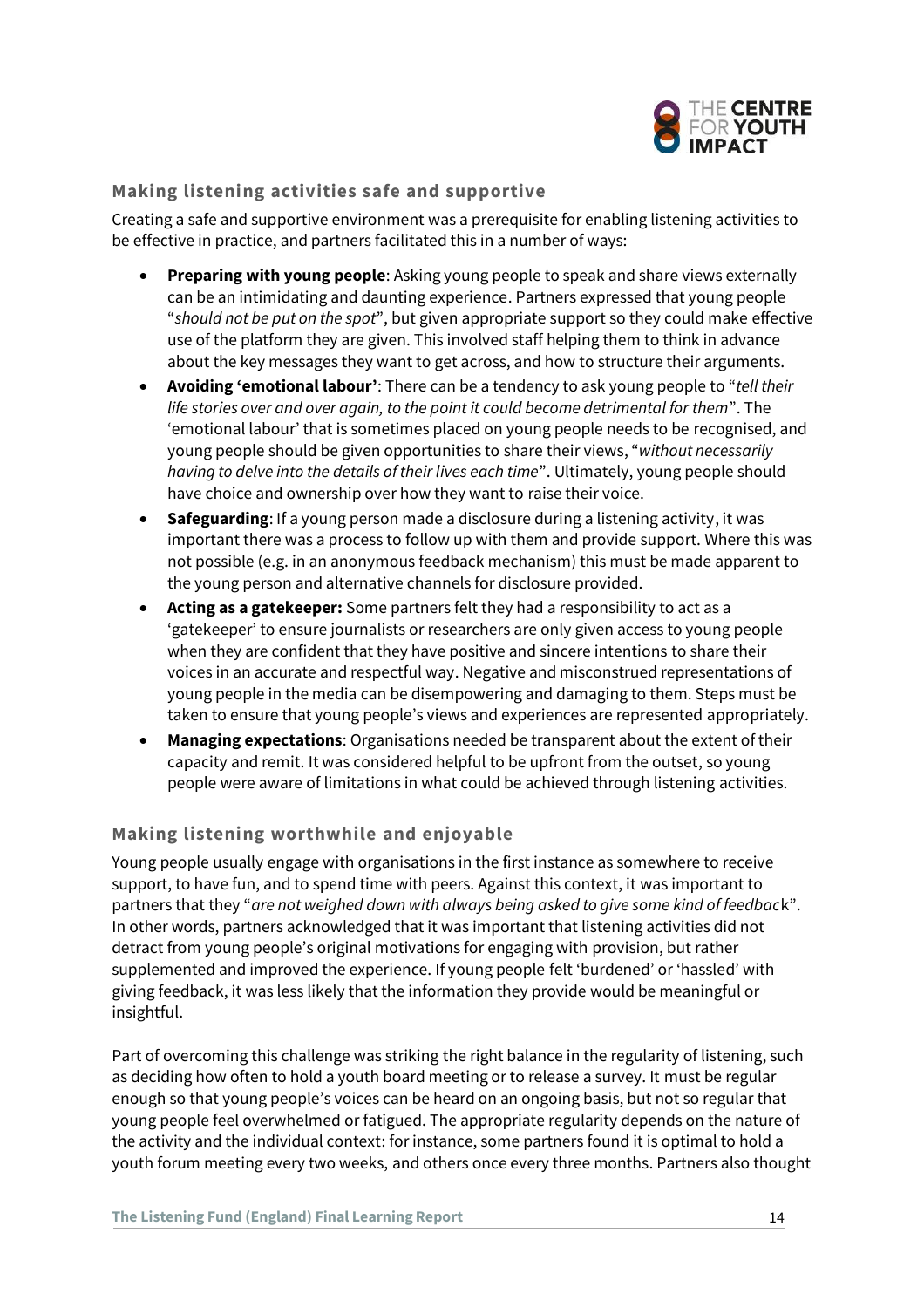

about techniques to make listening activities enjoyable, such as ensuring a survey was easy to use, or providing snacks and icebreaker games in a face-to-face session.

Organisations also pointed to the importance of how listening activities are promoted to young people. For instance, one partner avoided referring to the youth forum as a 'meeting' to recognise that some young people have negative connotations of the concept through their experiences at school or with social workers, and instead referred to it as a 'session'. As described by one youth worker, "*if we call it a 'meeting' some would view it as a formal, serious process that takes place when there is a problem or issue, we want them to go into it with a more positive mind frame than that*".

#### **Engaging with young people's wider networks**

For many, listening to young people also fundamentally involved listening to their families, carers and wider networks, in order to obtain a more holistic understanding of their situation and life experience. This is especially important for young people with high-level and complex needs, and for young people who face challenges expressing themselves. These links were established in various ways, including informal conversations, holding collaborative events, and interacting over email. This gave some partners more confidence in their ability to engage young people as it allowed them to get a new perspective on a young person's situation. Some partners expressed that this is an area where they would like to do more but are limited in capacity, further highlighting the need for dedicated investment in this type of work.

### <span id="page-14-0"></span>**2.5 Barriers to listening**

The level of progress made by the partners over the two years of the Listening Fund varied considerably. Despite the areas of improvement highlighted so far, there are some partners in the cohort that felt either that their projects did not meet their aims, or that they had made some developments but were considerably behind where they hoped to be at the end of the two-year funding period. Some factors that played a role in limiting progress are explored below.

#### **Staff turnover**

Partners often reported that they had one or two staff members who were key championing listening, and if those individuals left it was easy to lose motivation and to slip back into tokenistic forms of involvement. In particular, a key learning has been the importance of making listening *"a priority at the senior level*". This is to ensure proper resources are dedicated to enable listening to happen effectively (such as opportunities for staff training) and to secure buy-in for an organisation-wide approach to listening to ensure that it is sustainable.

#### **Unstable funding environments**

Some partners were unable to develop their listening as intended because of challenges maintaining steady funding during the two-year period, which, in some cases, resulted in reduced service provision, heavy workloads, and staff redundancies. This highlights that listening came second to core service delivery, and if the conditions were not in place for this to thrive then listening would be deprioritised.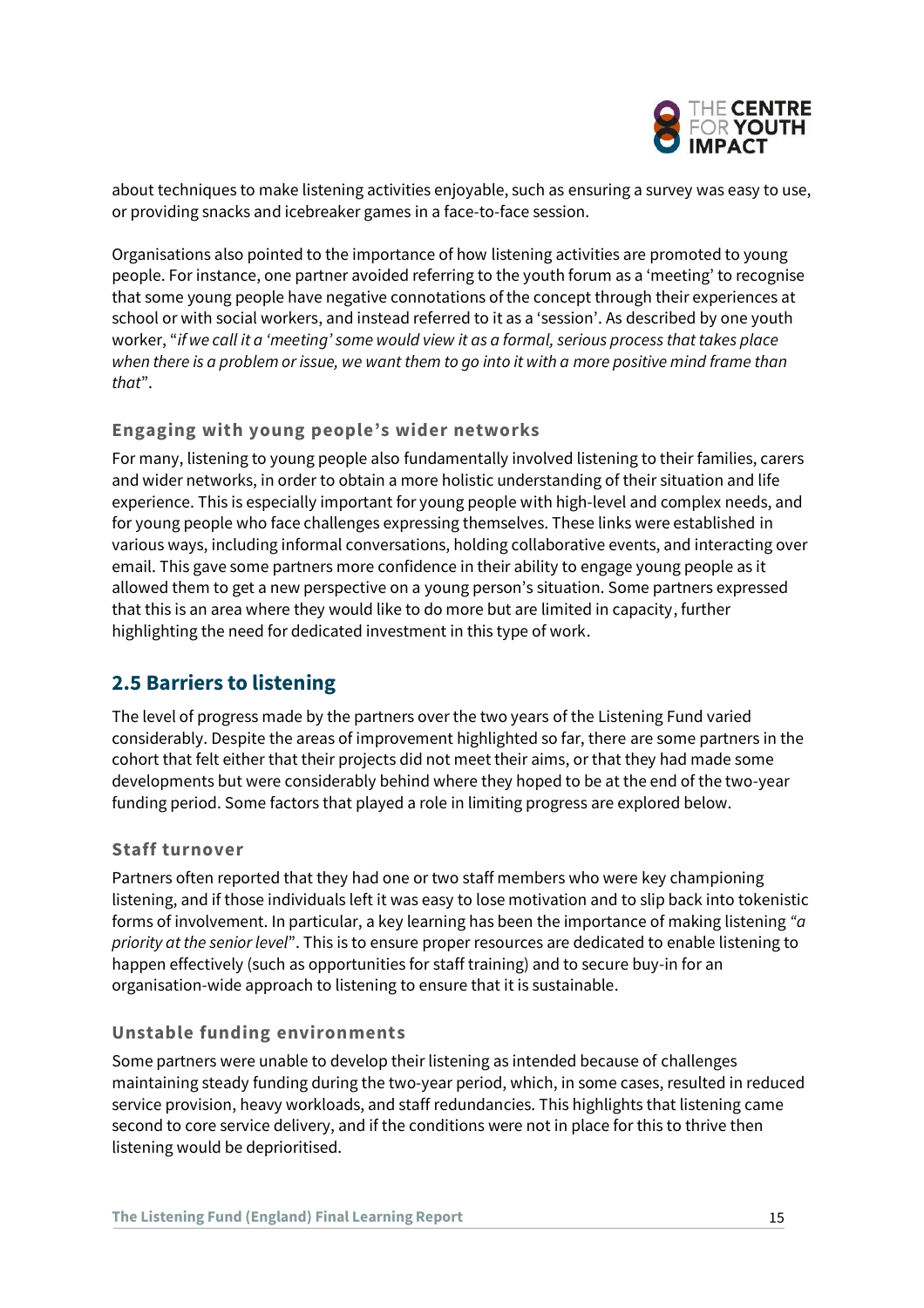

#### **Managing competing agendas**

Where young people's needs or ideas for service development did not align with the projects the organisation was already commissioned to do, finding the funding to translate listening into action was inevitably challenging. In general, some partners seek to apply for pots of funding that align with the values of flexibility and responsiveness to overcome this challenge, but this is not always possible given the competitive funding environment that exists in the youth sector.

#### **Disconnected services**

When there are many distinct services within one organisation, approaches to listening were sometimes inconsistent and disconnected from one another. This made it difficult to get an organisation-wide picture of listening and limited internal learning. Once again, to overcome this, it was important to have someone prioritising listening at the senior level who makes an effort to coordinate and share approaches internally.

The self-assessment indicated that the Listening Fund grant has enabled partners to reduce the level of disconnect in listening across their provision, perhaps through putting more emphasis on the concept at the senior level. The proportion of partners that reported their listening practice varies across the organisation to a high extent (i.e. a score of four or five on a five-point scale, with five being 'to a great extent' and one being 'not at all') reduced from around half (47%) to just over a third (39%) at the end of the Fund.

#### **Resourcing**

Many partners acknowledged that, while the grant from the Listening Fund has been valuable, it "*is also quite a small amount of money for achieving tangible changes at different levels of an organisation, and over a relatively short period of time".* Most partners felt they had low resource to develop their listening prior to the Fund, so they were starting from limited circumstances, and that the grants that were provided were fairly modest, which impacted the level of progress that could be achieved. In line with this, there was a sense that the partners who made the highest level of progress were those who were able to find additional sources of funding for their listening projects.

### <span id="page-15-0"></span>**2.6 Representative listening**

It is important that listening is representative: that is to say, the types of young people that engage in listening activity are the same types of young people who engage more broadly in the organisation's work. Organisations must make a conscious effort to make listening activities inclusive, particularly to include the voices of those who are typically the least heard. As such, it is necessary to continually ask whose voices are being heard and which are missing.

The extent to which partners believed that their listening was representative varied, as shown in Figure 4. The pattern only changed slightly throughout the Fund: initially around a fifth (18%) of partners said their listening was not at all or not particularly representative, whereas by the endpoint, all who took part in the self-assessment reported their listening was at least moderately representative.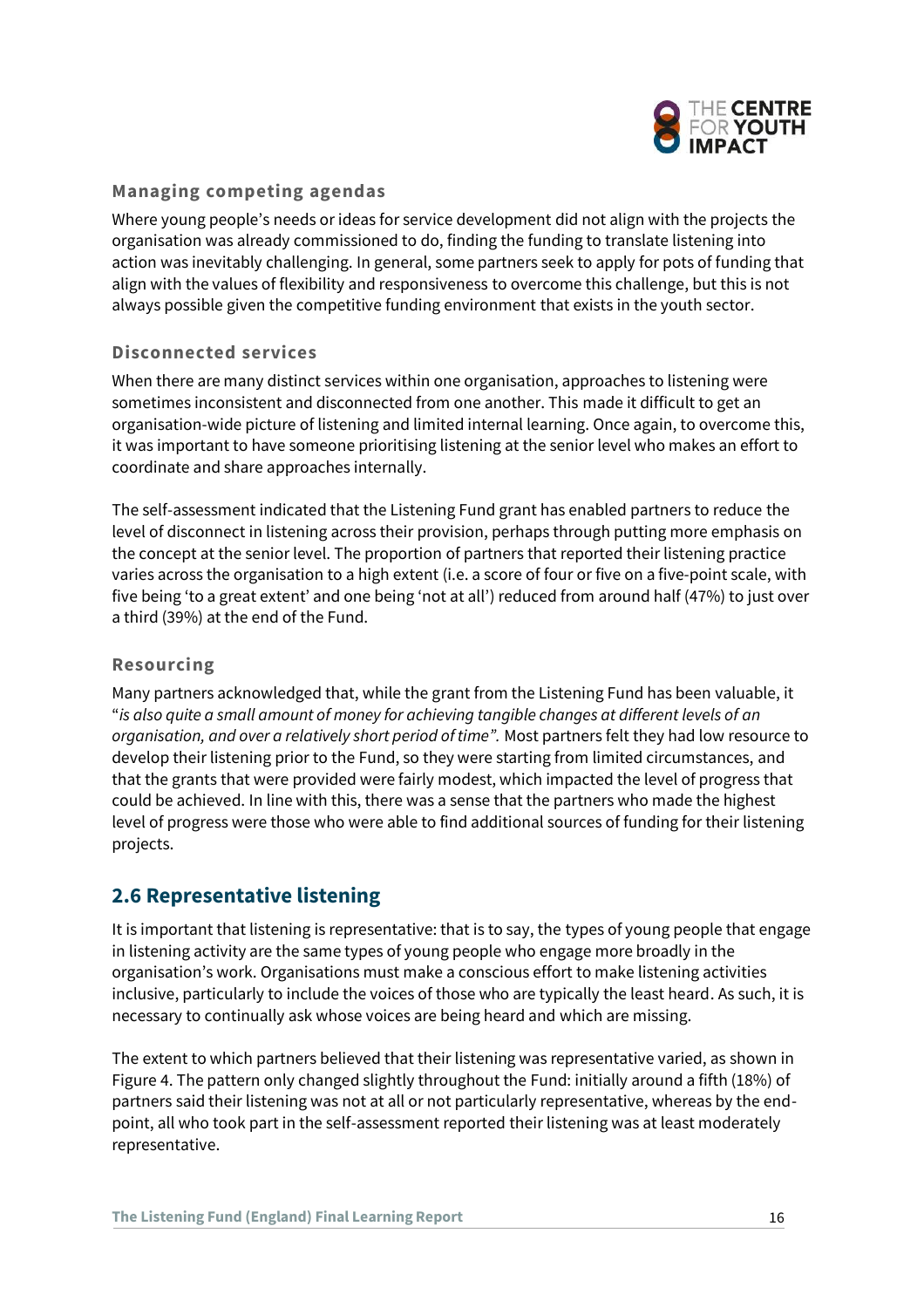



The self-assessment also suggested that the number of partners that checked for bias in who is engaging in listening increased, from 48% to 74%, indicating that more partners now have a more accurate idea of whether or not their listening is representative.

The number of partners that undertook specific outreach activities to engage groups who have been less engaged in listening was already high at the start of the Fund, at around 70%, and this stayed consistent. As shown in Figure 4, there was no significant change in the extent to which listening is representative. This suggests that the outreach activities may not have reached their aims, and this may be an area where organisations would benefit from additional support and advice.

Engaging new young people in listening was considered to be particularly challenging, especially with higher commitment activities, such as a youth board. Many partners found getting the first engagement to be the biggest challenge, as young people quickly started to see the value in taking part once they attended. Some found it beneficial to ask existing young people to act as 'ambassadors', either to encourage others to take part, or to collect and represent their views.

As noted earlier, overcoming geographical barriers was a challenge for partners who operate across multiple regions of England. Various partners expressed concern that the representation of young people in their listening was skewed towards London and the South East. Many partners took steps to overcome this, for instance: offering travel bursaries, arranging for groups of young people to travel together (to reduce anxiety around travel), and factoring in suitable timings so young people travelling can arrive and leave on time.

Some partners have also considered or attempted holding listening activities remotely, such as through online video calls, to overcome geographical barriers. However, "*it should not be assumed that what works in person automatically works remotely*". In other words, partners were aware that it takes additional capacity and skill to ensure that online sessions foster meaningful engagement. Furthermore, there are additional benefits to having young people 'in the room' in terms of peer learning and collaboration. Therefore, whilst online activities have benefits, they cannot entirely

**The Listening Fund (England) Final Learning Report 17 All 2018 17 All 2018 17 All 2018 17 All 2018 17 All 2018 17 All 2018 17 All 2018 17 All 2018 17 All 2019 17 All 2019 17 All 2019 17 All 2019 17 All 2019 17 All 2019 17**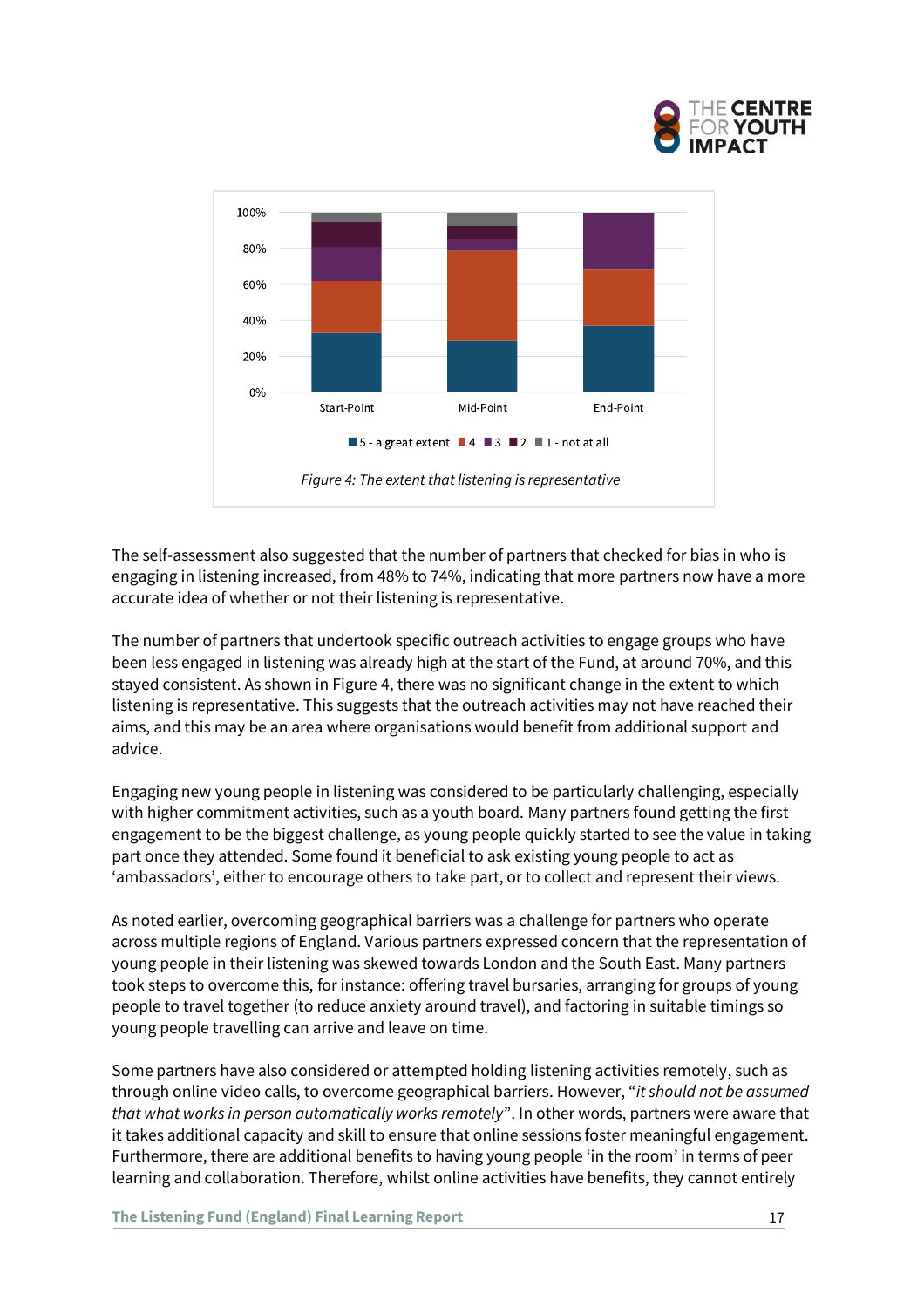

replace the need to bring young people together face-to-face, and It is important for funders to recognise the additional costs associated with this.

# <span id="page-17-0"></span>**2.7 Acting on listening**

It is fundamental that organisations working with young people are not carrying out listening for listening's sake, but rather that it is driving meaningful change in policy and practice. In the interim evaluation report for the Listening Fund, we reported that some partners could not clearly identify areas where listening had been acted on over the first year, especially those who had started in a position of less experience and expertise, as they were more focussed on getting processes and mechanisms in place to capture young people's view.

By the end of the Fund, this was less often the case. The self-assessment suggests that, at the end of the Listening Fund, 83% of partners believed their organisation acts on what they've heard in listening to a high or a great extent (compared to 72% at the start-point). From the young people's feedback surveys, 43% of respondents reported that they had seen the organisation change something in response to their feedback, 41% said they were not sure, and 17% said that they had not seen a change. This is represented in Figure 5.



In the feedback surveys, young people were directly asked what changes they had seen organisations make in response to what they had told them. Their responses included:

- Implemented ideas for activities or changed the location where they are held;
- Provided support for a specific challenge being faced (e.g. conflict with a family member);
- Took account of their view in staff recruitment;
- Created a resource or changed the language in an existing resource;
- Created more social and gathering opportunities for young people;
- Addressed inappropriate behaviour of other young people; and
- Made services multilingual.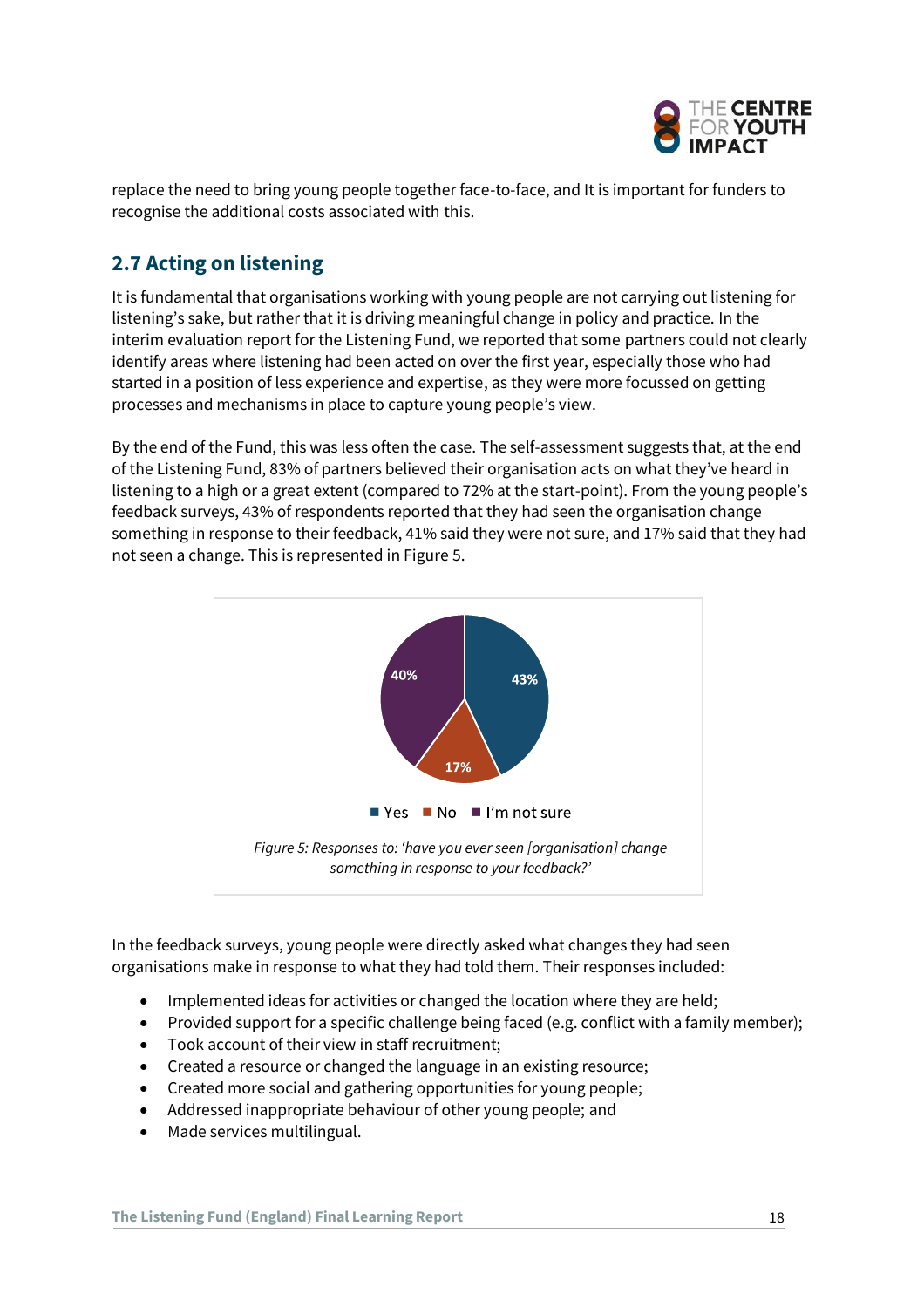

The partners directly highlighted a range of ways that they had acted upon what they heard through their listening. Some of these are presented below, with specific examples from across the cohort.

- **Incorporated listening into the organisational strategy**. For example, the Foyer Federation, which provides holistic support for young people experiencing homelessness, has introduced youth influence and voice as a core pillar of their new strategy. This is part of their goal to build sustainable listening practice, with young people's voices at the heart of the organisation.
- **Engaged young people in key decision-making processes**. For example, the Kent Refugee Action Network (KRAN), which supports young refugees and asylum seekers, has implemented a process where candidates for all new staff positions are involved in an informal interview with young people, who then provide feedback to the main interview panel before a decision is made.
- **Reviewed service delivery to align more closely with beneficiary needs**. For example, Spark Inside runs coaching programmes in prisons across London and the South East. Through their in-prison advisory board, Spark Inside has engaged young black men to codesign their 'Hero's Life Coaching Programme', which addresses the specific experiences that they face in the prison system. This has helped to align the programme, which is being rolled out in prisons including HMP Wormwood Scrubs and HMPYOI Isis, to meet the specific needs and issues of this demographic of young people.
- **Re-designed physical spaces to meet young people's preferences and needs**. For example, Youth Access is a membership organisation of mental health and wellbeing services for young people. Through their digital feedback scheme, one member organisation has been encouraged to re-design their service environment, and has used creative methods to make the fairly small waiting area in the service venue feel less cramped and stressful.
- **Adapted language to ensure it is empowering, appropriate, and endorsed by young people**. For example, the Magdalene Group works to prevent the sexual exploitation and coercion of women and young people. Through consultation with young people, the Magdalene Group recognised that it would be beneficial to change the name of a 'care home interview' because the formal connotation of the word 'interview' was creating reluctance for some young people to be involved.
- **Used listening practice to bring about external changes in other organisations that have an impact on young people's lives**. For example, Drive Forward Foundation (DFF) works with and supports young care leavers. Following accounts of several care leavers having to leave their university accommodation over the summer with no home to go back to, the DFF's Policy Forum have started conversations with universities across the country. Their efforts have led to several universities, including King College London and St Mary's University London, to pledge a year-round accommodation offer for care leavers, and has also put the issue into the Labour Party's Manifesto.

More in-depth examples of acting on listening are detailed in the separate case study report, which can be found on [the Centre for Youth Impact website](http://www.youthimpact.uk/the-listening-fund-evaluation.html).

<sup>2</sup> [www.youthimpact.uk/the-listening-fund-evaluation.html](http://www.youthimpact.uk/the-listening-fund-evaluation.html)

**The Listening Fund (England) Final Learning Report** 19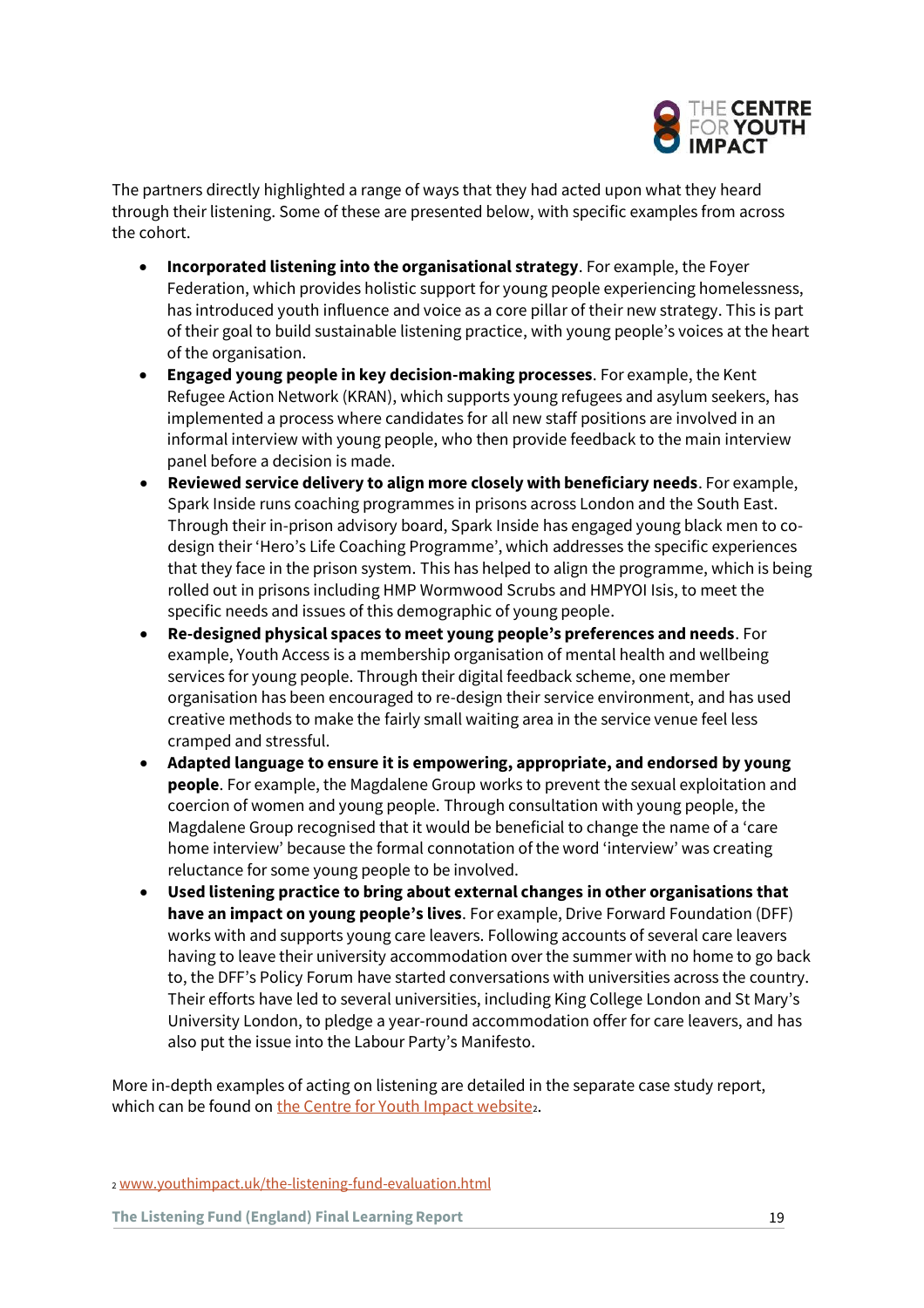

There were a proportion of partners who felt that they were not always able to demonstrate change based on their listening. For some, this was because they had not implemented processes for listening in the way they had intended, or because their project was still in the early stages of development due to delays. For others, this was because their primary focus is working to support young people to bring change to issues that are sufficiently complex that one would not expect to see change over a period of two years (such as when lobbying for change on a specific issue at a policy level). However, even where change was not evident, partners emphasised that this does not mean listening is not worthwhile. The partners are often working with young people who are deeply disadvantaged and disenfranchised, and the process of listening in itself was highly beneficial for empowering them to feel validated in their views, as explored further in Section 2.10.

# <span id="page-19-0"></span>**2.8 Closing the feedback loop**

'Closing the feedback loop' refers to the act of informing young people what changes have been made as a result of listening, and it is widely considered to be a key component of the listening process. It emphasises that listening is not a one-way interaction, and young people should be kept informed as to how their contributions are used (or not used) to affect change.

Despite most partners feeling that they *do* act on what they hear from young people, a large number described the subsequent process of closing the feedback loop as an area they "*have still not quite figured out yet*". Though most recognised the significance of the concept, they often lacked a formal process for implementing it in practice. Many focused on how it was happening informally, expecting young people to simply "*see the changes as they are happening*", such as when they had requested a particular activity, which was then introduced into the organisation. Here, closing the feedback loop was taking place on an ad hoc basis primarily through open door conversations between staff and young people.



In the end-point self-assessment, 74% of partners believed they communicate their actions to young people who have engaged in listening processes to a high extent (i.e. a score of four or five on a five-point scale). In the listening feedback surveys, however, closing the feedback loop was rated strongly by young people as an area where they most wanted to see improvement in

**The Listening Fund (England) Final Learning Report** 20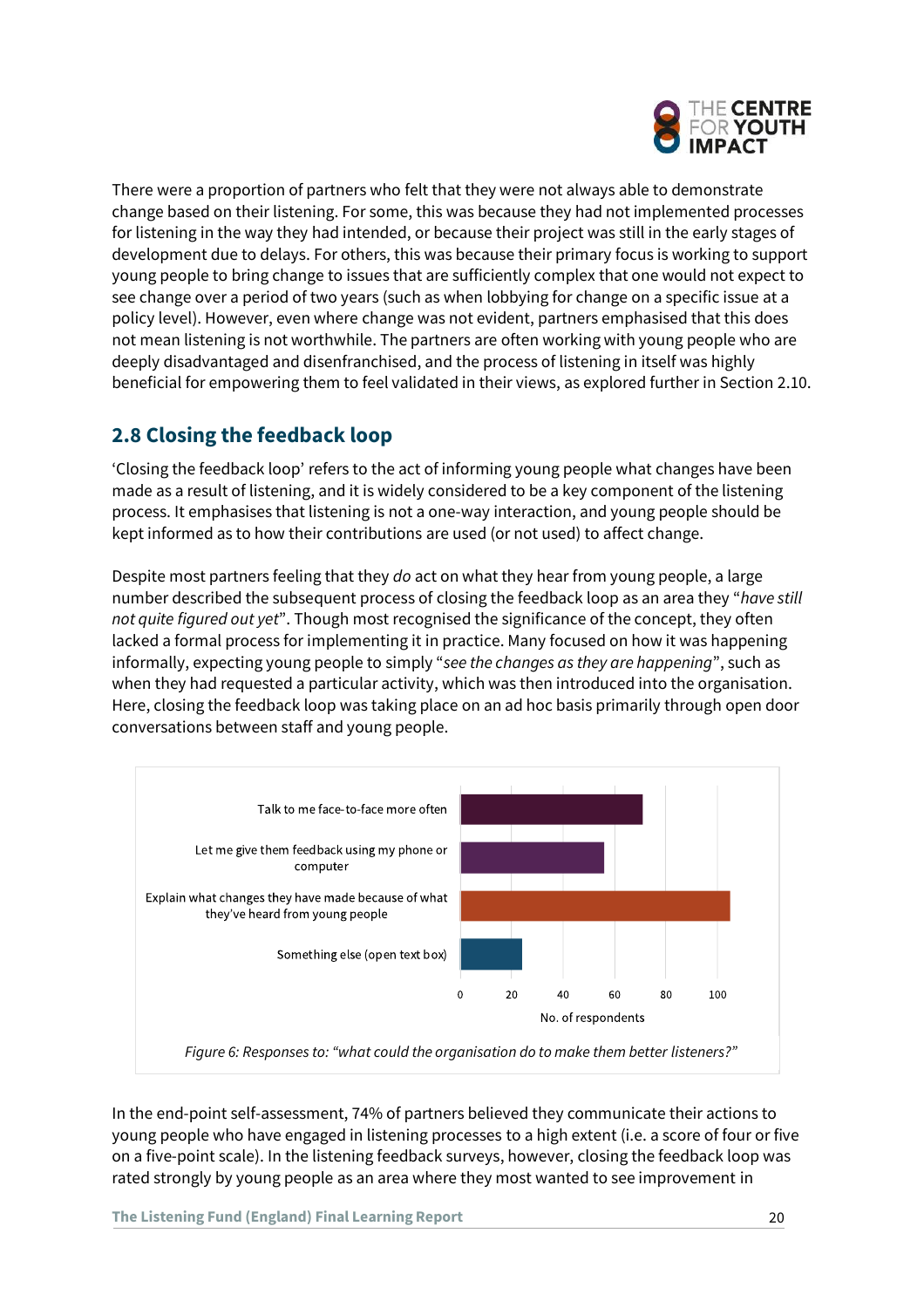

listening: over half the young people who took part selected this option, as in Figure 6. This reinforces the idea that not all partners were doing this as effectively as they thought, and it suggests that relying on informal methods may not be sufficient.

For those partners who had more structured processes for closing the feedback loop in place, there were two main methods identified: creating dedicated time at the start of a structured faceto-face group session (such as a youth forum) to feedback actions from the last session; and creating a 'you said, we did' notice board or newsletter segment. For the latter in particular, some had concerns that young people do not engage with such mechanisms and that is they are "*more in the interests of the organisation patting itself on the back, rather than for the benefit of young people*". Within the cohort, there was a desire to think more creatively about how to close the loop, such as using social media, but they recognised that this requires extra time and resource that they did not necessarily have available.

An additional challenge involved informing young people when action cannot be taken based on what they have heard, for example due to practical or financial reasons. At the end of the Fund, less than half (42%) felt they were doing this to a high extent (i.e. a score of four or five on a fivepoint scale). Nevertheless, this was considered to be important because it can be "*highly demotivating for young people when you're hearing all the time 'no you can't do this' and 'no you can't do that'*". It could also lead to the impression the organisation is not taking their views seriously or thinks they "*already know what's best*". Some partners found it particularly challenging when they did not take the same view as the young people they were representing*:* in this instance, some came up with a formal process (which involved letting their Board decide the outcome) and ensured this was explicitly communicated.

### <span id="page-20-0"></span>**2.9 Evaluation of the listening process**

It is a fundamental principle that if we are asking young people for feedback, we should also give them an opportunity to report on whether they feel that their voice is being heard and acted upon. Evaluation of the listening process involves collecting 'feedback on feedback', to ensure processes are working well from young people's perspectives. This will give young people more ownership over listening, meaning they will be more likely to take it seriously and engage meaningfully. Although most of the partners recognised the significance of this, implementing processes to evaluate listening activity stands out as one of the greatest areas of challenge in the selfassessment. At the start of the Fund, only a third (29%) reported high levels of evaluation (i.e. they scored four or five on a five-point scale), which rose to over half (55%) at the end-point.

Partners were also asked the extent that they involved young people in evaluating their listening, and the scores were yet lower. As in Figure 7, the proportion of partners that scored themselves as 4 or 5 was just over a third (39%) in the end point self-assessment.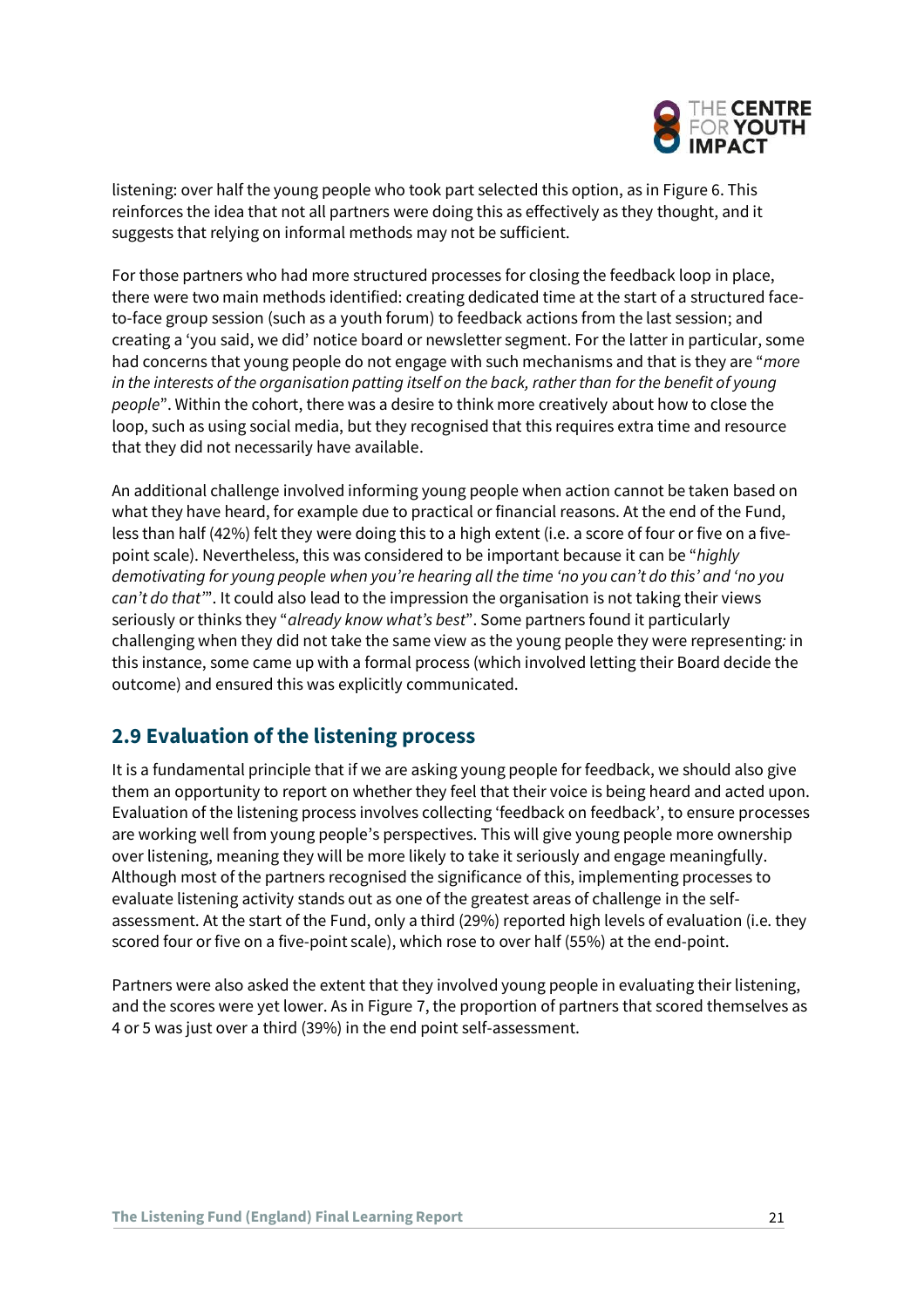



Many partners reported that they reflected on their listening informally and conversationally, by asking staff and young people about their experiences, but they did not have a structured process for doing this. Evaluating listening could be as simple as asking a few questions on whether young people feel heard as part of a broader evaluation, as opposed to a whole process on its own. Partners were supported to do this during the Listening Fund via the listening feedback survey (Appendix B), and, as in the methodology section, responses were collected by approximately half of the partners. However, most partners did not do this as a matter of course and, anecdotally, there have been few reports that many partners are likely to collect this data this on an ongoing basis beyond the duration of the Fund.

### <span id="page-21-0"></span>**2.10 Listening as a process of empowerment**

A key finding was the way in which listening can be highly empowering for young people. Most obviously, this took place where young people were given direct influence over key organisational decisions, such as giving input at a board meeting or in revising the format of a project. Adults can often take the space in decision-making processes, *"because you've got more sophisticated understanding and language – or you think you have"*. Some partners found that through giving space to young people to express their points of view, there was a process of shifting power and responsibility, something which *"isn't always comfortable at first when executed in practice"*.

No matter what mechanisms were used, it was not possible for partners to listen meaningfully when young people were not comfortable expressing their views, feelings or experiences. When running a listening activity such as a youth forum or a focus group, partners considered that it was easy to introduce bias by only engaging young people who already had the confidence and skills to articulate themselves. Accordingly, some partners saw it as important to empower young people to 'speak up' and to make the most of the spaces offered to them. For some, this simply involved allowing young people to practice talking about issues and raising their voices over time, in structured and unstructured settings. For others, it involved providing formal training on topics such as public speaking and leadership.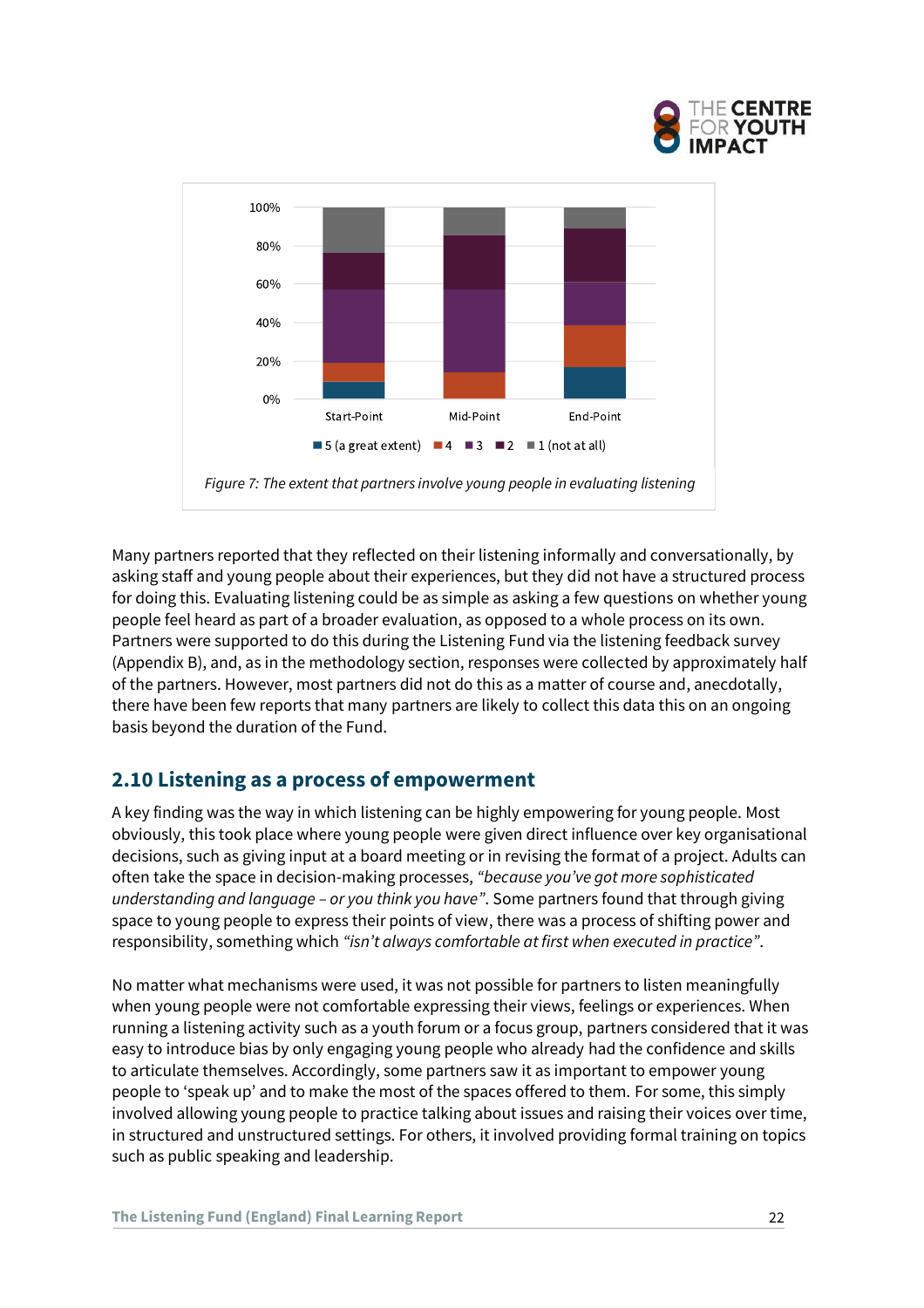

This process of empowerment had positive impacts that extend far beyond the projects in question. For some, the development of listening activities gave young people the confidence to engage in other youth-driven projects, such as connecting with external agencies over a particular issue that mattered to them. In other words, the listening projects had broader effects in "*moving young people to a place of more power and agency*" and helping them to "*find their pollical voice*".

# <span id="page-22-0"></span>**2.11 Hart's Ladder of Participation**

Finally, in the self-assessment, partners were asked to rate their organisation on Hart's Ladder (1997), which presents eight levels of participation of young people. As shown in Figure 8, there was considerable variety in the partners responses, and the overall pattern did not show significant change throughout the duration of the Fund. At no stage did any partners rate themselves on the bottom two rungs of Hart's Ladder. The most common ratings throughout all stages of the fund were level five (young people are consulted and informed) and level six (adult initiated, shared decisions with young people). At all stages, two or three partners who completed the self-assessment rated themselves on the top two rungs.



It is likely the lack of change is explained, at least in part, by the effect of uncovering and becoming more aware of limitations in listening practice as it became a bigger focus of partners' work. This means partners could have been more likely to give modest ratings in all areas of the selfassessment as they progressed through the Fund, despite having developed their practice overall. Additionally, as noted throughout, as they came to the end of the Listening Fund most partners felt they are at the beginning of a longer process to develop their listening practice.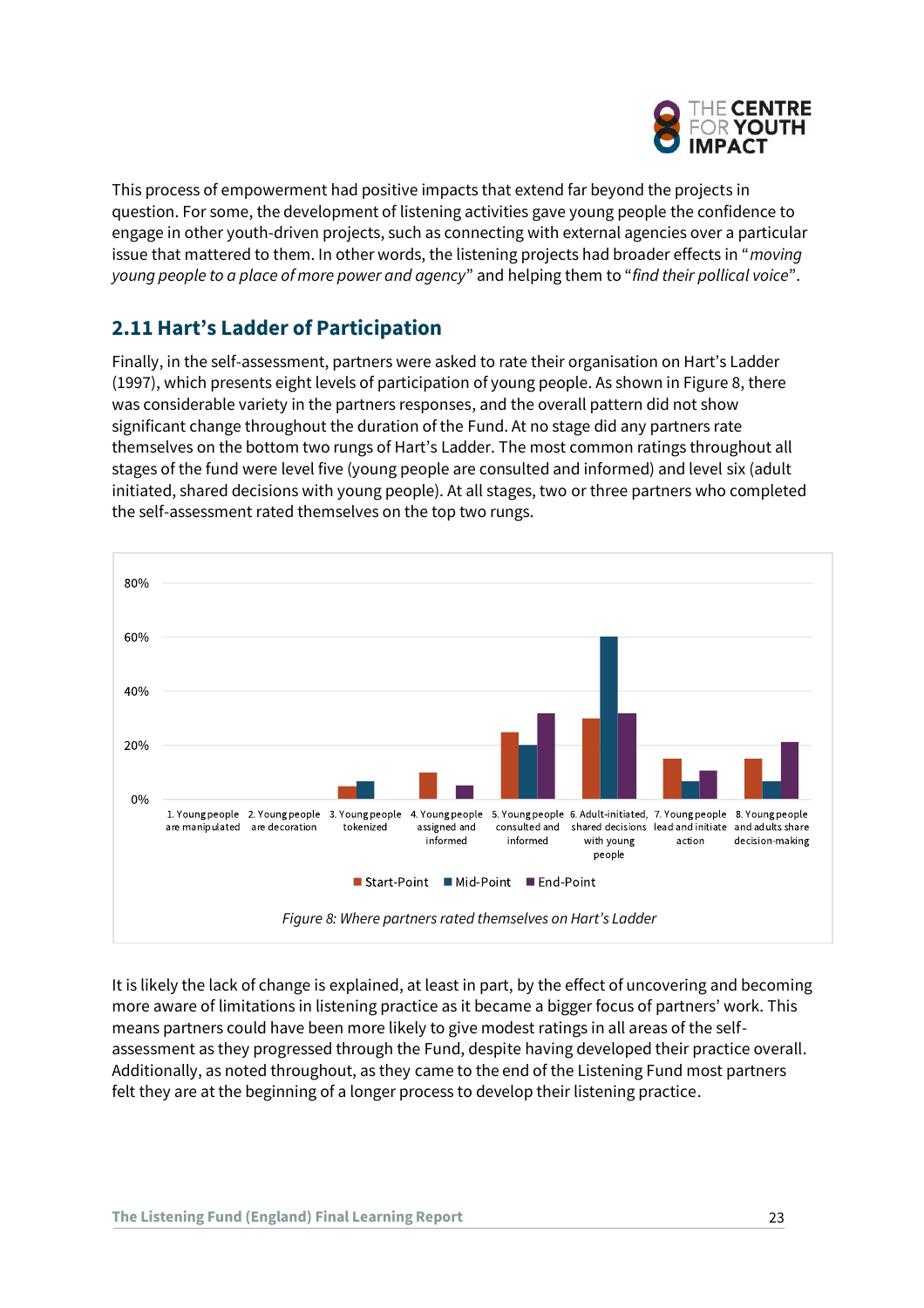

# <span id="page-23-0"></span>**3. Reflections on the Listening Fund**

A final learning from the evaluation is a reflection on the Listening Fund itself. The opportunity to take part in the Listening Fund and its overall ethos was valued by the partners. Developing listening practices, in the myriad ways this report has identified, is complex and challenging, and as several partners noted, time and capacity will always be the biggest challenge to undertaking this type of work. The Listening Fund provided the resources *"to slow thinking down, to reflect on whose voices are heard and where power lies"*.

In particular, the flexibility of the Listening Fund was beneficial, as funders were relatively unprescriptive in how partners should approach the Fund. As many partners commented, this allowed for highly individualised projects without *"fear of 'funder limited development'"*, and for steps both forwards, backwards and sideways. As one partner summed up, it has *"allowed us the capacity to revise our original plans, to change in response to feedback from young people and to adapt practice without feeling constrained by earlier budgets or rigid outcomes".* Relatedly, the light-touch reporting process meant that partners could focus on the aim of becoming a better listener without a concern for 'demonstrating impact'. Whilst improving impact for young people and organisations is the ultimate goal, the emphasis on process learning over evaluating or measuring impact has afforded partners space to be creative and to truly understand what does, or does not, 'work' in their listening.

The Listening Fund cohort was designed as a mechanism through which partners could share and learn from each other, including multiple convening days, webinars, and ongoing support and coordination from the Blagrave Trust. Whilst all of these were valued highly, the Most Significant Change evaluation process demonstrated that tangible evidence of cross-partner learning was not as strong as the funders had hoped, with only a few reports of partners connecting with one another directly. Some organisations acknowledged that they spent so much time 'internally focussing' on developing their practice that they could overlook importance of connecting and sharing learning with others, and that limited capacity was a contributing factor. Moving forward, cross partner learning could further be facilitated through:

- Directing partners to the Listening Fund website for updates on a more regular basis (where learning reports and case studies are accessible);
- Ring fencing more funding to hold shared learning events; and
- Designing learning events that are 'partner-led', to make sure they offer a genuine opportunity to share and learn from their work collectively, rather than following an agenda that has been set by the funders or evaluators.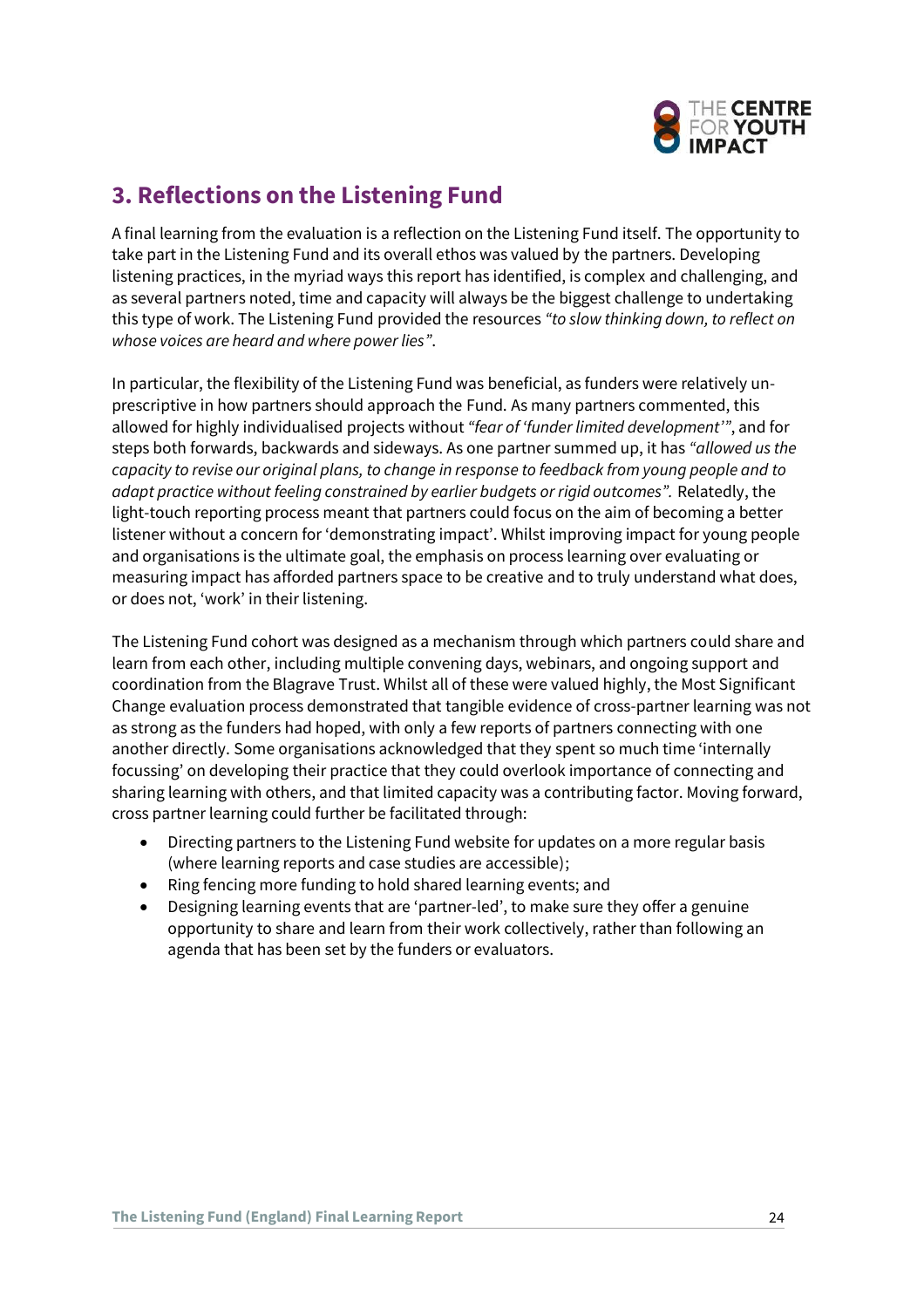

# <span id="page-24-0"></span>**4. Conclusion**

At the simplest level, the findings in this report suggest that dedicated funder support for organisational listening can result in significant positive change to organisational delivery and strategy, with an improved focus on and response to young people's needs. Partners have been challenged to review how well their practices are youth-led, and young people have often been empowered through this process. However, this was not universally the case, as even with dedicated funder support, some partners' progress has been limited by various internal and external factors. Below, findings are summarised that relate to each of the research questions for this evaluation.

#### **1) What has changed for partners as a result of the Listening Fund?**

Most clearly, several partners identified a cultural shift in their understanding of listening, as the grant provided the time and resource to challenge assumptions about what it means to listen purposefully and effectively at different levels in the organisation. The extent of practical progress within organisations varied, and many partners could be observed to primarily have made progress in 'low level' elements of listening, as opposed to 'grand ideas'. However, these low-level aspects are vital to a longer-term process to improve listening and are fundamentally important to re-centring young people in service design, thus building provision that effectively meets young people's needs.

#### **2) What changed for young people as a result of the Listening Fund?**

The evaluation demonstrates that activities undertaken as part of the Listening Fund led to a range of beneficial changes for young people, including:

- Young people gained greater decision-making capacity within their organisations (due to cultural shifts and the implementation of practical processes);
- Service delivery was altered in response to young people's feedback, which improved their experience of provision;
- Young people felt empowered, through gaining the skills and confidence to act on issues that are important to them; and
- As a result of the above, some young people have been able to influence wider systems that have effect on them, thus bringing improvement to their lives more broadly.

The evaluation suggests that 'closing the feedback loop' warrants further attention, so that young people are fully informed as to how the process of listening has been used to affect change. Doing so can positively address power dynamics to ensure young people and adults are on 'level ground'. The complex nature of meaningful listening meant that often this was not an aspect that took centre stage in partners' projects. Although involvement in the Listening Fund clearly highlighted the importance of this process for partners, for the majority it requires more time to develop in an effective way.

### **3) What are the enablers to meaningful practice in organisational listening and responding to young people?**

The findings demonstrate that there is no one size fits all approach to listening, and effective practices will, and should, be shaped by organisational circumstances and beneficiary need.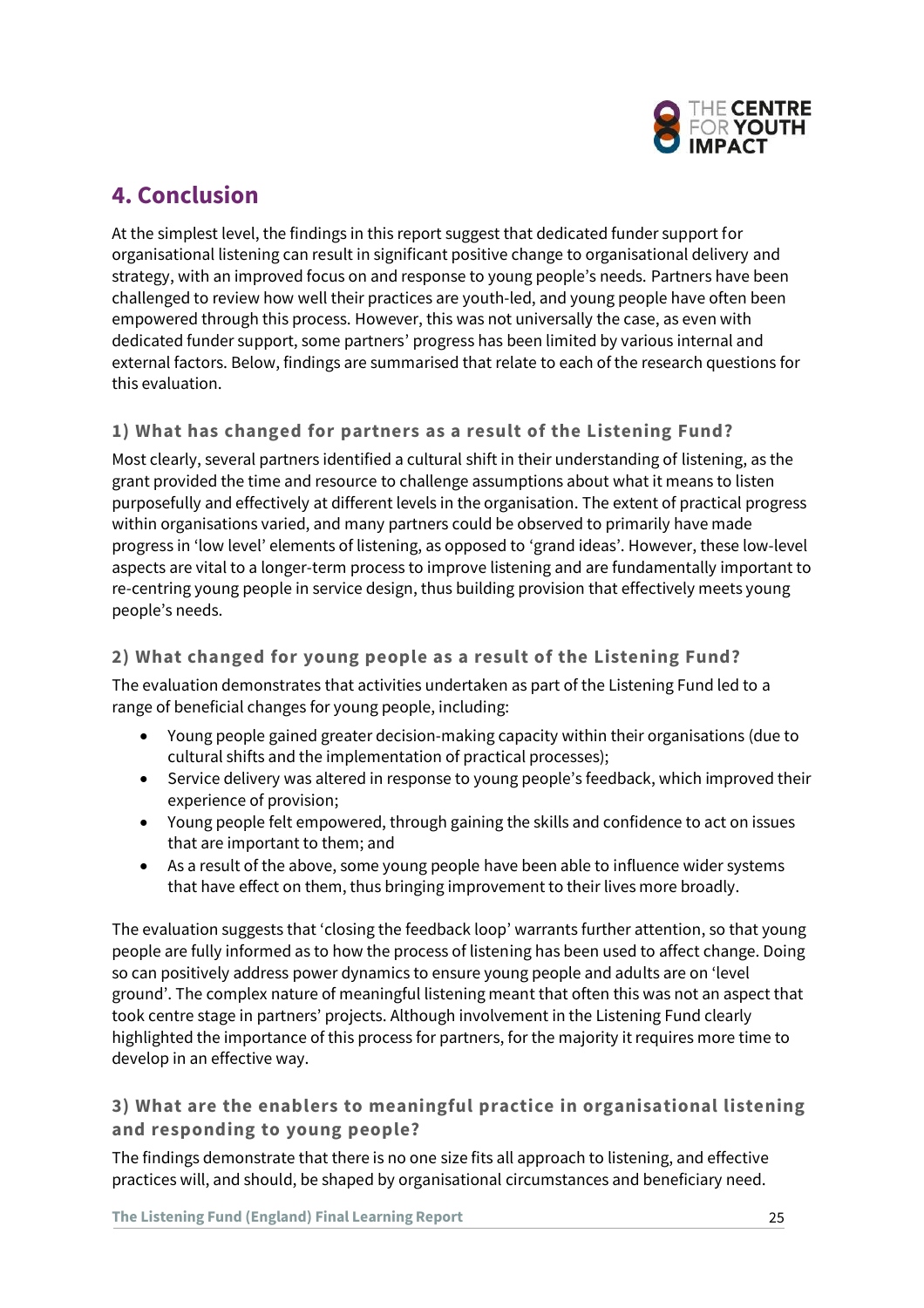

Nevertheless, various enablers have been identified that have consistently supported the development of meaningful listening across the cohort:

- Providing dedicated spaces or structures for young people to voice their opinions or ideas;
- Identifying staff member(s) to drive and support listening, to implement practical processes and to generate buy-in to the concept;
- Championing listening at a senior level in order to coordinate internal approaches;
- Ensuring spaces and mechanisms for listening were safe and supportive for young people;
- Making listening activities worthwhile and enjoyable, to motivate young people to take part;
- Engaging with and listening to young people's families and wider networks, to obtain a more holistic picture of their life experiences; and
- Conducting analysis and outreach to make sure listening is representative and accessible to a range of young people.

Notably, listening is a multifaceted process that requires a number of enabling factors. It should not be assumed that organisations necessarily know what these factors are: a process of understanding how to create the right 'conditions' for listening is essential, which is achieved through sharing learning externally and undergoing internal exploration and testing with young people's input.

### **4) What are the barriers to meaningful practice in organisational listening and responding to young people?**

The evaluation has clearly highlighted the need for dedicated funding in the area of listening, as a lack of time and resources is considered one of the biggest barriers to progress. Even with the support of the Listening Fund, many partners acknowledged that the grants provided were fairly modest and over a relatively short time period, which impacted the level of progress that could be achieved. Additional key barriers that have been identified are:

- Challenges related to recruiting and retaining essential staff;
- Unstable funding environments, where listening comes second to core service delivery;
- Managing competing agendas, when the action that would be taken from listening does not align with an organisations existing funding streams; and
- Disconnected provision within an organisation, which limits internal learning.

These findings indicate that listening does not hold a privileged position on the agendas of funders and in the youth sector more widely. It is often seen as not tied to outcomes and so easily gets 'bumped down' the list of priorities. However, in observing that a key impact of dedicated funding is the re-centring of young people in service design, we suggest that listening needs to be given higher credence when investing in outcomes for young people. Specifically, this evaluation clearly demonstrates that a focus on listening can lead to more effective processes of coproduction or co-design in services for young people. Where this is an explicit focus of grant opportunities, improving listening practices should be an explicit focus also.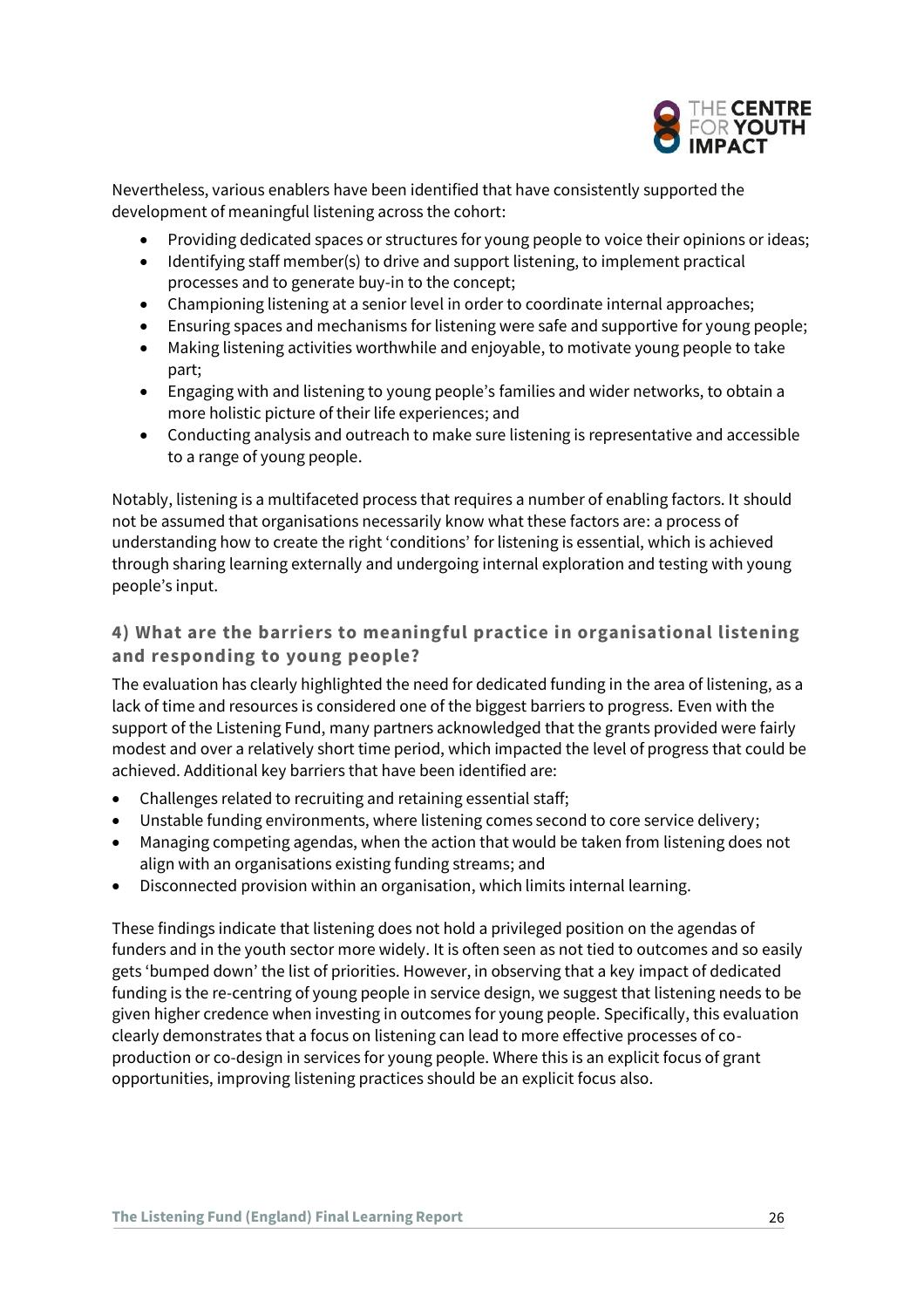

### **Reflections on the evaluation methodology**

In designing the evaluation for the Listening Fund, a key consideration was ensuring that the research methods were beneficial to the partners. This involved guaranteeing they were lowburden and that they facilitated actionable learning and improvement. To support this, the Most Significant Change process was introduced part-way through the Fund to facilitate further shared learning within the cohort. Additionally, the evaluation involved elements of co-design to ensure the process was relevant to partners, such as the design of the questions in the listening feedback survey.

Despite having elements of co-production, the overall structure of evaluation was designed by the Centre for Youth Impact and the Blagrave Trust before final selection of funded youth organisations had been made and without direct consultation with them. On reflection, it is felt that the evaluation would have benefitted from an explicit process of consultation with the partners during the design stage, to draw directly on their knowledge and experience, and to ensure the methods were well suited to the variable circumstances of different organisations. This would have also increased the transparency of how the evaluation activities were decided, to ensure that the partners felt invested in its purpose and value from the outset.

Some challenges were encountered in collecting data throughout the evaluation. For instance, in collecting responses for the listening feedback survey, some partners were unable to gather responses, such as when they are working with young people in prison who do not have access to an electronic device, or partners working with young people with special education needs and disabilities (SEND) who found the survey inaccessible. This inevitably introduced bias in the respondent sample. Additionally, for the focus group research for the case studies, it is likely that the young people who took part were those who were already typically more engaged with, and dedicated to, organisations' listening activities, therefore influencing the findings. From the outset, we sought to mitigate the challenge of under-representation by utilising a range of research methods sympathetic to different partners and young people's circumstances. However, as above, we recognise that in order to address issues such as bias in young people's representation, moving forward we must continue to carefully consult with organisations to further understand the contexts in which they operate and how the research process can accommodate for this.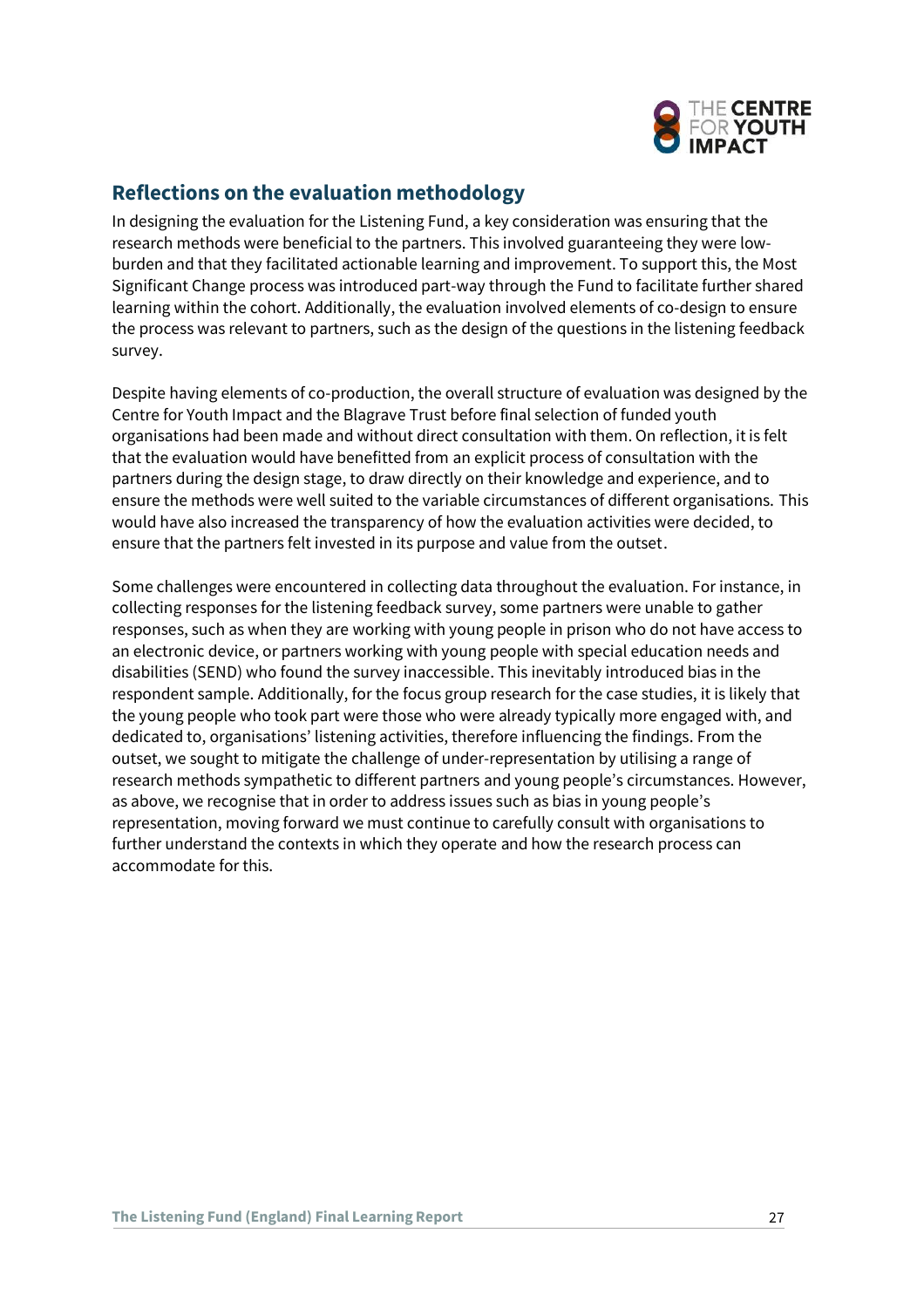

# <span id="page-27-0"></span>**5. Evaluation Methodology**

The Listening Fund evaluation adopted a mixed-method approach, drawing on light touch quantitative methods across all 22 partners and more in-depth qualitative methods for a subsection of partners.

These methods were selected and designed with two aims: firstly, to provide insights for each partner organisation to develop and improve their own listening practice, and secondly, to enable the evaluation team to draw out learning at the level of the cohort in order to identify effective approaches, as well as areas of challenge. Table 1 shows the timeline of evaluation activities, and more information on each method is set out below.

| <b>Evaluation Activity</b>                                 | <b>Project Year and Date</b>  |
|------------------------------------------------------------|-------------------------------|
| Partner self-assessment (baseline)                         | Year 1 (April 2018)           |
| Telephone interviews, with approximately half the partners | Year 1 (February 2019)        |
| Partner self-assessment (mid-point)                        | Year 1 (April 2019)           |
| Listening feedback survey data collection                  | Year 2 (January 2020)         |
| In-depth organisational case studies with six partners     | Year 2 (January – March 2020) |
| Most Significant Change workshop and thematic analysis     | Year 2 (January 2020)         |
| Partner self-assessment (end-point)                        | Year 2 (April 2020)           |

*Table 1: Timeline of evaluation activities*

# <span id="page-27-1"></span>**5.1 Partner self-assessment**

A self-assessment tool was designed to explore different elements of how the partners listen to young people: as far as we are aware, this is the first of its kind. The self-assessment takes a broad conception of organisational listening, drawing on Jim Macnamara's 'Architecture of Listening' framework, which adopts the following definition:

"*Organisational listening is comprised of the culture, policies, structure, processes, resources, skills, technologies and practices applied by an organisation to give recognition, acknowledgement, attention, interpretation, understanding, consideration, and response to its stakeholders and publics.*" (Macnamara, 2015)

The self-assessment contains 27 questions, related to the above definition, which are adapted for the context of working with young people. It includes questions on listening practice, culture, skills, resources, communication, and acting on what is heard. The assessment tool was tested and refined through engagement with four organisations not funded as part of the Listening Fund.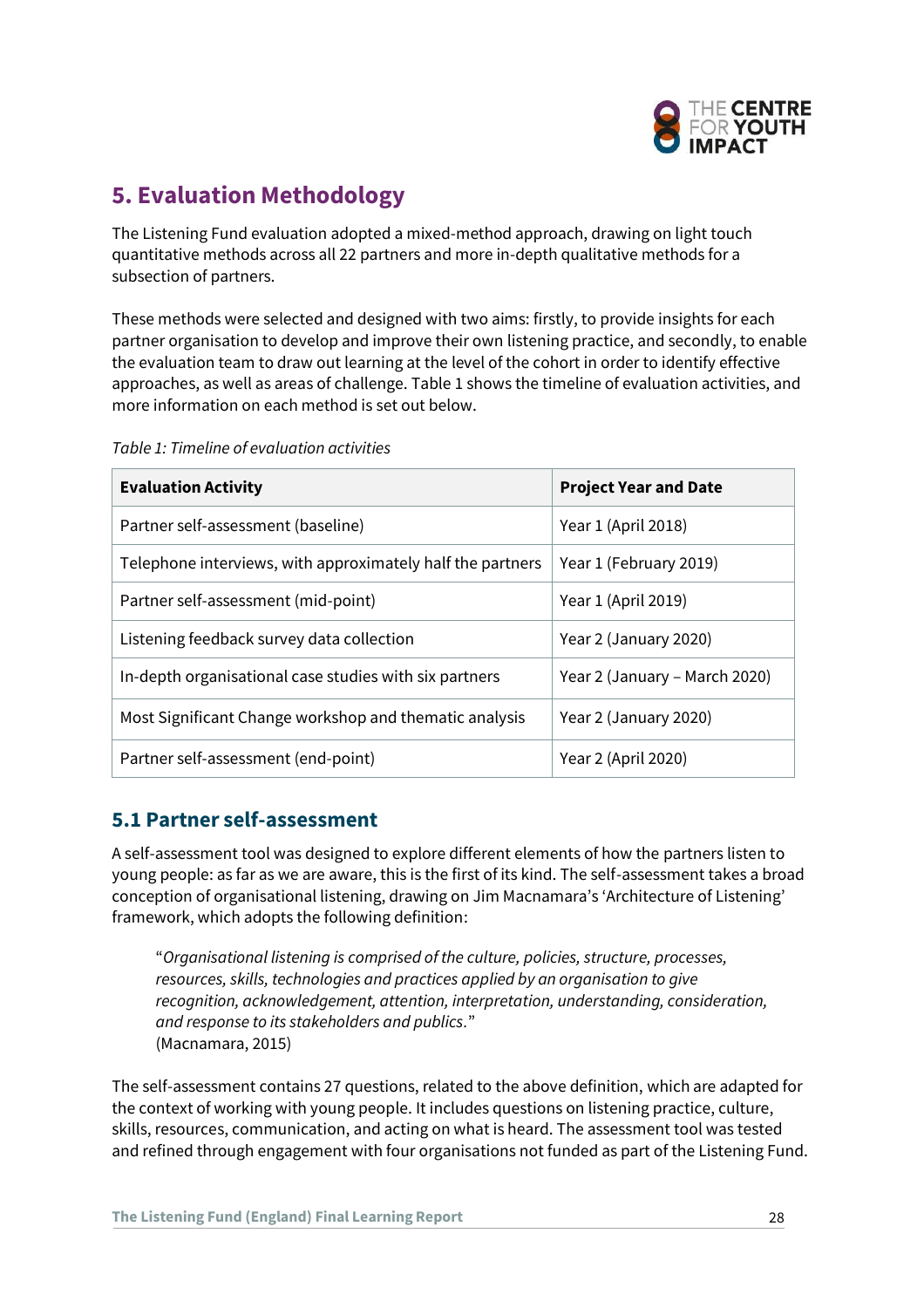

The purpose of the tool is both to aid the partners' reflection on their listening, as well as enabling the evaluation team to identify change in the cohort over time.

The partners were asked to complete the self-assessment at three time-points throughout the two-year funding (baseline, mid-point, and end-point). Data was gathered through an online form, and partners were encouraged to complete it with at least two staff members present, to prompt discussion and capture different perspectives. Participation in the self-assessment, as in all elements of the evaluation, is voluntary. However, response rates have been high for the baseline, mid-point and the end-point of data collection (with 91%, 76% and 82% of partners completing it, respectively). The data from the self-assessment was analysed using Microsoft Excel 2010 and open responses were subjected to thematic analysis.

The self-assessment tool is publicly available for any organisation across the youth sector to use to reflect on and analyse their own listening practice. We encourage the 22 partners to continue to use it beyond the Fund, as well as other organisations if they are interested in developing their listening practice. The tool is available [here,](https://www.youthimpact.uk/uploads/1/1/4/1/114154335/listening_fund_organisational_self-assessment__public_version_.pdf) as well as on [the Listening Fund website](https://www.thelisteningfund.org/resources-for-partners/)<sub>3</sub>, alongside other supporting resources.

### <span id="page-28-0"></span>**5.2 Listening feedback surveys**

A standardised survey was developed to enable the Listening Fund partners to gather systematic feedback from young people. The survey is focussed directly on young people's experiences of organisational listening. It is designed to be light-touch, anonymous, and to provide clear insights that are comparable across the partners.

The purpose of the feedback survey is to develop understanding of whether the young people feel heard, to identify changes that have taken place as a result of their input, and to gather their suggestions for how listening could be improved. It complements the partner self-assessment, to see whether young people's perceptions match up with those of the management team and staff. Survey data was collected in January 2020 by 11 partners, with response rates varying significantly (from five young people to 50). There were 182 survey responses in total.

The survey questions were developed with input from young people involved in the Fund, via two focus groups. The survey can be found in Appendix B, and it is also publicly available [here.](https://www.youthimpact.uk/uploads/1/1/4/1/114154335/listening_fund_feedback_questions__public_version_.pdf) For other organisations looking to use the survey, we recommend data is collected anonymously to reduce the likelihood of bias in responses.

#### <span id="page-28-1"></span>**5.3 Case studies**

Case study research was conducted with six of the Listening Fund partners for an in-depth investigation of their funded projects, with emphasis on exploring both the successes and challenges associated with listening and responding to young people's voices.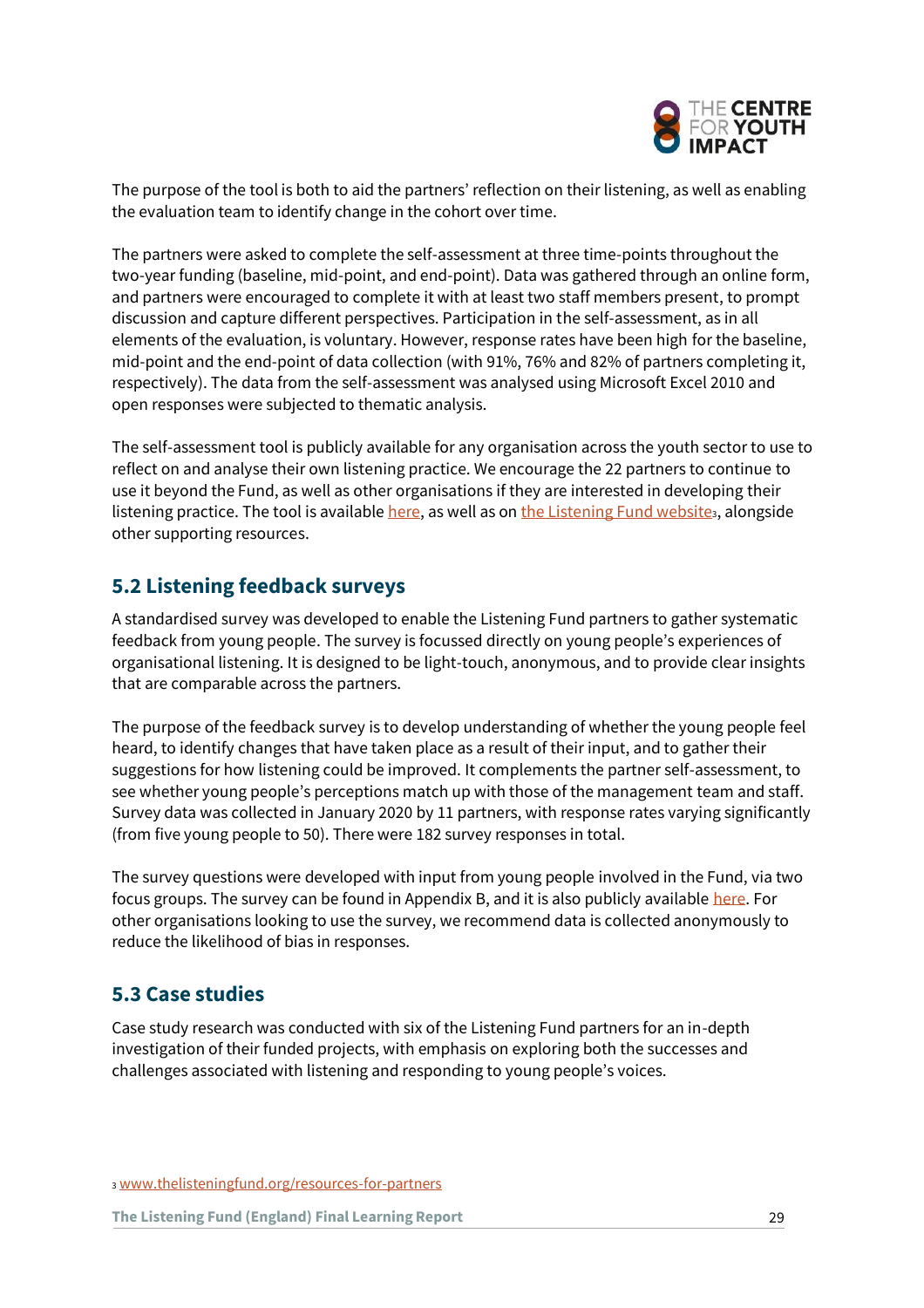

Each of the six case studies involved a site visit that incorporated interviews and focus groups with a range of stakeholders, including leadership staff, frontline staff, young people, and external stakeholders (such as trustees, delivery partners and parents). For one partner, data collected by an independent evaluator was used to avoid the duplication of research activities.

Case study fieldwork was conducted from January to March 2020 - in the final stages of the Listening Fund – to allow for a comprehensive look at the partners' experiences throughout the entire funding period. The six partners investigated as case studies are listed in Appendix A. Given the large variety in the nature of listening activities across the partners, it was not possible to be entirely representative: nevertheless, the six cases were chosen on the basis of giving a varied picture in terms of organisational size, geography, experience in listening, and mechanisms used for listening.

The case study findings are incorporated into the main body of this report and detailed separately in an accompanying report, which can be found o[n the Centre for Youth Impact website](http://www.youthimpact.uk/the-listening-fund-evaluation.html).

# <span id="page-29-0"></span>**5.4 Telephone interviews**

Telephone interviews were conducted with 12 partners in March 2019, which formed the basis of the Interim Learning Report (Centre for Youth Impact, 2019). The aim was to develop an in-depth perspective of the partners' learning as they approached the mid-point of the Fund. The interviews used a semi-structured format, with an emphasis on identifying key achievements and challenges in the first year, and setting out priorities, opportunities and concerns for Year 2.

# <span id="page-29-1"></span>**5.5 Most Significant Change (MSC)**

#### **MSC Evaluation Process**

Most Significant Change (MSC) is an evaluation methodology developed by Davies and Dart (2005) that originally emerged in the international development field and has since been used in a variety of settings. The MSC process involves collecting brief 'stories of change' from people directly involved in a project that highlight the impacts it has had on beneficiaries, practitioners, and organisations. Once the stories are collected, the steps in the process are as follows:

- The stories are analysed in a reflective Practitioner Workshop. In groups, the attendees read the stories aloud and organise them into a series of 'domains', based on the emerging themes;
- One story from each domain is selected as having the 'most significance', and commentary is written as to why the choice was made;
- Following this, the refined selection of stories is used in a 'Stakeholder Group' Meeting. This follows a similar process where participants read the stories aloud, identify those that are most significant for them, and provide commentary; and
- All commentaries are fed back through the chain of contributors.

<sup>4</sup> [www.youthimpact.uk/the-listening-fund-evaluation.html](http://www.youthimpact.uk/the-listening-fund-evaluation.html)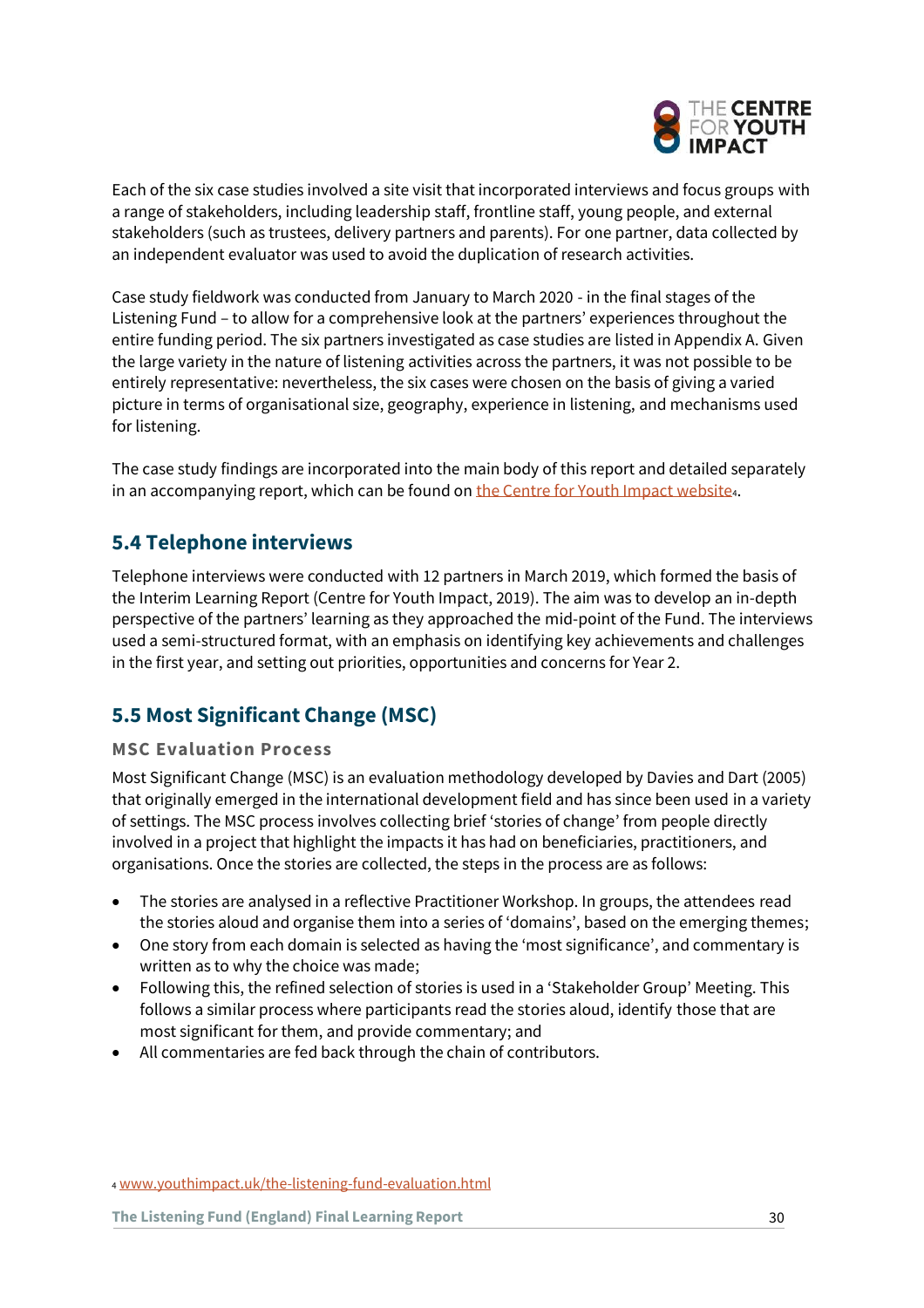

The MSC approach was used to identify the most significant areas of learning from the Listening Fund, and it had the additional purpose of facilitating group reflection and sharing within the cohort. 40 significant change stories were collected in total, which were anonymised.

The Listening Fund Practitioner Workshop was held in January 2020 and attended by staff and young people from across the partners. Participants were divided into three groups and each group was given a selection of stories to read aloud and sort into domains. From this process, 12 stories were selected as representing the 'most significant change' and were then taken forward to a Stakeholder Group Meeting in March 2020 with the funders of the Listening Fund. The Stakeholder Group made a final selection of four stories that represent the most significant learning from the programme. The domains identified at the Practitioner Workshop and Stakeholder Group Meeting are detailed in Appendix C, and the final stories selected by stakeholders can be found in Appendix D, with the commentary provided by the group.

#### **MSC Thematic Analysis**

Alongside the MSC workshop, a process of secondary analysis of the stories took place to identify the key outcomes from the Listening Fund. All 40 stories were coded iteratively, and codes were drawn together into themes. A summary of all the stories and an overview of the thematic analysis process can be found in Appendix E. The outcomes of this analysis are explored in the discussion section of this report, and they are described individually in more detail in Appendix F.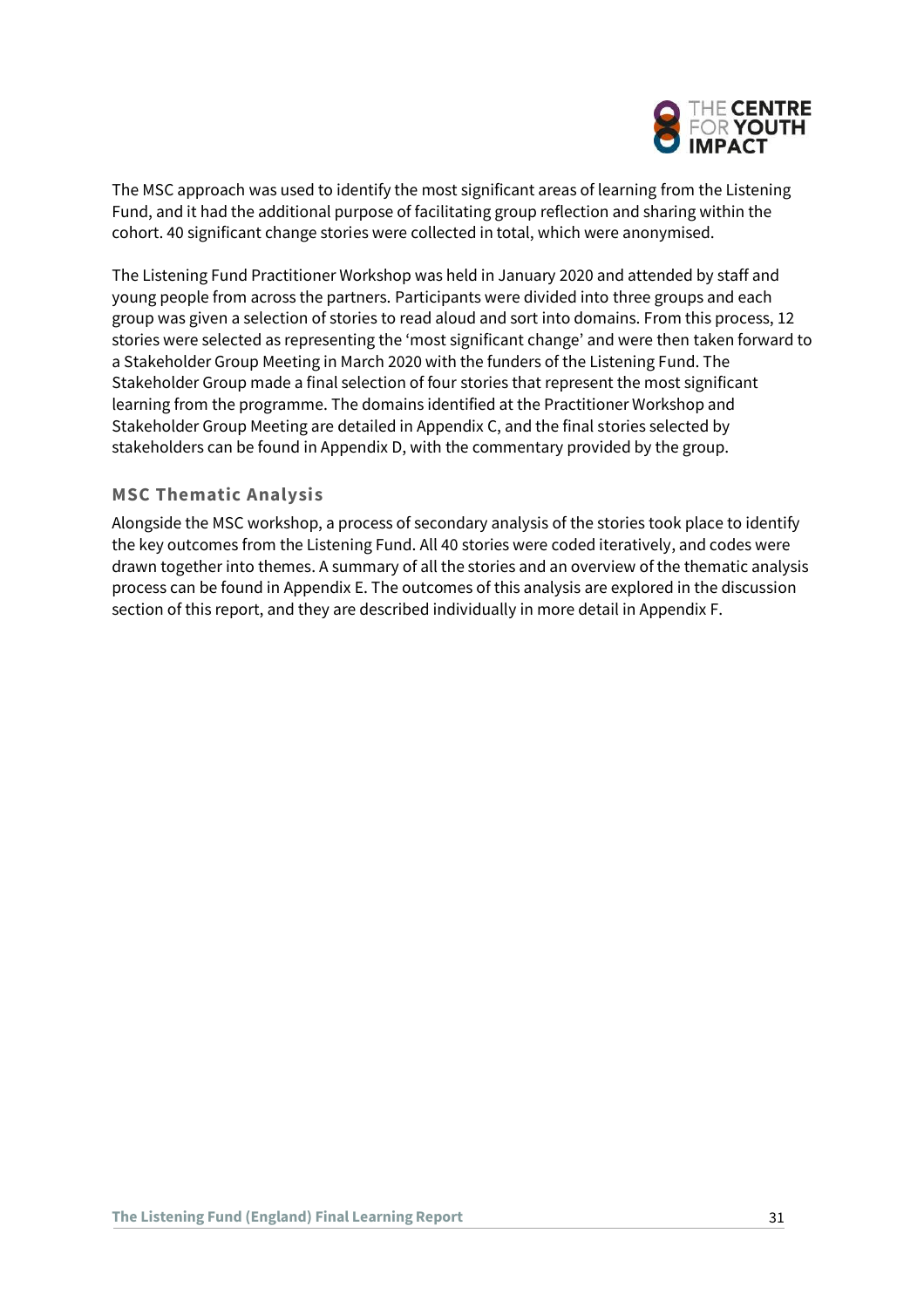

# <span id="page-31-0"></span>**References**

The Centre for Youth Impact (2018). Hear Hear: What the Centre for Youth Impact has learned from the Listening Fund Evaluation so far and how we can all improve our practice. [www.thelisteningfund.org/2018/11/09/hear-hear-what-the-cyi-has-learned-from-the-listening](http://www.thelisteningfund.org/2018/11/09/hear-hear-what-the-cyi-has-learned-from-the-listening-fund-evaluation-so-far-and-how-we-can-all-improve-our-practice)[fund-evaluation-so-far-and-how-we-can-all-improve-our-practice](http://www.thelisteningfund.org/2018/11/09/hear-hear-what-the-cyi-has-learned-from-the-listening-fund-evaluation-so-far-and-how-we-can-all-improve-our-practice)

The Centre for Youth Impact (2019). Listening for Change: The Centre for Youth Impact's Interim Findings from the Listening Fund Evaluation[. www.thelisteningfund.org/2019/07/15/listening-for](http://www.thelisteningfund.org/2019/07/15/listening-for-change-the-centre-for-youth-impacts-interim-findings-from-the-listening-fund-evaluation/)[change-the-centre-for-youth-impacts-interim-findings-from-the-listening-fund-evaluation/](http://www.thelisteningfund.org/2019/07/15/listening-for-change-the-centre-for-youth-impacts-interim-findings-from-the-listening-fund-evaluation/)

Davies, R., Dart. J. (2015). The 'Most Significant Change' (MSC) Technique: A Guide to Its Use. [https://www.researchgate.net/publication/275409002\\_The\\_'Most\\_Significant\\_Change'\\_MSC\\_Tec](https://www.researchgate.net/publication/275409002_The_) [hnique\\_A\\_Guide\\_to\\_Its\\_Use](https://www.researchgate.net/publication/275409002_The_)

Hart, R. (1997) Children's Participation: The Theory and Practice Of Involving Young Citizens In Community Development And Environmental Care. UNICEF

Macnamara, J. (2015). Creating an 'Architecture of Listening' in Organisations, p. 19.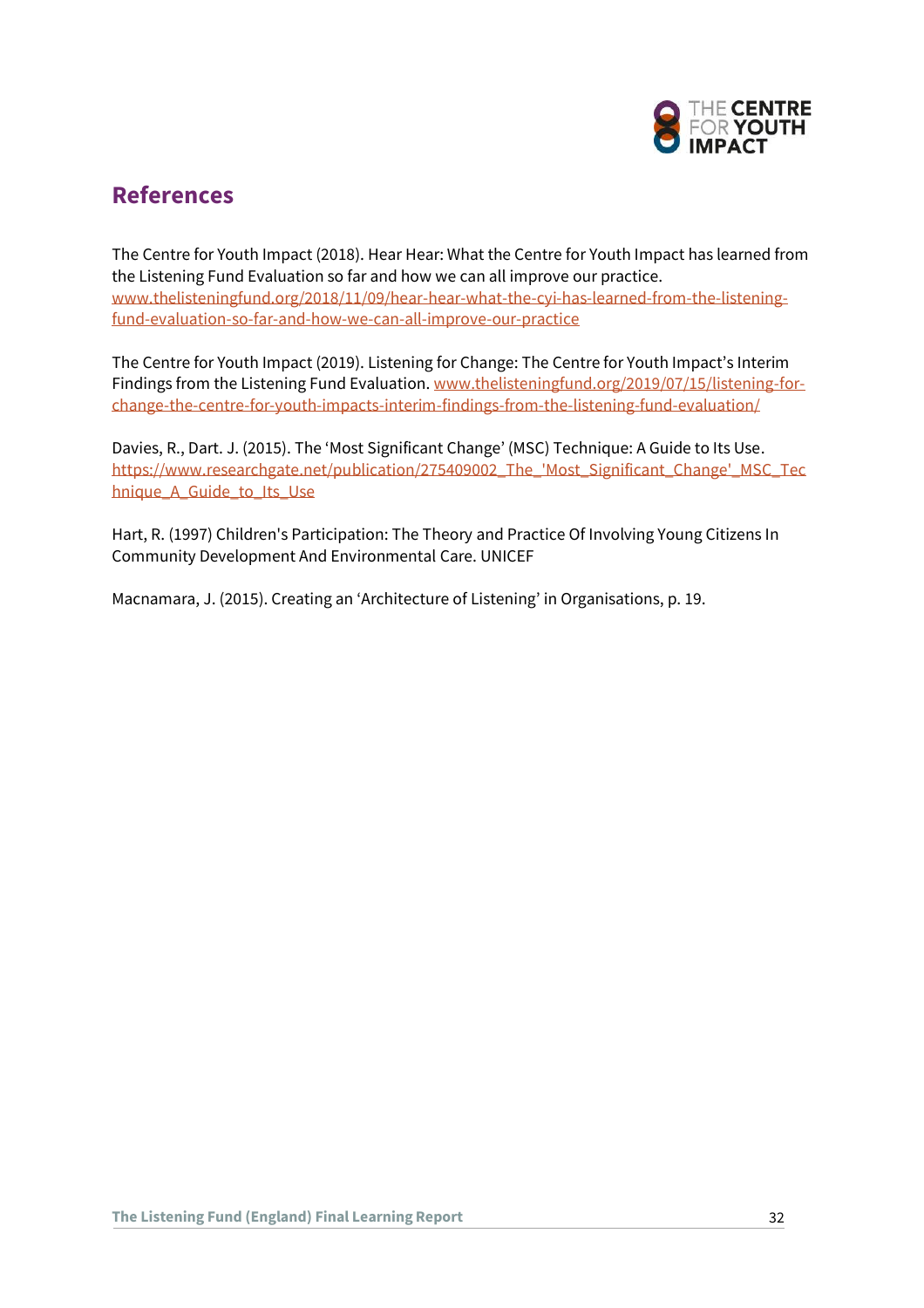

# <span id="page-32-0"></span>**Appendices**

# **Appendix A: The Listening Fund partners**

The 22 organisations supported by the Listening Fund were selected in 2017 and their projects began in Spring 2018, lasting for two years. The full list of organisations is below. More information about each partner can be found on the [Listening Fund website](http://www.thelisteningfund.org/our-partners)s. The six partners that were investigated as case studies are marked with an asterisk.

- Become
- Carefree Cornwall
- Counselling and Support for Young People (CASY)
- Centre 63
- The Drive Forward Foundation
- Gendered Intelligence\*
- Investing in Children\*
- It's Your Choice
- Just for Kids Law
- Kent Refugee Action Network (KRAN)\*
- Leap Confronting Conflict
- London Black Women's Project
- Prison Reform Trust\*
- Spark Inside
- Step by Step
- Beatfreeks
- The Change Foundation
- The Foyer Federation
- The Magdalene Group
- The Mix
- Treyla\*
- Youth Access\*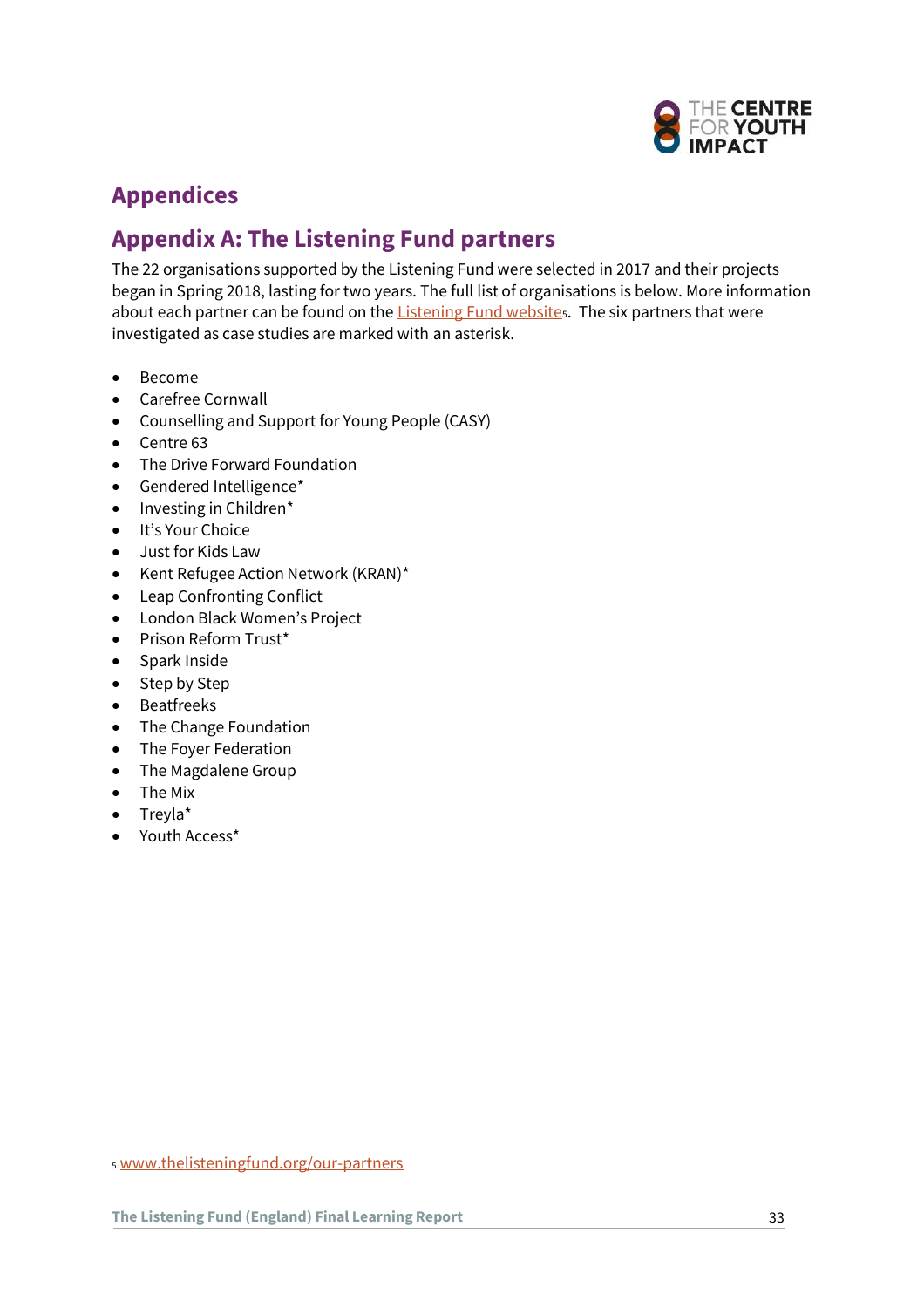# **Appendix B: Listening feedback survey**

The table shows the survey questions used to gather feedback from young people directly on their experiences of organisational listening.

|    | Question                                                                                                              | <b>Response Options</b>                                                                                                                                                                                                                                                        |
|----|-----------------------------------------------------------------------------------------------------------------------|--------------------------------------------------------------------------------------------------------------------------------------------------------------------------------------------------------------------------------------------------------------------------------|
| 1. | A) Do you feel like<br>[organisation] listens to what<br>you think? (Just tick one)                                   | Definitely: I always feel my opinion is valued<br>$\bullet$<br>A bit: I sometimes feel my opinion is valued<br>I'm not sure<br>$\bullet$<br>Not really: I often don't feel my opinion is valued<br>$\bullet$<br>Definitely not: I never feel my opinion is valued<br>$\bullet$ |
| 1. | B) If you have an idea about<br>how to improve<br>[organisation], do you know<br>how to tell them?<br>(Just tick one) | Yes, and there are lots of ways for me to suggest ideas<br>$\bullet$<br>Yes, and I know one way for me to suggest ideas<br>$\bullet$<br>No, I do not know how to suggest an idea<br>$\bullet$<br>I do not want to suggest any ideas<br>$\bullet$                               |
| 2. | A) Have you ever seen<br>[organisation] change<br>something in response to your<br>feedback?                          | Yes<br><b>No</b><br>I'm not sure                                                                                                                                                                                                                                               |
| 2. | B) If you have seen a change,<br>what was it?                                                                         | Open question                                                                                                                                                                                                                                                                  |
| 3. | What do you think<br>[organisation] could do to<br>make them better listeners?<br>(Tick as many as you like)          | Talk to me face-to-face more often<br>$\bullet$<br>Let me give them feedback using a computer or my<br>phone<br>Explain what changes they have made because of<br>what they've heard from me and other young people<br>Something else (please tell us here):                   |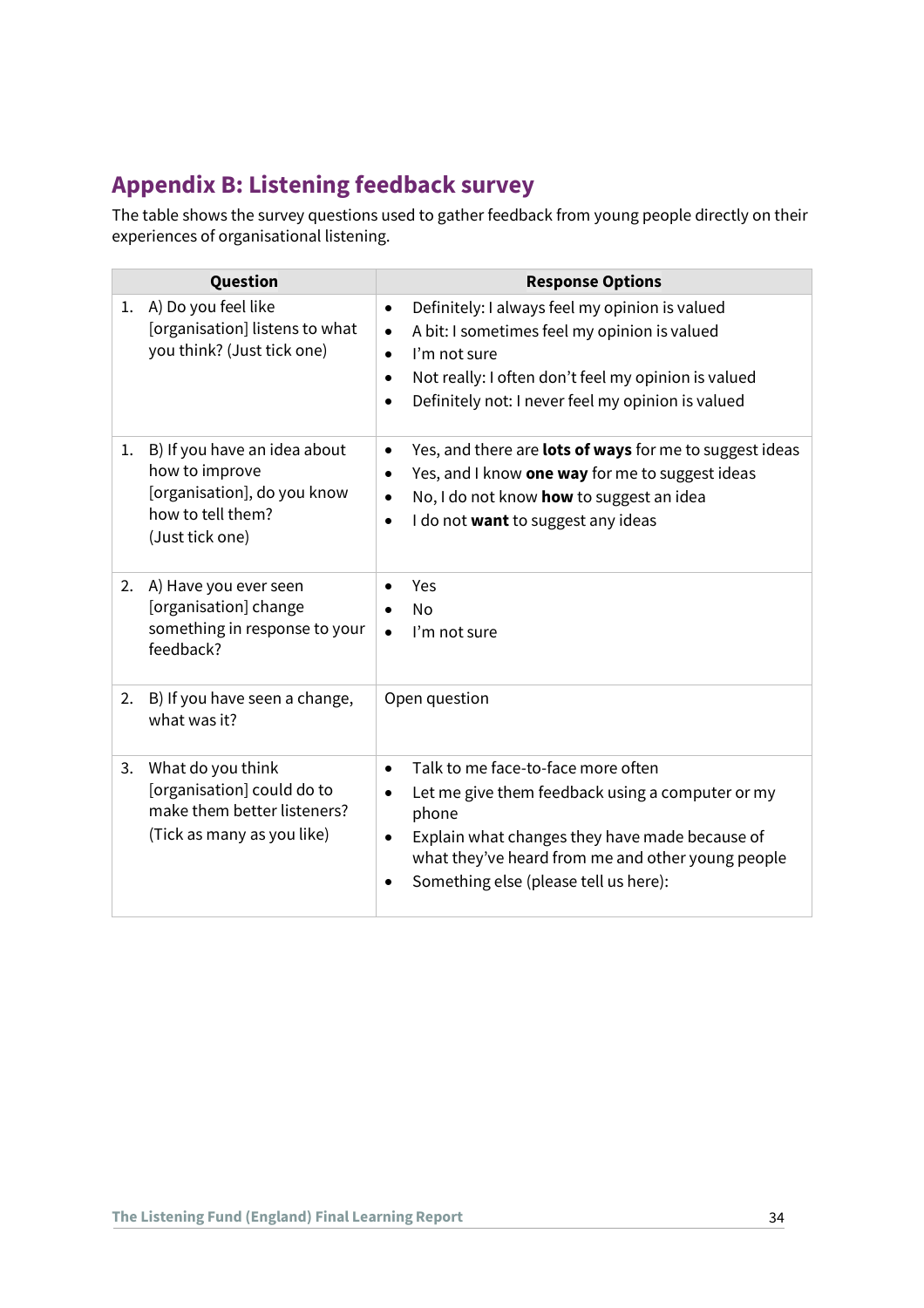# **Appendix C: MSC story domains**

The table details the domains identified through the MSC evaluation process.

| Group 1<br>Group <sub>2</sub>                                                                                    |                                                                                                                  | Group 3                                                                                                          | <b>Stakeholder Group</b>                                                                                                                                    |
|------------------------------------------------------------------------------------------------------------------|------------------------------------------------------------------------------------------------------------------|------------------------------------------------------------------------------------------------------------------|-------------------------------------------------------------------------------------------------------------------------------------------------------------|
| Action/change:<br>Making changes<br>based on what young<br>people have said                                      | Youth-led: Young<br>people driving<br>services                                                                   | Youth-led change:<br>Young people driving<br>services                                                            | Youth<br>empowerment:<br>Young people gain<br>confidence and skills<br>to make their voices<br>heard                                                        |
| <b>Culture: Adopting a</b><br>new understanding of<br>and/or approach to<br>listening across the<br>organisation | Youth gains: Benefits<br>for young people as a<br>result of listening<br>activities                              | <b>Empowerment:</b><br>Young people gain<br>confidence and skills<br>to make their voices<br>heard               | <b>Organisational</b><br>change: Adopting a<br>new understanding of<br>and/or approach to<br>listening across the<br>organisation (at a<br>strategic level) |
| Process: Listening is<br>not an instant<br>activity, but a<br>complex and<br>considered process of<br>dialogue   | Power: Shifting the<br>balance of power<br>between staff and<br>young people                                     | <b>Outcomes: positive</b><br>changes based on<br>listening activities                                            | <b>Voice for all:</b><br>Capturing and acting<br>on voices of a range<br>of young people<br>engaged in services                                             |
|                                                                                                                  | <b>Culture: Adopting a</b><br>new understanding of<br>and/or approach to<br>listening across the<br>organisation | <b>Systems change:</b><br>Adaptations at a<br>strategic level to<br>understand the<br>importance of<br>listening | <b>Practice tools:</b><br>Develop new<br>mechanisms for<br>listening                                                                                        |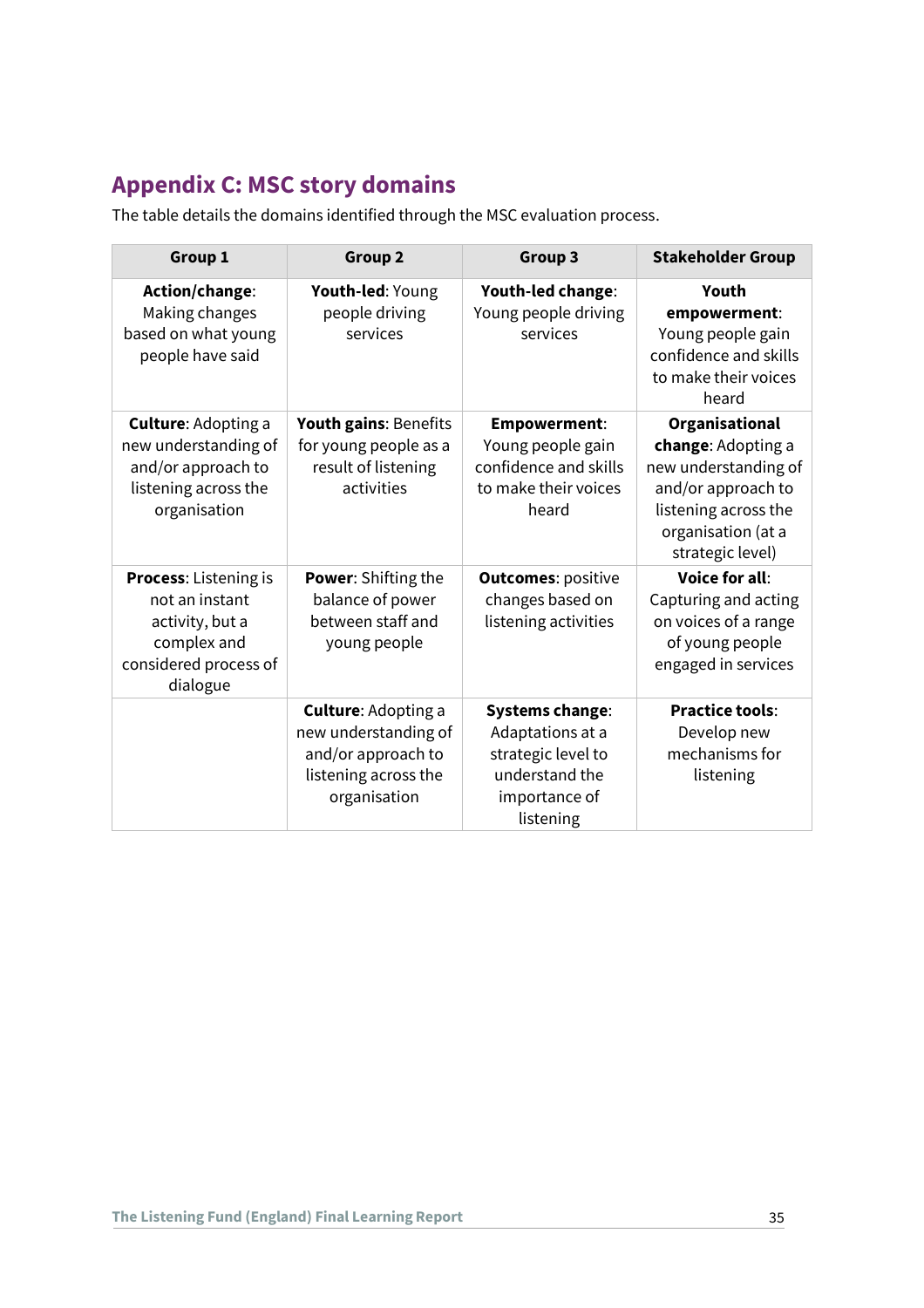# **Appendix D: MSC stakeholder stories**

In the MSC process, The Stakeholder Group made a final selection of four stories that represent the most significant learning from the programme. These stories are presented below, with the commentary provided as to the rationale for the selection.

### **Story 1: Youth empowerment**

"[Organisation] have listened to me about a project I wanted to do on Child Sexual Exploitation (CSE). I wanted more young people to be aware of this and be safe. I knew about these issues well and they helped me with my ideas. With funding from the Listening Project, they connected me up with workers from the County Council so I could link with young people to deliver my everyone session on CSE. They also helped me deliver my sessions to young people living in care and to students doing social work degrees, so they became more aware of it. It also gave me the confidence to apply to become a young director with [organisation] and they are also connecting me with a business enterprise manager to support me with my plans in the future regarding CSE awareness and projects. The Listening Fund Project I think has provided young people from [organisation] with opportunities to discuss and raise ideas for projects and better connect them with staff and young people from across the city."

**Stakeholder commentary**

- Highlights tangible impact of listening
- Organisation made listening to young people more long-term
- The organisation is listening to other young people, not just those 'on the programme'
- Upskilling young people gives them equity
- The organisation stepped back and let the young person take control

# **Story 2: Voice for all**

"[Organisation] developed an In Prison Advisory Board (IPAB) as a method to ensure the voices of young people would contribute to all aspects of work and services delivered in prison. We ask prisoners what behaviours, skills and knowledge they thought our new CEO should have and what questions they would like the interview panel to ask, on their behalf during interviews. We ran focus groups and wing pop-ups and formal meetings, attended by Trustees and senior staff, in addition to recruiting Wing Ambassadors in each prison to carry out this work.

#### **Stakeholder commentary**

- This story shows the range of roles that young people can have
- Recognising that other stakeholders can be involved
- Changing one thing has a knock-on effect this was embraced not 'boundaried'
- Involvement of trustees can have a systematic/organisation-wide impact

### **Story 3: Organisational change**

"In the past, the intervention delivered by our Rose Project (Reaching Out on Sexual Exploitation) was modelled around targeted support in which a specific topic (e.g. grooming, consent, abuse, healthy relationships) was systematically covered each session. However, many young people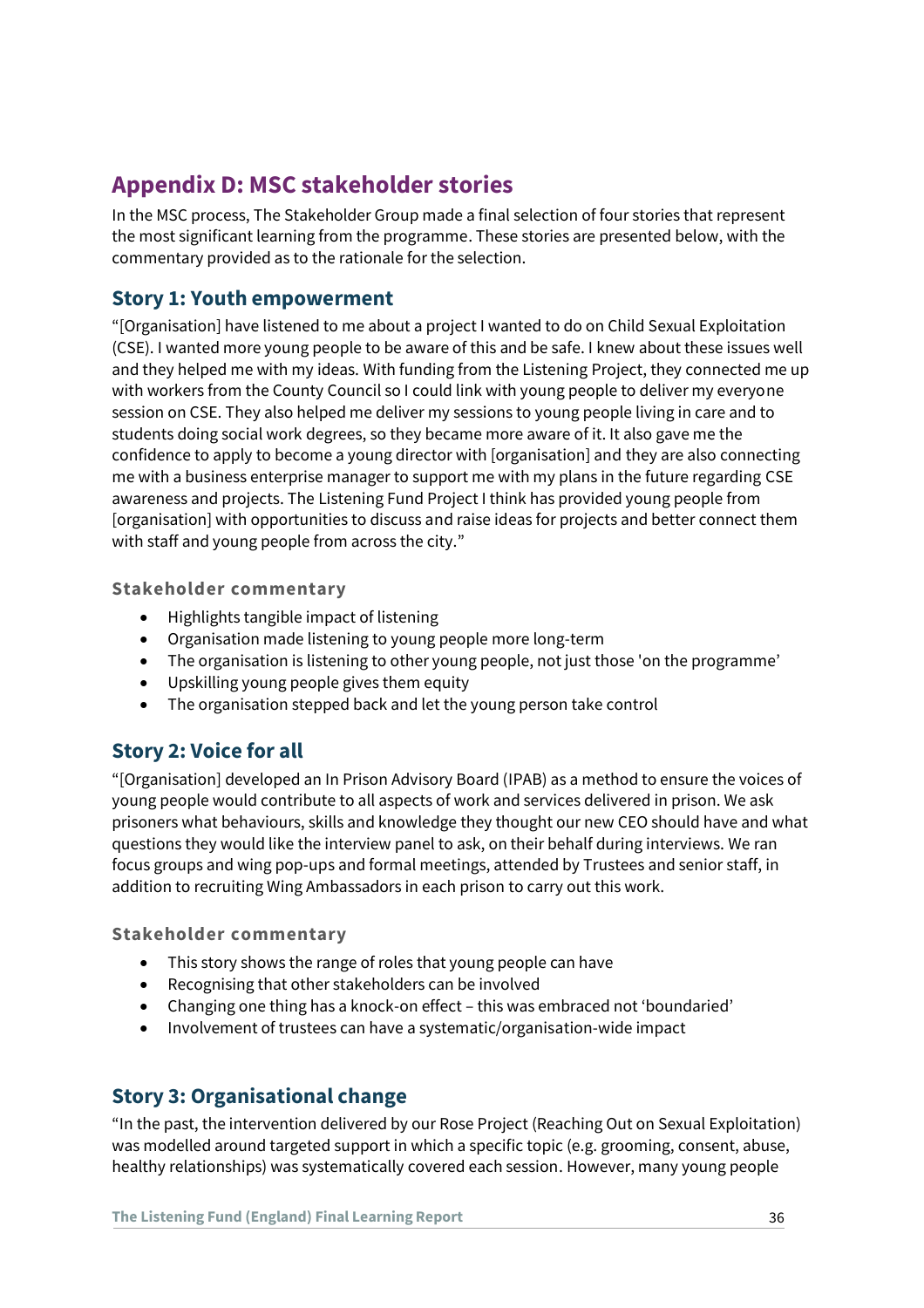have expressed that they do not wish to engage with 'CSE' [child sexual exploitation] work as this makes them feel like they are being 'blamed' for the exploitation that has happened to them; instead, they would like professionals to 'stop bringing it up' and let them move on. As a result of this we are undergoing a significant review and reduction of the resources we use (especially the use of videos) to avoid inadvertently re-traumatising them. The feedback has also opened up discussions internally about how we refer to those we work with and whether or not this language unwittingly feeds into how young people understand and experience support around exploitation, e.g. does 'young person' give children a sense of agency that hinders their comprehension of their personal experiences of exploitation. Our CSE Practitioners are implementing a more therapeutic and relational approach that allows the young person to lead the sessions according to what they feel their needs, concerns or interests are at that time. Young people have also feedback that they appreciate being in control of deciding where they would like these sessions to take place as it reinforces that the support is for them and on their terms".

#### **Stakeholder commentary**

• This is one of two stories that really showed the power of how listening to young people can challenge assumptions and bias

### **Story 4: Practical tools**

"As an organisation, through this funding, we have identified and acted on the importance of 'closing the loop'. During the initial session with the Listening Funding when the cohort was first convened, we learnt about this idea and immediately found the articulation of this facet of effective listening incredibly useful. Not only have we used this notion when it comes to 'closing the loop' with young people who fill out our survey, we have also used it when working with businesses, policy makers and influencers who have said they will act on the findings of our report."

#### **Stakeholder commentary**

- This story shows that tools used can be used in different contexts
- Closing the loop often comes up as a blockage
- This is a message that can be used externally it is a simple, practical tool
- We can all start doing this better straightaway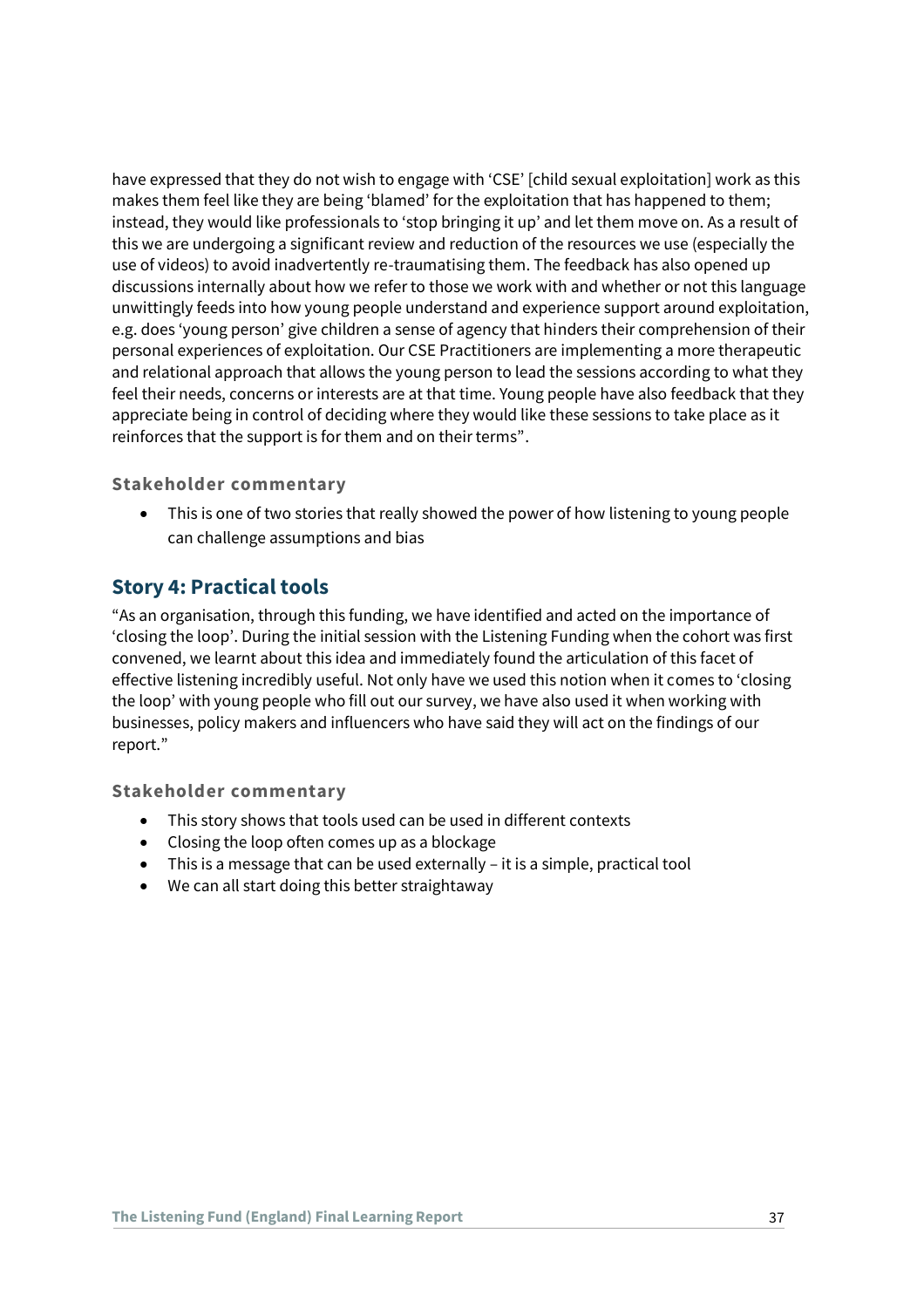# **Appendix E: MSC Thematic Analysis Process**

| <b>Story</b>      | <b>Story Summary</b>                                                                                                                                                                                                                                                                                                            | <b>Emergent Ideas</b>                                                                                                                                                                          | <b>Collated Thematic Ideas (sub-themes)</b>                                                                                                                                                                 | <b>Overarching Themes</b>                                                                                     |
|-------------------|---------------------------------------------------------------------------------------------------------------------------------------------------------------------------------------------------------------------------------------------------------------------------------------------------------------------------------|------------------------------------------------------------------------------------------------------------------------------------------------------------------------------------------------|-------------------------------------------------------------------------------------------------------------------------------------------------------------------------------------------------------------|---------------------------------------------------------------------------------------------------------------|
| $\mathbf{1}$<br>2 | The partner is putting young people at the centre of their work, and<br>are trying to do this at different levels across organisation (i.e. not just<br>in the participation team) by reviewing all areas where young people<br>can be involved.<br>The LF training has been helpful to highlight closing the feedback          | Embed the value (of have young people<br>at centre of work) across organisation.<br>Leads to organisation-wide changes<br>Acting on closing the feedback loop -                                | • Centre young people as service-users in<br>organisation's work<br>• Focus on young people's participation across all<br>levels of the organisation<br>Organisational-wide change in approach<br>$\bullet$ | • Practice development<br>Empowerment/sharing<br>power & responsibility<br>• Organisational shift in          |
|                   | loop as an area of importance. The partner has used this with young<br>people, businesses, policy makers, influencers. The LF has highlighted<br>the importance of this as a final stage of listening and altered way<br>organisation thinks about listening (beyond just young people).                                        | organisation-wide change in approach to<br>listening.                                                                                                                                          | to/understanding of listening<br>• LF cohort: learning opportunity                                                                                                                                          | approach to listening<br>Benefits of LF approach                                                              |
| 3                 | A direct impact of young people being listened too is a reduced cost<br>of bus travel, and the organisation is valuing closing the feedback<br>look to communicate this change. LF convening days have provided a<br>space to learn and reflect. They have appreciated light-touch<br>evaluation, which allows space and focus. | When young people have a chance to be<br>heard they can affect change - increased<br>impact through listening.<br>LF Convening days as a<br>reflection/learning opportunity.                   | • Increased impact/positive outcomes for young<br>people<br>• LF cohort: space for reflection, like light-touch<br>approach                                                                                 | • Improved outcomes for<br>young people<br>• Benefits of LF approach                                          |
| 4                 | The partner has created a specific role to evaluate co-production, and<br>an evaluation report is now included in organisation's five-year<br>strategy. Overall the work prompted a focus on sharing power and<br>responsibility and better understanding of co-production practices.                                           | Young people's voices/opinions included<br>in organisation actions and strategy.<br>Better understanding of how this can<br>happen and explicit focus on co-<br>production at strategic level. | Changes at strategic level (inclusion of young<br>people's voices)                                                                                                                                          | Empowerment/sharing<br>power & responsibility<br>Organisational shift in<br>approach to listening             |
| 5                 | The partner has created a co-production process so that young<br>people have higher levels of participation. This has involved the<br>delivery of co-production training and incorporation into a plan for<br>staff.                                                                                                            | Specific process for young people to be<br>involved in strategic decisions and<br>shaping work. Changes to staff training<br>and approach to involving young people.                           | Changes at practice level (move towards co-<br>٠<br>production)<br>• Space for young people to be listened too<br>(dedicated co-production process)<br>• Incorporated into staff training                   | Empowerment/sharing<br>power & responsibility<br>Practice development<br>Creating conditions for<br>listening |
| 6                 | Young ambassadors are involved in recruitment processes, which<br>gives young people responsibility in maintaining culture within<br>organisation.                                                                                                                                                                              | Young people have decision making<br>power - involved in important decisions.                                                                                                                  | Changes at practice level (young people have<br>$\bullet$<br>decision making power)                                                                                                                         | Practice development<br>Empowerment/sharing<br>power & responsibility                                         |
| $\overline{7}$    | The partner started a youth forum to involve young people in<br>problem solving. The outcome was that young people were invited to<br>join a parliamentary panel hearing and question MP candidates.<br>Young people are now involved in shaping work at the organisation                                                       | Young people involved in strategic<br>decisions and shaping work within<br>organisation. Positive tangible outcomes<br>for Young people as a result. Young                                     | Space for young people to be listened to<br>Changes at practice level<br>٠<br>• Increased impact/positive outcomes for young<br>people                                                                      | • Creating conditions for<br>listening<br>Practice development<br>Improved outcomes for<br>young people       |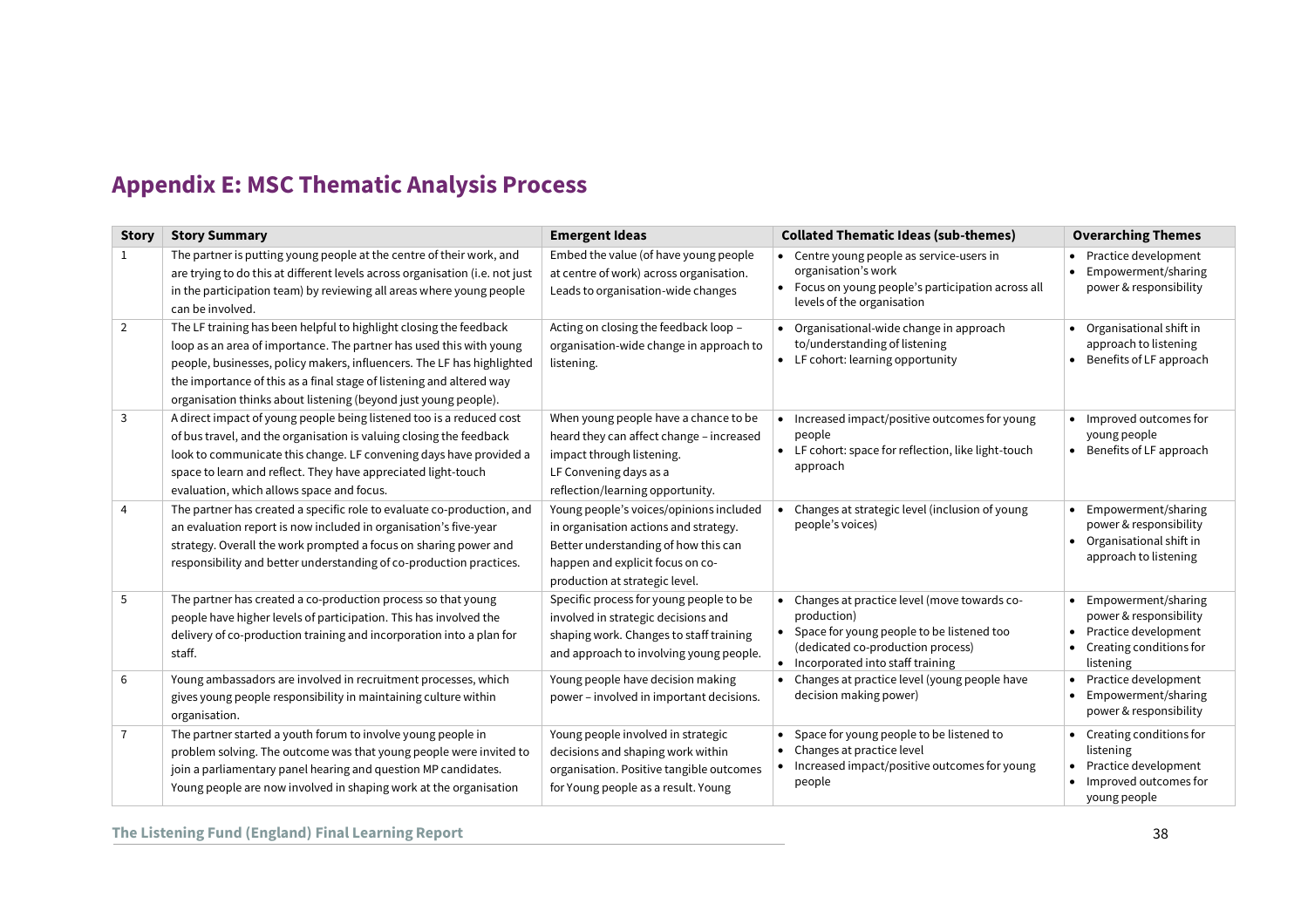|    | through employment opportunities and involvement in making<br>strategies and recruitment. The partner now more explicitly<br>encourages young people's involvement.                                                                                                                                                                                                                           | people feel better listened to within<br>organisation.                                                                                                                                                     |                                                                                                                                                                                                                                                                                                                             |
|----|-----------------------------------------------------------------------------------------------------------------------------------------------------------------------------------------------------------------------------------------------------------------------------------------------------------------------------------------------------------------------------------------------|------------------------------------------------------------------------------------------------------------------------------------------------------------------------------------------------------------|-----------------------------------------------------------------------------------------------------------------------------------------------------------------------------------------------------------------------------------------------------------------------------------------------------------------------------|
| 8  | The partner created a youth forum through LF, as a space where<br>young people can raise issues and action will be taken collectively (as<br>opposed to tackling individual problems). This has given the<br>opportunity to create better, more powerful solutions to problems as<br>opposed to treating individual symptoms.                                                                 | Youth forum has provided<br>space/voice/agency to young people<br>within organisation - able to have more<br>impact as a group than raising individual<br>voice.                                           | Space for young people to be listened to<br>• Creating conditions for<br>$\bullet$<br>listening<br>• empowering young people to take action<br>Empowerment/sharing<br>power & responsibility                                                                                                                                |
| 9  | Through the youth forum (story 8) young people have been able to<br>tackle the problem of access to mental health services for refugees.<br>Generally, through the youth forum young people have gained a voice<br>and agency within the organisation                                                                                                                                         | Youth forum has provided<br>space/voice/agency to YOUNG PEOPLE<br>within organisation - young people have<br>been able to take positive youth-led<br>action as a result.                                   | • Increased/impact positive outcomes for young<br>Improved outcomes for<br>people<br>young people                                                                                                                                                                                                                           |
| 10 | The creation of a youth advisory group to feed into the board and<br>management level decisions. LF has required concerted thinking<br>across the organisation around mindful listening.                                                                                                                                                                                                      | Young people advisory board allows<br>young people to have greater influence -<br>resulted in systematic changes across<br>organisation in their approach to<br>listening.                                 | • space for young people to be listened to<br>• Creating conditions for<br>• changes at strategic level (young people have<br>listening<br>Practice development<br>influence)<br>• Organisational-wide change in approach<br>Organisational shift in<br>to/understanding of listening<br>approach to listening              |
| 11 | The partner listened to young people's feedback on experiences of<br>services and acted this to develop a project. Sessions are now much<br>more youth-led and young people have fed back that they appreciate<br>being in control. This has prompted discussions around language<br>used in relation to young people (power-dynamics) and how this<br>might be changed (story 12).           | Focus on voice of young people in<br>practice and translating this into service<br>delivery and organisational change to<br>align services with what young people<br>want.                                 | Organisational-wide change in approach<br>Organisational shift in<br>to/understanding of listening<br>approach to listening<br>Increased impact/positive outcomes for young<br>• Improved outcomes for<br>$\bullet$<br>young people<br>people                                                                               |
| 12 | The partner acts as a mouthpiece for views of young people in multi-<br>agency meetings and have started challenging use of 'victim blaming'<br>language by other professionals. Feedback from young people<br>suggests this is working well. LF has given time to reflect on these<br>complex issues.                                                                                        | Acknowledgement that this work takes/<br>needs dedicated time. Through listening<br>and hearing young people are able to<br>better advocate for their needs/position<br>across wider systems/partnerships. | Influence on wider systems<br>• Influence of external<br>$\bullet$<br>• LF cohort: given time/money for complex work<br>systems<br>• Benefits of LF approach                                                                                                                                                                |
| 13 | Creating a space for listening (via a questionnaire) has allowed a<br>young person to disclose important information about their<br>wellbeing. This allowed the partner to support the young person<br>through counselling. The partner has made a change in the way they<br>listen which allowed this support to happen. Flexibility of LF allowed<br>them to identify gap in their service. | Creating space for (and acting on)<br>listening has allowed work to have a<br>greater impact. Changes to listening<br>channels.                                                                            | • Space for young people to be listened to (changed<br>• Creating conditions for<br>practice around this-questionnaire)<br>listening<br>• Improved outcomes for<br>• Increased impact/positive outcomes for young<br>people<br>young people<br>• LF cohort - importance of flexibility in fund<br>• Benefits of LF approach |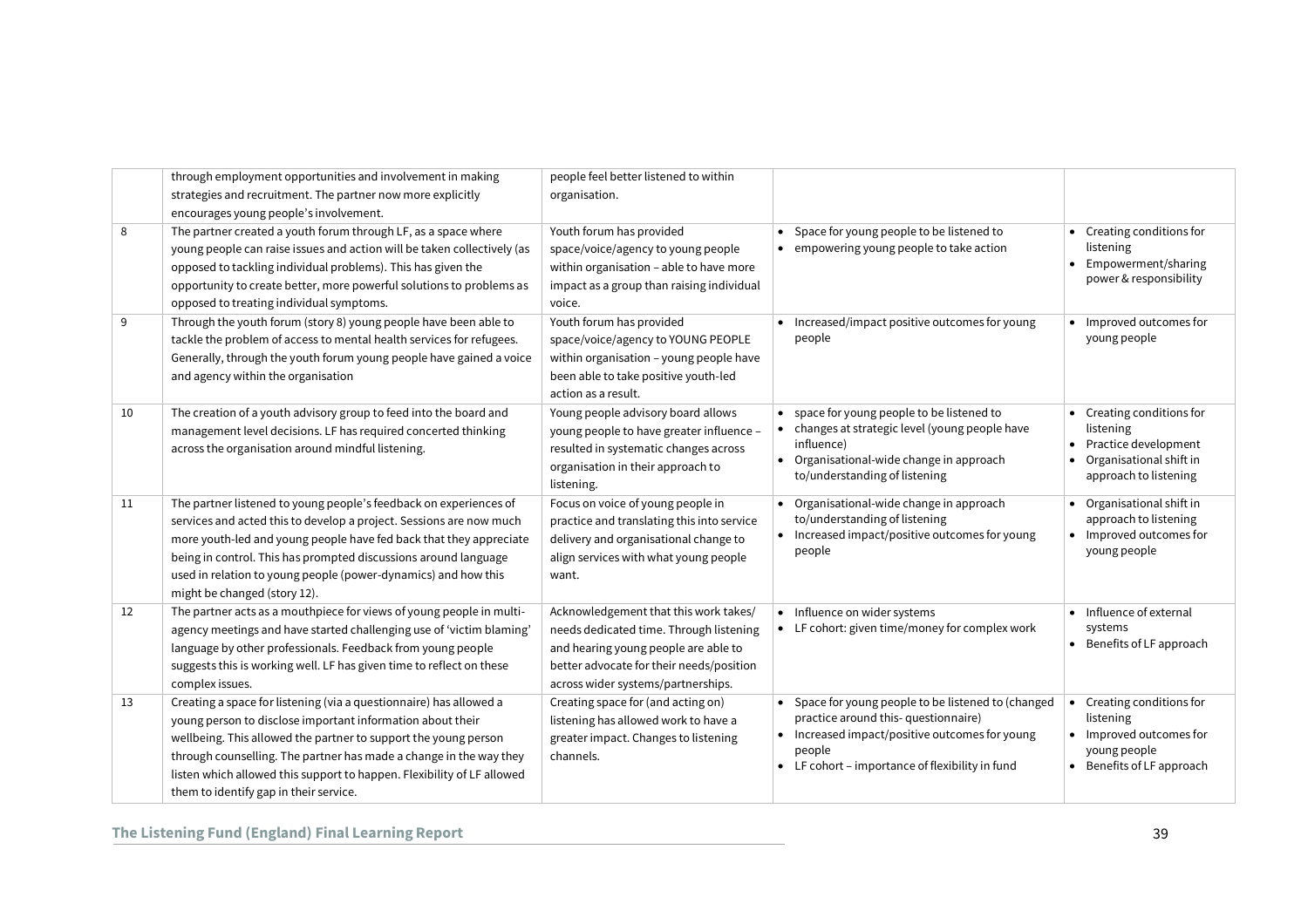| 14 | The partner acted on feedback from young people to make changes<br>to physical space and make it more homelike. They have created a<br>channel for young people to continuously feedback. LF required<br>structuring and devoting time to listening which has not previously<br>been the case.                                                                                                                                                                                     | Closing feedback loop/acting on<br>feedback and creating effective feedback<br>channel. Benefit of LF is dedicated time<br>for this overlooked work.                                                                                                                 | Acting on feedback has Increased impact/positive<br>Improved outcomes for<br>outcomes for young people<br>young people<br>• space for young people to be listened to (feedback<br>Creating conditions for<br>listening<br>process)<br>• LF cohort: given time/money for complex work<br>• Benefits of LF approach                                                                                                                                                                                                                           |
|----|------------------------------------------------------------------------------------------------------------------------------------------------------------------------------------------------------------------------------------------------------------------------------------------------------------------------------------------------------------------------------------------------------------------------------------------------------------------------------------|----------------------------------------------------------------------------------------------------------------------------------------------------------------------------------------------------------------------------------------------------------------------|---------------------------------------------------------------------------------------------------------------------------------------------------------------------------------------------------------------------------------------------------------------------------------------------------------------------------------------------------------------------------------------------------------------------------------------------------------------------------------------------------------------------------------------------|
| 15 | Through the LF the partner has grown the participation team to work<br>with legal and policy teams and with young people. They conducted a<br>research project to inform courts on how they can communicate with<br>young people better. They changed format of research (from focus<br>groups to individual interviews) so that it is more accessible to young<br>people, which has resulted in better research and follow up<br>engagement of young people.                      | Having time/space to focus on young<br>people's meaningful participation in<br>their work. Adapting methods of<br>listening to needs of young people -<br>which therefore has a better outcome.                                                                      | • Increased impact/positive outcomes for young<br>• Practice development<br>• Improved outcomes for<br>people<br>• Changes at practice level (how to engage with<br>young people<br>young people)                                                                                                                                                                                                                                                                                                                                           |
| 16 | The partner recruited two young people (externally) to the Board, and<br>have grown the participation team to meet the strategic aim where<br>participation of young people is central to activities. The board have<br>now decided to recruit additional young people with lived experience.                                                                                                                                                                                      | Young people involved at strategic level<br>of organisation through greater decision<br>making and participation.                                                                                                                                                    | Changes at strategic level (young people have<br>• Practice development<br>greater decision-making capabilities)<br>focus on young people's participation across all<br>$\bullet$<br>levels of organisation                                                                                                                                                                                                                                                                                                                                 |
| 17 | Young people have often been involved with recruitment process but<br>there is no codified policy around this. The partner is now producing<br>guidelines to ensure young people can engage as fully as possible and<br>ensuring a youth practitioner is present to support process.                                                                                                                                                                                               | Young people now formally involved in<br>decisions within organisation and efforts<br>to make this process valuable for them.                                                                                                                                        | Changes at practice level (how organisation<br>• Practice development<br>engages young people)<br>• Changes at strategic level - changes to policy                                                                                                                                                                                                                                                                                                                                                                                          |
| 18 | There has been an organisational shift in approach to listening, from<br>a rescuer/problem solver to a facilitator. This involves empowering<br>young people to share views and ensure they are supported to<br>develop their confidence in importance of being heard. The partner is<br>also working with partner organisations to ensure young people's<br>voices heard within these. There has been a shift to focus on young<br>people's voice at centre of work at all times. | Organisational shift in approach to<br>listening (challenging power dynamics) -<br>empowering young people to voice their<br>opinions and feel supported to take<br>action. Creating right conditions for<br>listening and for young people to feel<br>safe to speak | Organisational-wide change in approach<br>• Organisational shift in<br>to/understanding of listening<br>approach to listening<br>'Space' for young people to be listened to<br>• Creating conditions for<br>• empowering young people to have voices heard<br>listening<br>and support resulting changes<br>• Empowerment/sharing<br>• Influence on wider systems (working with partner<br>power & responsibility<br>organisations)<br>• Influence on external<br>Centre young people as service-users in<br>systems<br>organisation's work |
| 19 | The partner has adopted a practice of listening deeply and carefully,<br>and responding in a flexible and creative way to ensure young people<br>feel they have been heard. They responded to young parents saying<br>they struggle to demonstrate enthusiasm for school by creating book<br>bag initiative, which has had a positive impact on their motivation.                                                                                                                  | Listening is time consuming - it takes<br>time/effort and need space to respond<br>flexibly to have success/impact.                                                                                                                                                  | Organisational-wide change in approach<br>• Organisational shift in<br>to/understanding of listening<br>approach to listening<br>• Improved outcomes for<br>• Increased impact/positive outcome for young<br>young people<br>people<br>LF cohort: flexibility and time essential for this<br>• Benefits of LF approach<br>work                                                                                                                                                                                                              |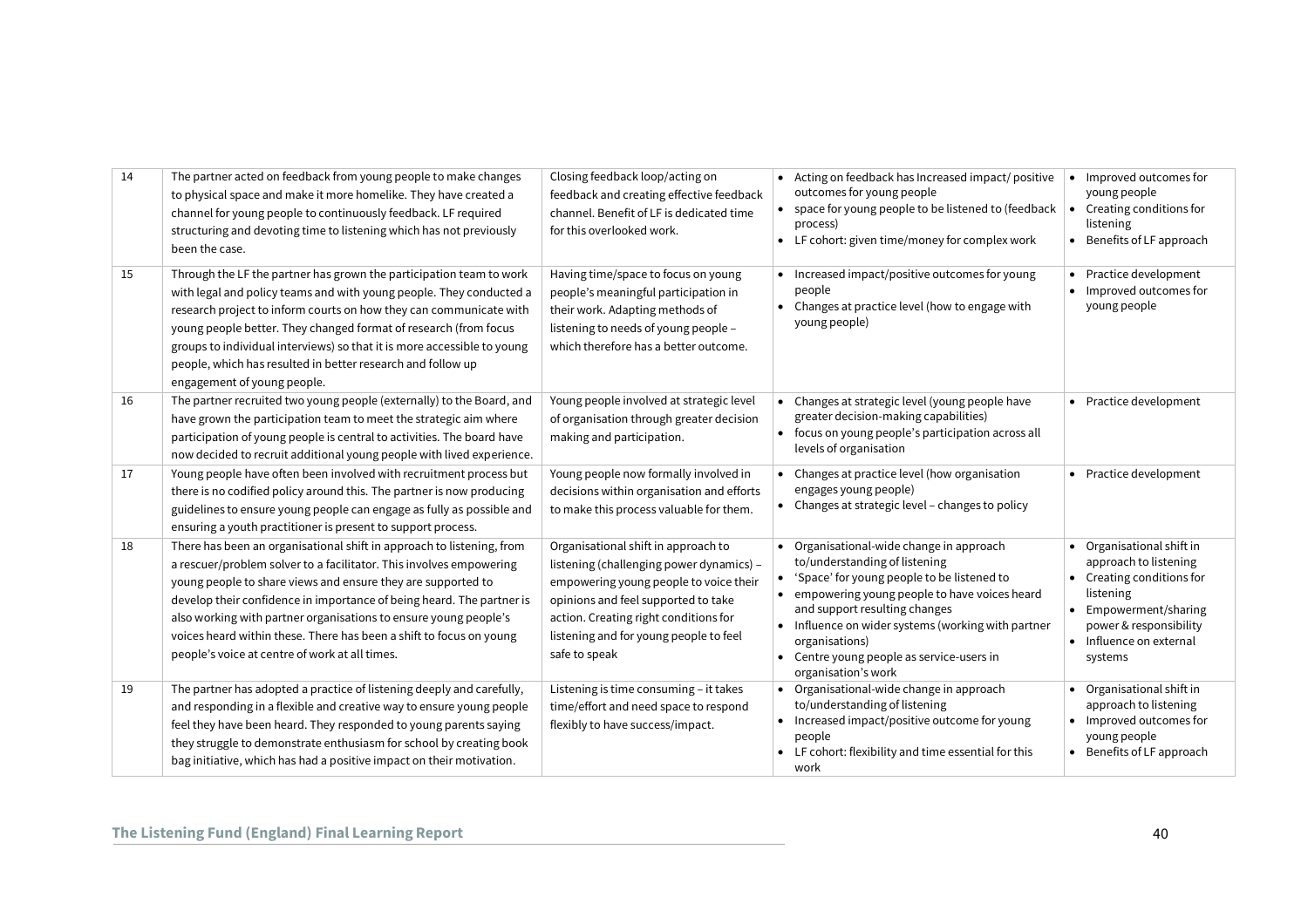| 20 | The partner delivery of service to have young people leading the<br>sessions, which has provided a starting point to build up trust and<br>confidence.                                                                                                                                                                                                                                                                                                                                                    | Work must be guided by young people -<br>planned interventions are not always<br>appropriate.                                                                                                                                     | Centre young people as service-users in<br>$\bullet$<br>organisation's work                                                                                                                                                                                              | • Practice development                                                                                                                          |
|----|-----------------------------------------------------------------------------------------------------------------------------------------------------------------------------------------------------------------------------------------------------------------------------------------------------------------------------------------------------------------------------------------------------------------------------------------------------------------------------------------------------------|-----------------------------------------------------------------------------------------------------------------------------------------------------------------------------------------------------------------------------------|--------------------------------------------------------------------------------------------------------------------------------------------------------------------------------------------------------------------------------------------------------------------------|-------------------------------------------------------------------------------------------------------------------------------------------------|
| 21 | The partner established an ambassadors group, which has resulted in<br>projects led by lived experience. For example, young people prepared<br>an agenda, key questions and hosting duties for a criminalisation in<br>care event. Autonomy of LF was important to allow the organisation<br>to have clear focus.                                                                                                                                                                                         | Empowering young people to take<br>action/lead projects.                                                                                                                                                                          | 'Space' for young people to be listened to<br>empowering young people to have voices heard<br>and support resulting changes<br>LF cohort: autonomy & flexibility key to allowing<br>$\bullet$<br>organisation to focus                                                   | • Empowerment/sharing<br>power & responsibility<br>• Creating conditions for<br>listening<br>• Benefits of LF approach                          |
| 22 | The LF has had wider impacts across organisation. As a result of<br>creating an ambassadors group (story 21), the partner has created<br>spaces for more peer-support work. For example, one young person<br>was inspired to set up women mental health support group.                                                                                                                                                                                                                                    | Empowering young people to take<br>action/lead projects.                                                                                                                                                                          | Space for young people to be listened to<br>empowering young people to have voices heard<br>$\bullet$<br>and support resulting changes                                                                                                                                   | • Empowerment/sharing<br>power & responsibility<br>• Creating conditions for<br>listening                                                       |
| 23 | Young advisors have built strong relationships with each other. The<br>flexibility of the LF was essential to limit 'fear of funder', and enabled<br>the ability to respond to feedback and to scope, test, and iteratively<br>develop approaches for listening.                                                                                                                                                                                                                                          | Social benefit that comes from<br>connecting young people. Flexibility of<br>LF important to allow maximum learning<br>- not restrained by rigid outcomes                                                                         | Space for young people to be listened to (has<br>wider social benefit for young people)<br>• LF cohort: autonomy & flexibility key to allowing<br>org to focus (ability to respond individually)                                                                         | • Creating conditions for<br>listening<br>• Benefits of LF approach                                                                             |
| 24 | The partner included young people in recruitment process for the<br>new CEO, which gave the organisation greater confidence in final<br>appointment. They are now continuing the process of involving young<br>people in recruitment, as part of a process of sharing power. The LF<br>convening days have been a good opportunity for learning.                                                                                                                                                          | Sharing power and control over<br>decisions. Learning from other<br>organisations in the LF convening day -<br>sharing good practice                                                                                              | Changes at strategic level (young people have<br>$\bullet$<br>greater decision-making capabilities)<br>• Increased confidence of organisation in their<br>strategic direction<br>• LF cohort: useful to share good practice                                              | • Practice development<br>Benefits of LF approach<br>• Assumption versus reality                                                                |
| 25 | The partner started running a young person advisory group and have<br>equipped young people and staff with skills to listen and<br>communicate effectively.                                                                                                                                                                                                                                                                                                                                               | Improve listening skills, build young<br>people's confidence in communication<br>(improved ability to share ideas)                                                                                                                | Empowering young people to have voices heard<br>(through upskilling)<br>• space for young people to be listened to                                                                                                                                                       | • Creating conditions for<br>listening<br>• Empowerment/sharing<br>power & responsibility                                                       |
| 26 | Learning from the LF has enabled the partner to involve a wider group<br>of youth voices, and ensure their ideas are heard and acted upon. This<br>has allowed young people accessing services to become involved in<br>the organisation in new ways, giving them confidence. The listening<br>culture across the whole organisation has develop, and this has not<br>just restricted to the LF project. The partner is now committed to<br>providing opportunities for young people to shape their work. | Development of better listening culture<br>across organisation. Empowering<br>process for young people - have<br>power/control at a high level within<br>organisation. Create conditions for<br>young people to be able to speak. | Organisational-wide change in approach<br>to/understanding of listening<br>• empowering young people to have voices heard<br>(through greater engagement)<br>Space for young people to be listened to (through<br>$\bullet$<br>better cultural conditions for listening) | • Organisational shift in<br>approach to listening<br>• Empowerment/sharing<br>power & responsibility<br>• Creating conditions for<br>listening |
| 27 | The partner created a space for listening (via a questionnaire) that<br>allowed a young person to disclose important information about his                                                                                                                                                                                                                                                                                                                                                                | Creating right conditions for listening,<br>and for young people to be prepared to<br>speak (supportive environment).                                                                                                             | Space for young people to be listened to (changed<br>practice around this- questionnaire)<br>Increased impact/positive outcomes for young<br>people                                                                                                                      | Creating conditions for<br>listening<br>Improved outcomes for<br>young people                                                                   |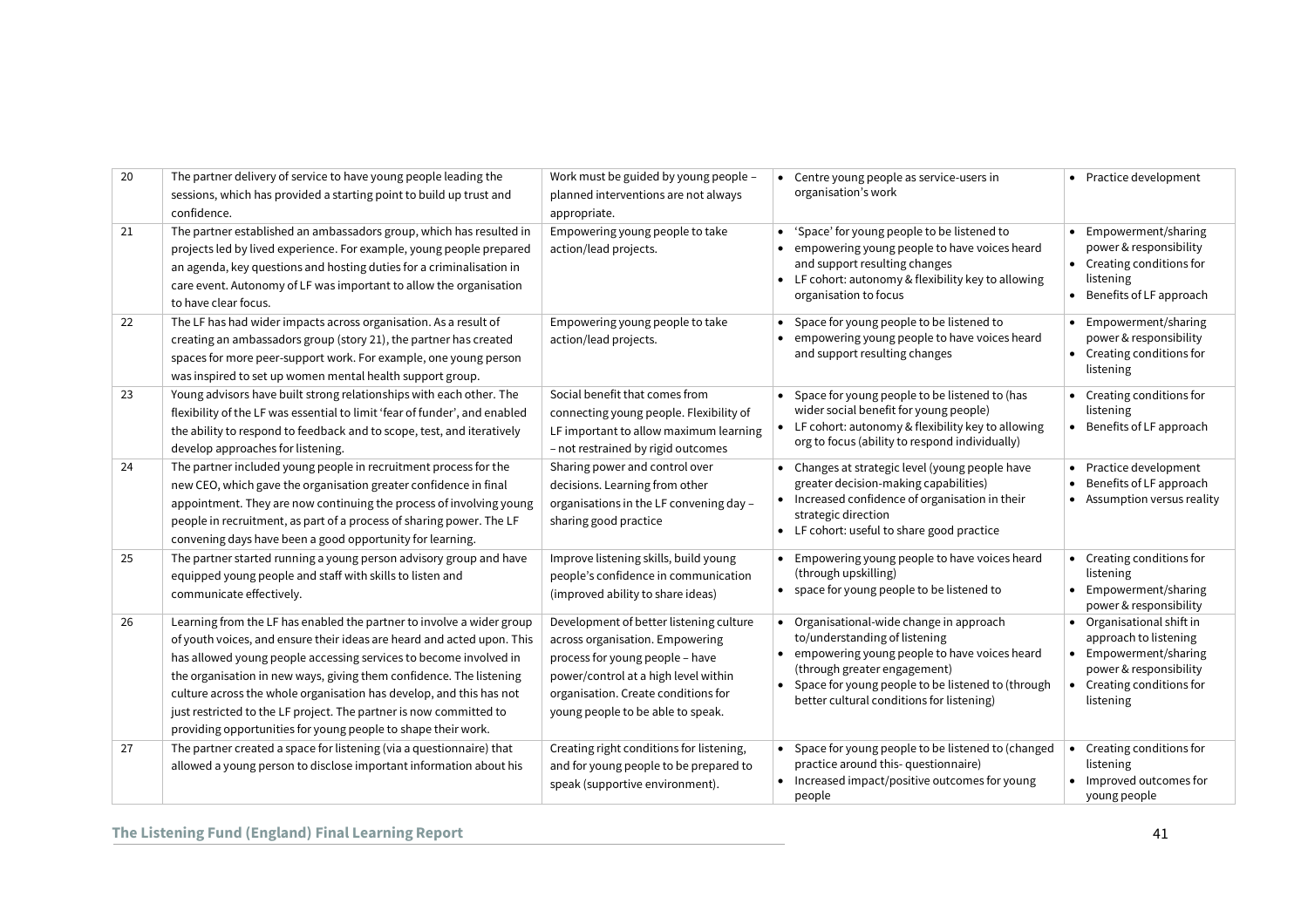|    | wellbeing. This allowed the organisation to support them through<br>counselling. Flexibility of LF allowed org to identify gap in service.                                                                                                                                                                                                                                                                                                                                                                                                                                                                                    |                                                                                                                                                                                                                                                              | • LF cohort: importance of flexibility in fund                                                                                                                                                                                                                                                                                                                                                        |                        | • Benefits of LF approach                                                                                                                       |
|----|-------------------------------------------------------------------------------------------------------------------------------------------------------------------------------------------------------------------------------------------------------------------------------------------------------------------------------------------------------------------------------------------------------------------------------------------------------------------------------------------------------------------------------------------------------------------------------------------------------------------------------|--------------------------------------------------------------------------------------------------------------------------------------------------------------------------------------------------------------------------------------------------------------|-------------------------------------------------------------------------------------------------------------------------------------------------------------------------------------------------------------------------------------------------------------------------------------------------------------------------------------------------------------------------------------------------------|------------------------|-------------------------------------------------------------------------------------------------------------------------------------------------|
| 28 | The partner created a youth advisory board to ensure young people in<br>prison contribute to the partner's work. This has included the<br>recruitment of a new CEO, such as developing questions for the<br>interview. This protocol will now be embedded in all recruitment<br>processes. The LF allowed an understanding of sustainability of the<br>project through doing feasibility study.                                                                                                                                                                                                                               | Highlight skills/contribution of young<br>people - often overlooked. Developed<br>new way of working with and engaging<br>young people - handing over<br>responsibility/power. Flexibility of fund<br>important e.g. opportunity to do<br>feasibility study. | • Highlight competencies of young people<br>(assumptions versus reality)<br>• Changes at practice level (how young people are<br>engaged)<br>• changes at strategic level (young people have<br>decision making power and influence)<br>• LF cohort: flexibility important to do what they<br>want with fund                                                                                          | $\bullet$<br>$\bullet$ | Assumption versus reality<br>Practice development<br>Benefits of LF approach                                                                    |
| 29 | The creation of a new participation worker role has enabled young<br>people to share their experiences of school exclusion, and therefore,<br>to contribute to a youth-led conference on school exclusion and a<br>documentary with external agency. The partner has struggled to<br>engage young people in this work previously, but the LF has given an<br>opportunity to do improve the approach, which they will apply to<br>other projects.                                                                                                                                                                              | Learning how to engage young people<br>through improving listening practices -<br>now dedicate resources for this as part of<br>wider organisational practice change                                                                                         | • changes at practice level (how young people are<br>engaged)<br>• increased impact/positive outcomes for young<br>people                                                                                                                                                                                                                                                                             |                        | • Improved outcomes for<br>young people<br>• Practice development                                                                               |
| 30 | The partner has challenged their organisational attitude to listening,<br>with a focus on being accountable to young people, translating<br>listening into action, and closing the feedback loop. This has involved<br>recruited young people as mentors for staff to challenge their<br>thinking. The partner now has a new strategy for active listening and<br>a young ambassadors scheme. The LF has provided a realisation as to<br>how to adapt thinking around youth inclusion. The Blagrave Trust's<br>approach to the cohort has been excellent, with an emphasis on face<br>to face discussion rather than reports. | Change in how organisation understands<br>listening (ensuring action is taken &<br>closing feedback loop). Led to creating<br>space for young people to be heard and<br>putting young people at centre of<br>service.                                        | Organisational-wide change in approach<br>to/understanding of listening (taking action and<br>closing feedback loop, challenging thinking)<br>• Space for young people to be listened to (through<br>mentoring & ambassadors scheme)<br>• centre young people as service-users in<br>organisation's work<br>• LF cohort: unique approach better than other<br>funds! Learning as opposed to reporting |                        | • Organisational shift in<br>approach to listening<br>• Creating conditions for<br>listening<br>Practice development<br>Benefits of LF approach |
| 31 | The partner has challenge staff assumptions around young people's<br>capacity to engage, particularly around their involvement in policy<br>work, and staff has increased their confidence in engaging young<br>people in this. A focus on 'listening to' rather than 'delivering to'<br>young people has changed the power dynamic.                                                                                                                                                                                                                                                                                          | Assumptions versus reality - young<br>people are capable of<br>contributing/engaging in a valuable way.                                                                                                                                                      | • Highlight competencies of young people<br>(assumptions versus reality)<br>• Increased confidence of org in their ability to<br>engage with young people<br>• LF cohort: focus on listening removes expectation<br>to deliver                                                                                                                                                                        |                        | • Assumption versus reality<br>• Benefits of LF approach                                                                                        |
| 32 | The partner has focussed on finding the right person and resource to<br>engage young people. In this case it has been former prisoners with a<br>shared experience with young people.                                                                                                                                                                                                                                                                                                                                                                                                                                         | Assumptions versus reality - young<br>people are capable of<br>contributing/engaging in a valuable way.                                                                                                                                                      | • Highlight competencies of young people (a<br>marginalised group)<br>Creating 'space' for young people to be listened to<br>(by finding right 'hook')                                                                                                                                                                                                                                                |                        | • Assumption versus reality<br>Creating conditions for<br>listening                                                                             |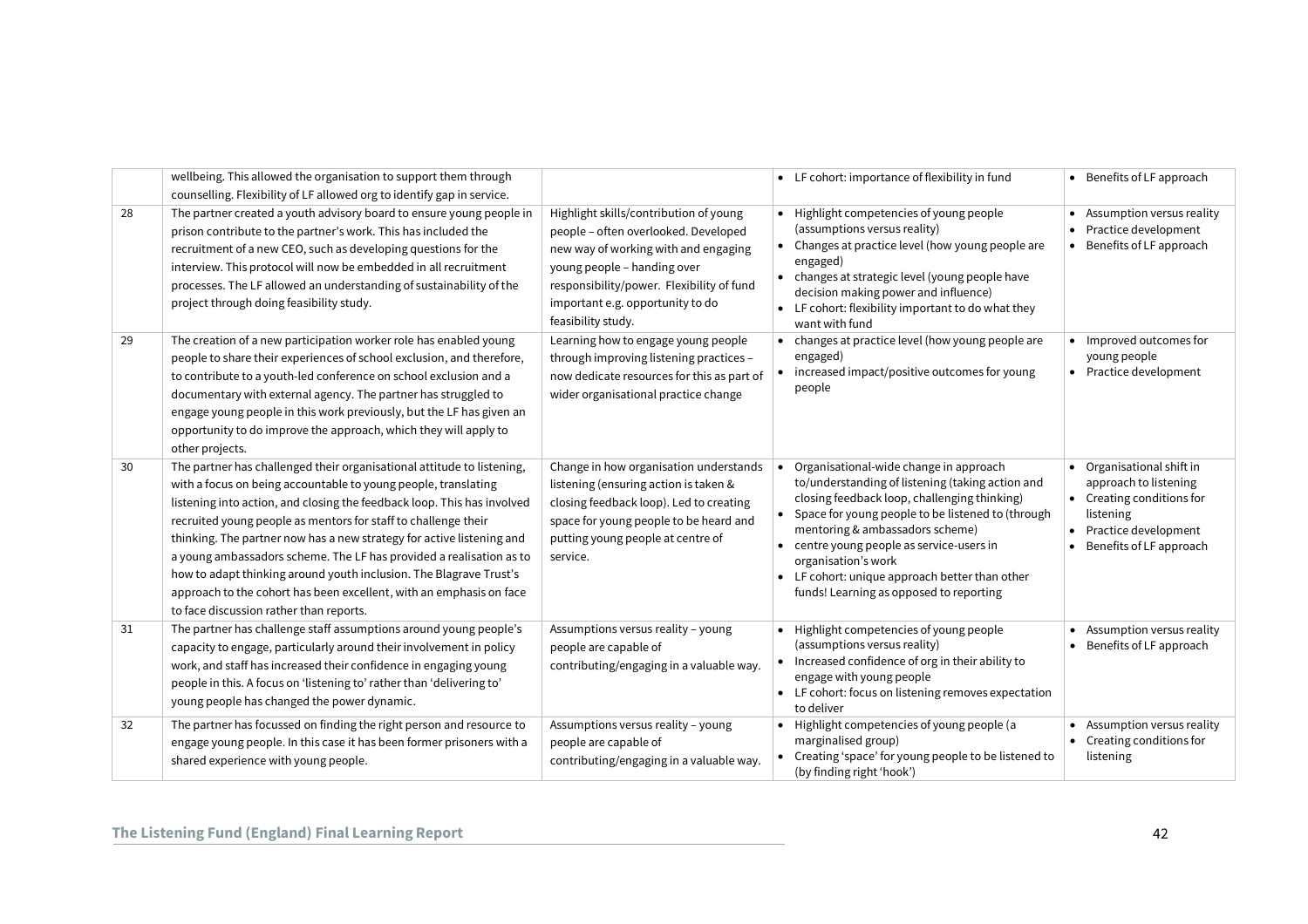| 33 | Individuals with lived experience of prison as a young person have<br>been recruited in staff team and on Board of Trustees.                                                                                                                                                                                                                                                                                     | Ensuring there is a continued focus on<br>young people at a strategic and practical<br>level within organisation.                                                                  | • Changes at practice level (how young people are<br>• Practice development<br>engaged)<br>• Changes at strategic level (purposeful focus on<br>young people)                                                                                                                                                                                                   |
|----|------------------------------------------------------------------------------------------------------------------------------------------------------------------------------------------------------------------------------------------------------------------------------------------------------------------------------------------------------------------------------------------------------------------|------------------------------------------------------------------------------------------------------------------------------------------------------------------------------------|-----------------------------------------------------------------------------------------------------------------------------------------------------------------------------------------------------------------------------------------------------------------------------------------------------------------------------------------------------------------|
| 34 | A reverse mentoring programme (story 30) has encouraged a focus on<br>what young people gain from listening, and the partner has<br>embedded their needs into the framework. This includes:<br>when/where to meet, feedback cycle, training needs. LF learning and<br>sharing days helped keep momentum and enthusiasm in project.                                                                               | Ensuring there is a continued focus on<br>young people at a strategic and practical<br>level within organisation.                                                                  | • Changes at practice level (how young people are<br>• Practice development<br>Benefits of LF approach<br>engaged)<br>• changes at strategic level (purposeful focus on<br>young people)<br>• Benefits of LF: concerted focus on listening                                                                                                                      |
| 35 | Through the LF Real Insights Training, the partner gained the<br>confidence to support staff to involve young people more<br>purposefully. They set up a Service Innovator Committee to inform<br>development of services, and implemented staff training. The process<br>has given staff more confidence to work with young people and led to<br>more young people engaged in more areas of organisations work. | Centring young people in service by<br>embedding this across staff<br>team/training/approach first to ensure<br>this way of working trickles down.                                 | Changes at strategic level (young people involved<br>Practice development<br>$\bullet$<br>in more areas of organisation's work)<br>• Benefits of LF approach<br>Changes at practice level (the way staff are given<br>ownership over projects extends to young people)<br>Benefits of LF: useful training days<br>$\bullet$                                     |
| 36 | The partner has learnt that young people have useful and diverse<br>opinions and ideas, and it is important ideas are not only heard but<br>acted upon to shape key decisions. The youth forum's enthusiasm<br>about youth-led projects demonstrated that listening is most<br>meaningful when it is acted on.                                                                                                   | Appreciation that young people are<br>experts on their own lives - their ideas<br>matter. Listening is also about action,<br>and this makes projects more<br>meaningful.           | Highlights competencies of young people - they<br>• Assumption versus reality<br>have diverse and useful ideas<br>• Organisational shift in<br>• Change in organisational understanding of what it<br>approach to listening<br>means to listen/how listening should happen and<br>• Improved outcomes for<br>why this is important for outcomes<br>young people |
| 37 | As a result of being listened, a young person has been able to meet<br>with the CEO of the County Council and campaign for a discount card<br>for young care leavers. This was a youth-led initiative and the<br>organisation have listened to young people widely about the issue to<br>shape the project.                                                                                                      | Improve young people's confidence to<br>speak up/have their voice heard through<br>creating space for this to happen, and a<br>tangible positive outcome for this young<br>person. | Give young people confidence and structure to<br>• Improved outcomes for<br>speak up and support them to take action<br>young people<br>• Improved outcome as a result of listening to<br>• Empowerment/sharing<br>needs of young people<br>power & responsibility<br>• Creating conditions for<br>listening                                                    |
| 38 | A young person led part of LF work, which has opened their eyes to<br>how they can use their voice more effectively, and have given them<br>greater confidence to speak up.                                                                                                                                                                                                                                      | Improve young people's confidence to<br>speak up/have their voice heard through<br>creating space for this to happen -<br>personal development of young person.                    | Give young people confidence and structure<br>Empowerment/sharing<br>through which to speak up<br>power & responsibility                                                                                                                                                                                                                                        |
| 39 | Young people have been given opportunities to speak up and tangible<br>action has been taken as result of their ideas. The partner has<br>supported people to pursue project they are passionate about.                                                                                                                                                                                                          | Importance of listening and action to<br>create positive impact on/for young<br>people. Young people can see their ideas<br>come to life.                                          | • Young people are empowered when they can see<br>Empowerment/sharing<br>power & responsibility<br>their ideas come to life                                                                                                                                                                                                                                     |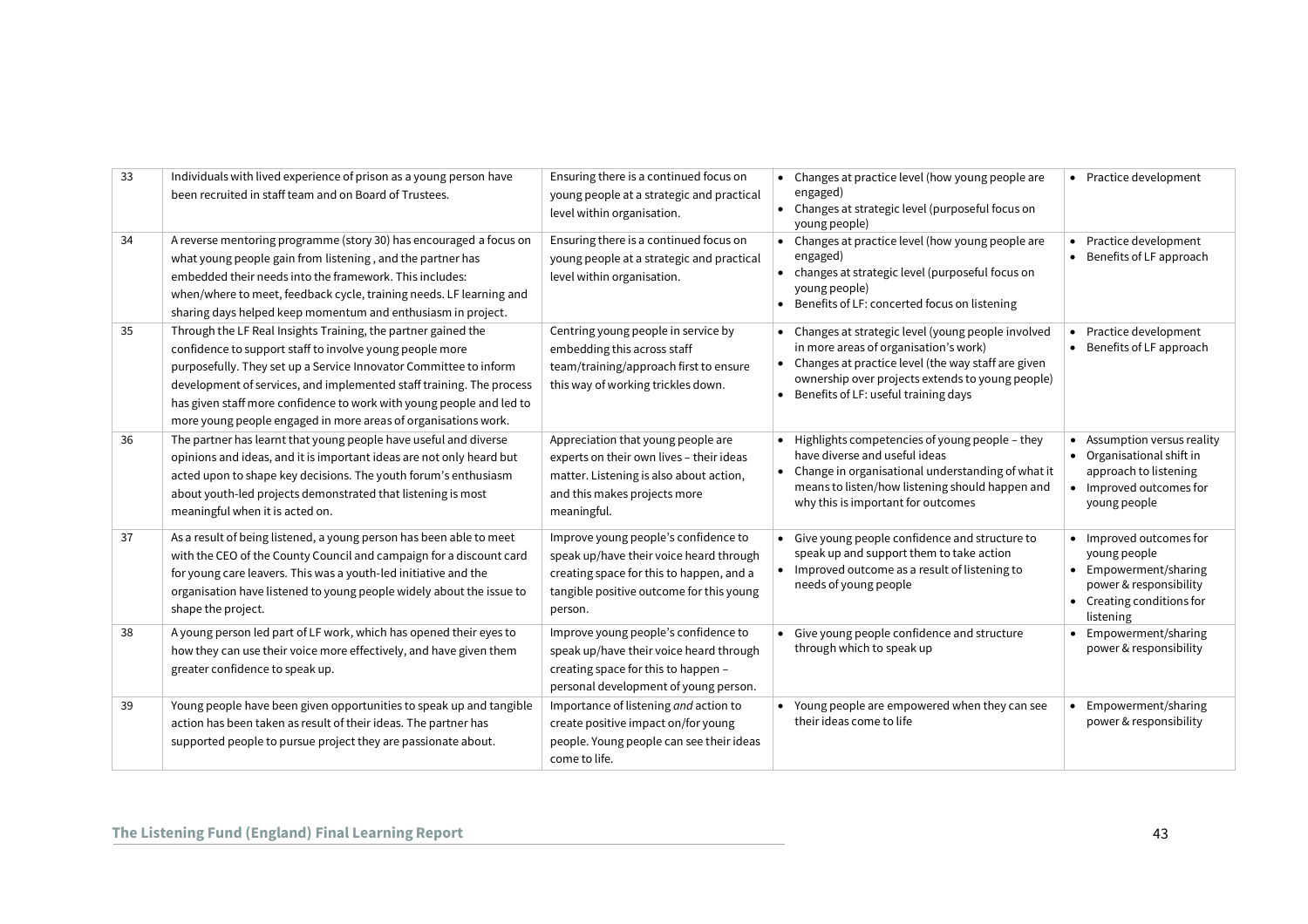| - 40 | Young people have been given opportunities to speak up and the | Improve young people's confidence to              | Give young people confidence and structure | Empowerment/sharing    |
|------|----------------------------------------------------------------|---------------------------------------------------|--------------------------------------------|------------------------|
|      | organisation has supported them to pursue project they are     | $^{\circ}$ speak up through supporting them to do | through which to speak up                  | power & responsibility |
|      | passionate about, which has improved the young person's        | this                                              |                                            |                        |
|      | confidence.                                                    |                                                   |                                            |                        |